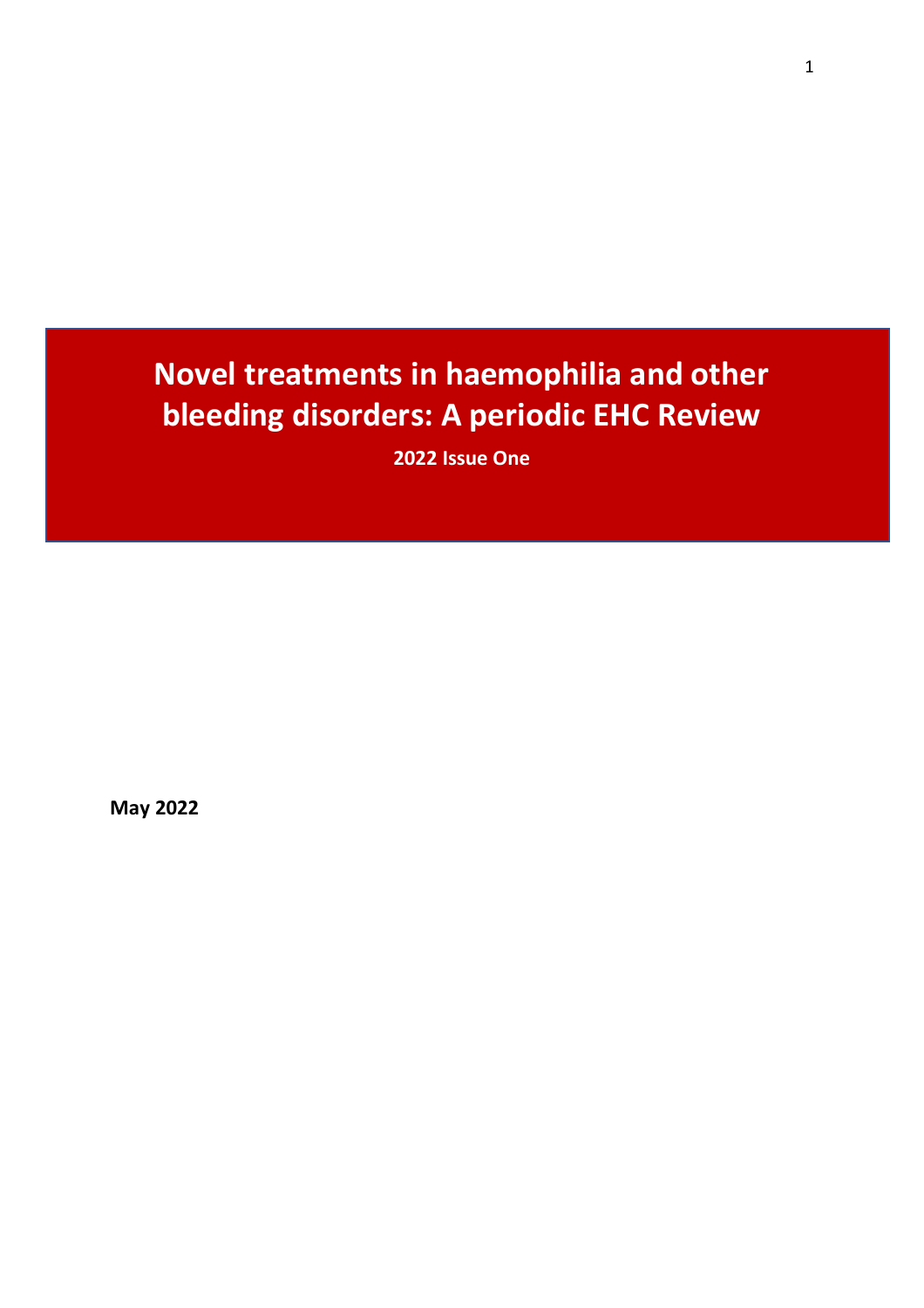# **TABLE OF CONTENTS**

#### **Disclaimer:**

The European Haemophilia Consortium (EHC) produces this publication primarily as an educational tool for our National Member Organisations (NMOs). With the continually changing therapeutic environment, we aim at publishing updates periodically. The information contained, and the views expressed herein, constitute the collective input of the EHC New Products Working Group. The EHC does not engage in medical practice and under no circumstances recommends a particular treatment for specific individuals. The EHC makes no representation, express or implied, that drug doses or other treatment recommendations in this publication are correct. For these reasons, the EHC strongly recommends that individuals seek the advice of a medical adviser and consult printed instructions provided by the pharmaceutical company before administering any of the drugs referred to in this publication. The EHC does not endorse particular treatment products or manufacturers; any reference to a product name is not an endorsement by the EHC.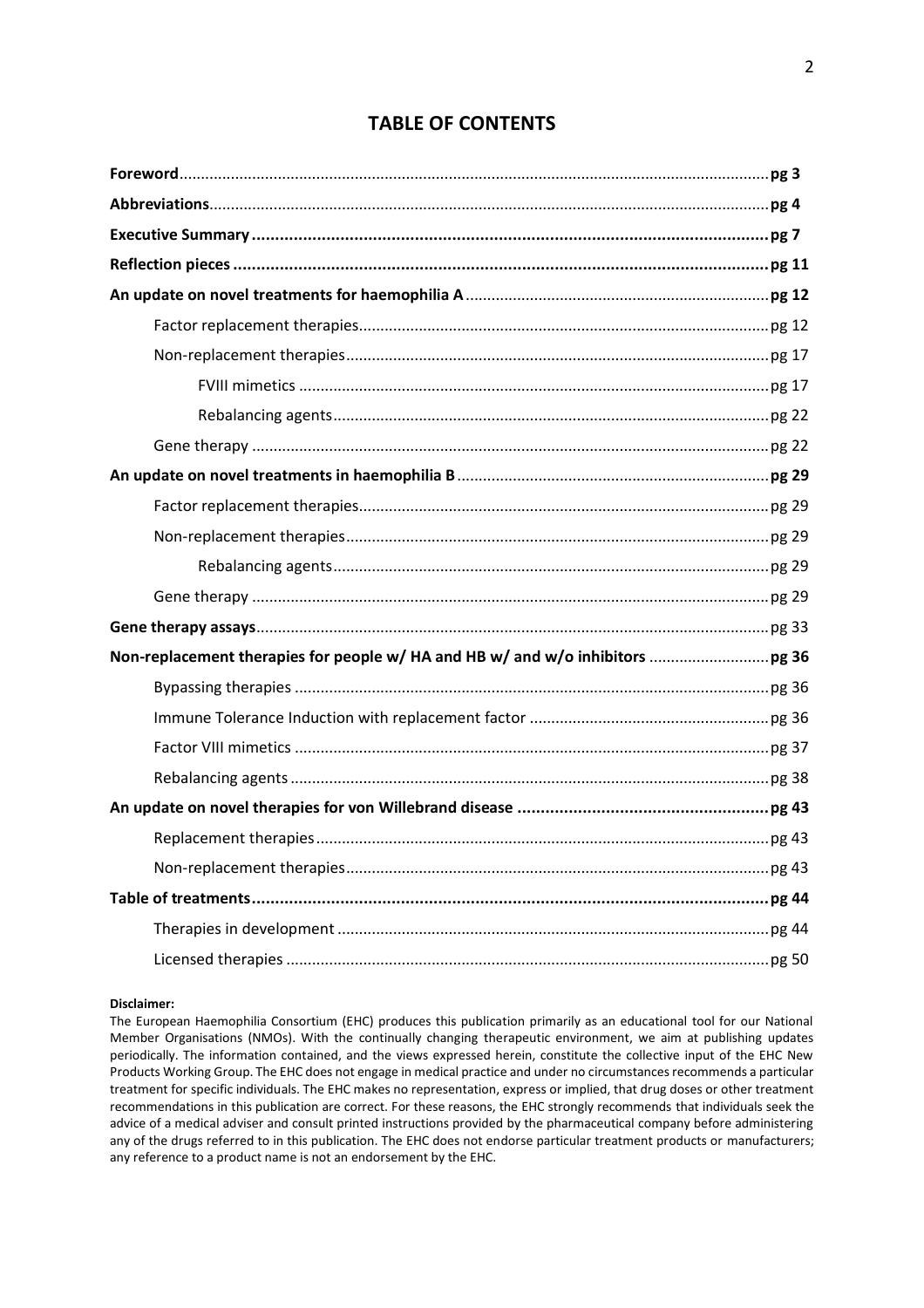#### **FOREWORD**

Welcome to a new edition of the European Haemophilia Consortium's (EHC) periodic review of novel treatments in haemophilia and other rare bleeding disorders.

In this edition, we primarily cover news from the 2022 virtual American Society of Hematology (ASH), held in December 2021, and the 2022 virtual Conference of the European Association for Haemophilia and Allied Disorders (EAHAD), held in February 2022, as well as other industry updates and news in general. You will find a direct link to the ASH abstracts in the articles below, while the EAHAD abstracts can be [accessed online here.](https://onlinelibrary.wiley.com/doi/10.1111/hae.14479) For your convenience, we also include a table (pg 43) on all treatments covered in this newsletter as well as other novel treatments under development. We hope this will facilitate your understanding of the changing therapeutic landscape.

The purpose of this newsletter is to provide both up-to-date information to EHC National Member Organisations (NMOs), and a general overview and understanding of a rapidly evolving landscape of medicinal product developments in rare bleeding disorders. The EHC encourages its NMOs to adapt this newsletter to their national needs but takes no responsibility for any changes. This newsletter provides information by specific type of disorder: haemophilia A and B; inhibitors in haemophilia, von Willebrand disease, and other rare bleeding disorders.

The EHC wishes to thank its New Products Working Group, which has overseen the content and production of this newsletter. Its members include:

- Dr. Paul Batty, EHC volunteer,
- Dr. Mariëtte Driessens, EHC volunteer,
- Dr. Radoslaw Kaczmarek, Medical and Scientific Advisory Group (MASAG) member,
- Dr. Dan Hart, EHC MASAG member,
- Dr. Ilmar Kruis, EHC volunteer,
- Prof. David Lillicrap, EHC volunteer,
- Prof. Mike Makris, EHC Medical Advisory Group (MAG) Chair,
- Mr. Declan Noone, EHC President,
- Asst. Prof. Brian O'Mahony, MASAG member,
- Mr. David Page, Canadian Hemophilia Society,
- Prof. Flora Peyvandi, EHC Medical Advisory Group (MAG) member,
- Ms. Laura Savini, EHC Public Policy and Communications Officer,
- Dr. Uwe Schlenkrich, EHC volunteer.

The EHC welcomes all treatment developments that may benefit patients in the future. The EHC takes no position on any product type or class reported in this newsletter. This document does not intend to replace the medical advice provided by healthcare professionals.

We hope that the information contained herein is useful and are available for any questions.

Sincere regards,

Declan Noone Amanda Bok EHC President EHC CEO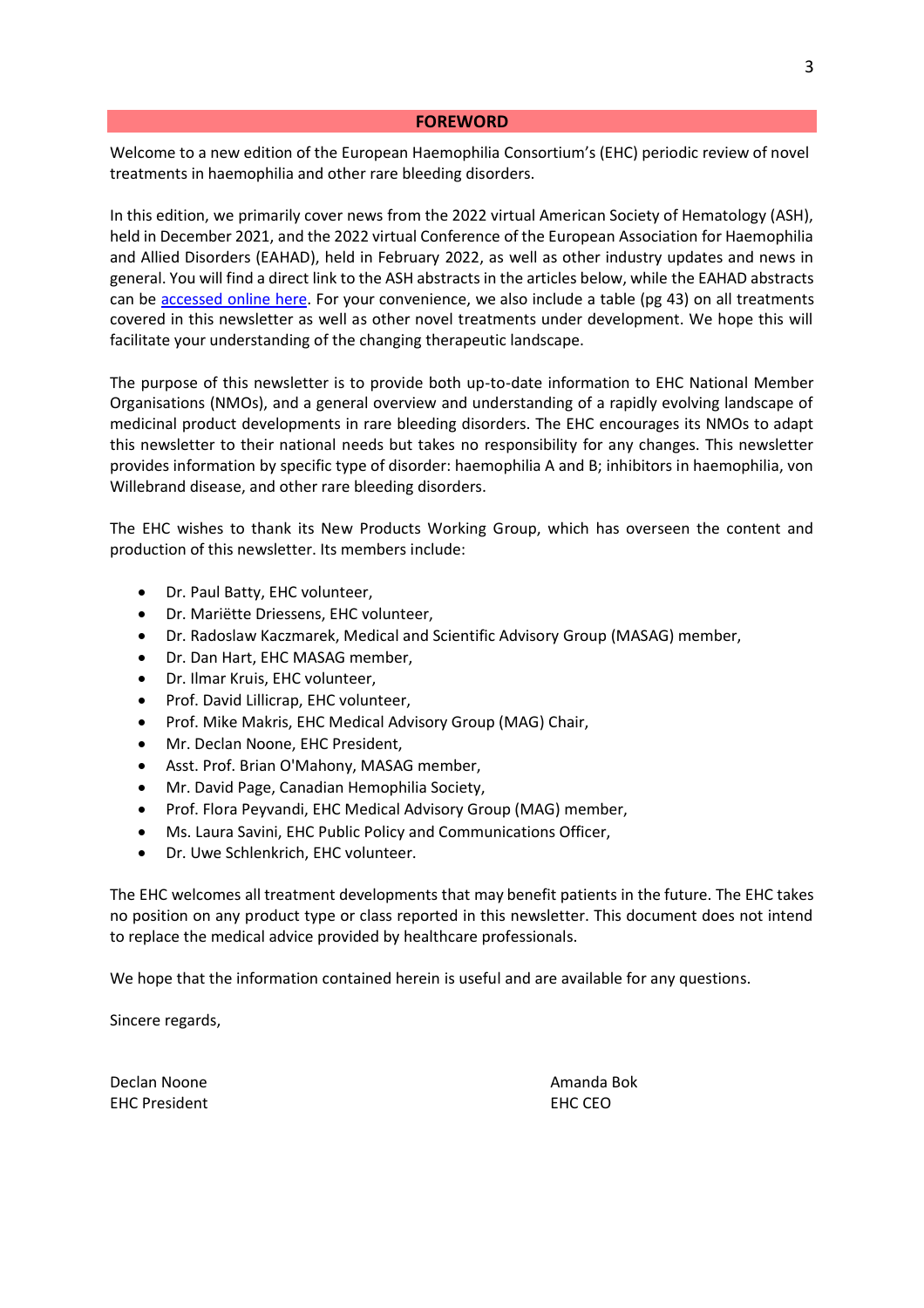# **ABBREVIATIONS**

|              | Greater than                                                  |
|--------------|---------------------------------------------------------------|
| ><br>≥       | Greater or equal to                                           |
| <            | Smaller than                                                  |
| ≤            | Smaller or equal to                                           |
| Ab           | Antibodies                                                    |
| AAV          | Adeno-associated virus                                        |
| ABR          | Annualised bleeding rate                                      |
| ADAs         | Anti-drug antibodies                                          |
| AE           | Adverse events                                                |
| AjBR         | Annualised joint bleeding rate                                |
| AsBR         | Annualised spontaneous bleeding rate                          |
| <b>ASH</b>   | American Society of Hematology                                |
| aPCC         | Activated prothrombin complex                                 |
| AT           | Anti-thrombin                                                 |
| BDD.         | B-domain deleted                                              |
| BE           | Bleeding episode                                              |
| <b>BP</b>    | Bodily pain                                                   |
| <b>BPA</b>   | <b>Bypassing agents</b>                                       |
| BU/ml        | Bethesda units per millilitre                                 |
| <b>CFC</b>   | Clotting factor concentrates                                  |
| CI           | Cumulative incidence                                          |
| <b>CL</b>    | Clearance                                                     |
| <b>CV</b>    | Cardiovascular                                                |
| <b>CVAD</b>  | Central venous access device                                  |
| Cmax         | Maximum plasma concentration                                  |
| <b>DVT</b>   | Deep vein thrombosis                                          |
| <b>EAHAD</b> | European Association for Haemophilia and Allied Disorders     |
| ED           | Exposure days                                                 |
| EHL          | <b>Extended half-life</b>                                     |
| ELISA        | Enzyme-linked immunoassay                                     |
| EQ-5D-5L     | Standardised measure of health-related quality of life        |
| F            | Factor                                                        |
| <b>FVII</b>  | <b>Factor VII</b>                                             |
| FVIIa        | <b>Factor VII activated</b>                                   |
| <b>FVIID</b> | <b>Factor VII deficiency</b>                                  |
| <b>FVIII</b> | <b>Factor VIII</b>                                            |
| gc/kg        | Genome copies per kilogram                                    |
| h.           | Hours                                                         |
| HA           | Haemophilia A                                                 |
| Haem-A-QoL   | Haemophilia-Specific Quality of Life Questionnaire for Adults |
| <b>HAL</b>   | Haemophilia activity list                                     |
| <b>HAwl</b>  | Haemophilia A with inhibitors                                 |
| HB           | Haemophilia B                                                 |
| <b>HBwl</b>  | Haemophilia B with inhibitors                                 |
| <b>HCRU</b>  | Healthcare resources utilisation                              |
| <b>HCV</b>   | <b>Hepatitis C virus</b>                                      |
| HIV          | Human immunodeficiency virus                                  |
| <b>HJHS</b>  | Haemophilic joint health score                                |
| <b>HRQoL</b> | Health-related quality of life                                |
| <b>HTC</b>   | Haemophilia treatment centre                                  |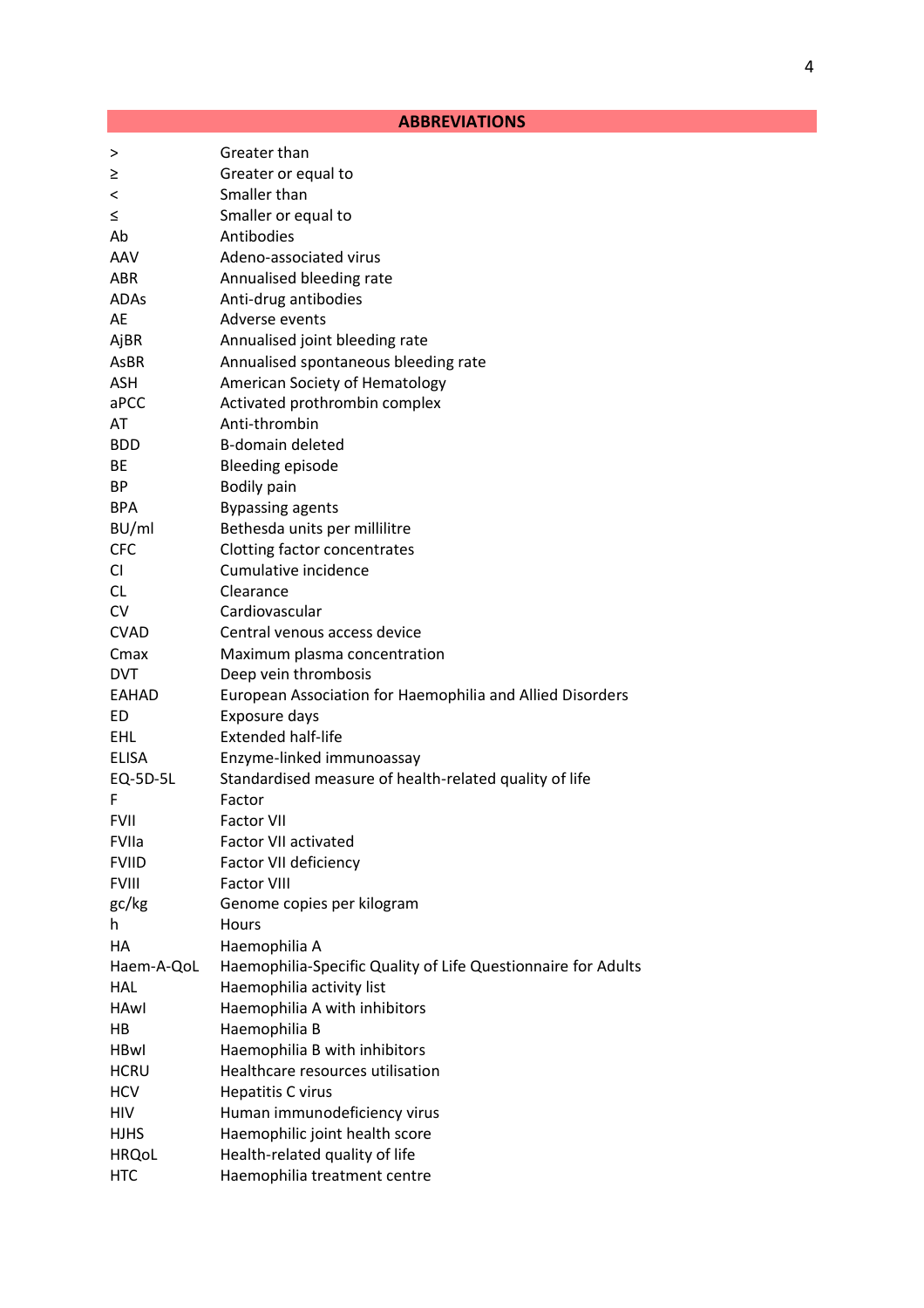| IR            | Incremental recovery                                |
|---------------|-----------------------------------------------------|
| ITI           | Immune tolerance induction                          |
| IQR           | Interquartile range                                 |
| IV            | Intravenous                                         |
| IU            | International units                                 |
| IU/dL         | International units per decilitre                   |
| kg            | Kilograms                                           |
| mg/kg/week    | Milligrams per kilograms per week                   |
| <b>mHJH</b>   | modified hemophilia joint health score              |
| MOI           | multiplicity of infection                           |
| n=            | Number                                              |
| <b>NAbs</b>   | Neutralising antibodies                             |
| ng/ml         | nanogram per millilitre                             |
| OD            | On-demand                                           |
| Pd            | Plasma-derived                                      |
| <b>PD</b>     | Pharmacodynamics                                    |
| <b>PE</b>     | Pulmonary embolism                                  |
| pedHAL        | Paediatric haemophilia activity list                |
| <b>PEG</b>    | Polyethylene glycol                                 |
| PF            | Physical function                                   |
| PK            | Pharmacokinetics                                    |
| <b>PKP</b>    | Pharmacokinetics-guided prophylaxis                 |
| psHA          | People with severe haemophilia A                    |
| <b>PTP</b>    | Previously treated patients                         |
| <b>PUP</b>    | Previously untreated patients                       |
| PwHA          | People with haemophilia A                           |
| PwHB          | People with haemophilia B                           |
| PwHI          | People with haemophilia and inhibitors              |
| QM            | Every month                                         |
| QW            | Once a week                                         |
| R             | Recombinant                                         |
| rFVIIa        | Recombinant factor VII activated                    |
| <b>RNA</b>    | Ribonucleic Acid                                    |
| SAE           | Serious adverse event                               |
| SC            | Subcutaneous                                        |
| SD            | <b>Standard deviation</b>                           |
| <b>SHL</b>    | <b>Standard half-life</b>                           |
| SP            | Standard prophylaxis                                |
| SQ            | Subcutaneous                                        |
| T ½           | Half-life                                           |
| TE            | Thromboembolic events                               |
| <b>TEAE</b>   | Treatment emergent adverse events                   |
| <b>TFPI</b>   | Thrombin factor pathway inhibitor                   |
| TG            | Thrombin generation                                 |
| <b>TMA</b>    | Thrombotic Microangiopathy                          |
| TSQM-9        | Treatment satisfaction questionnaire for medication |
| ug/mL         | Micrograms per milliliter                           |
| UK            | United Kingdom                                      |
| <b>UKHCDO</b> | United Kingdom Haemophilia Doctors' Organisation    |
| vg/kg         | Vector genomes per kilogram                         |
| VAS score     | Visual analogic scale                               |
| vs            | Versus                                              |
|               |                                                     |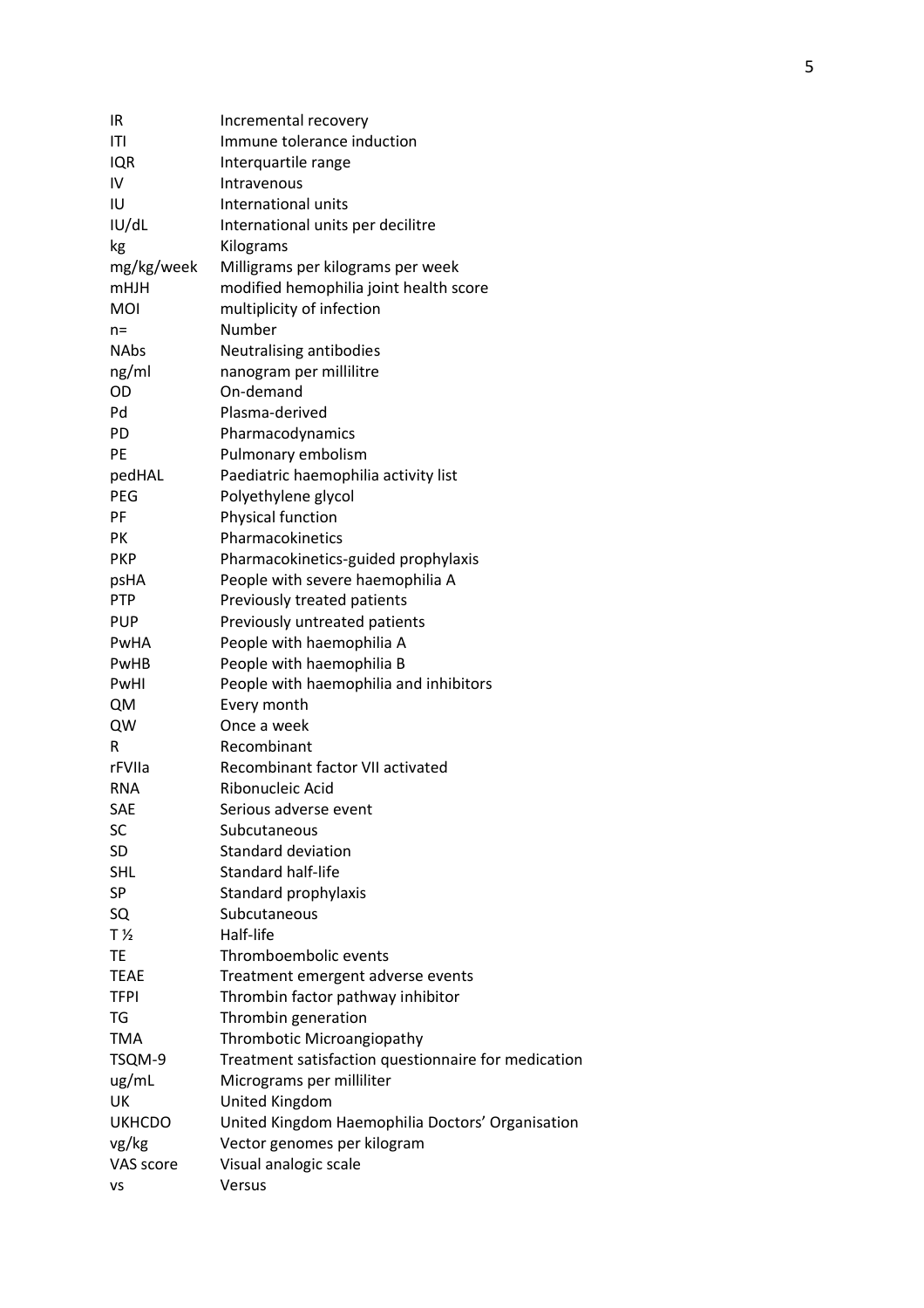| <b>VWD</b> | Von Willebrand disease                                                  |
|------------|-------------------------------------------------------------------------|
| <b>VWF</b> | Von Willebrand factor                                                   |
|            | WAPPS-Hemo Web Accessible Population Pharmacokinetic Service-Hemophilia |
| μg         | Microgram                                                               |
| μL         | Microlitre                                                              |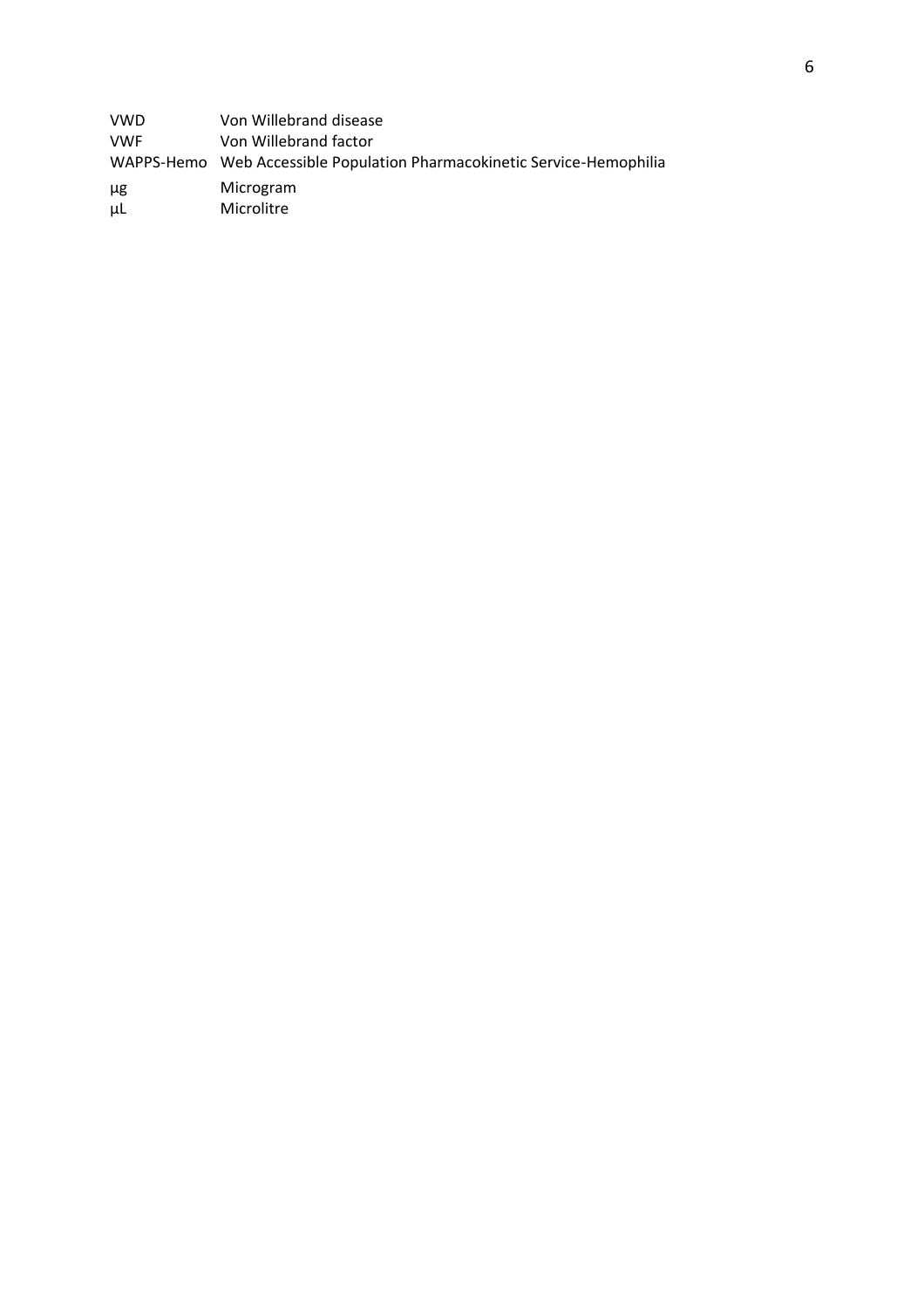#### **Executive summary**

We start the newsletter with a reflection piece on whether it is possible to achieve the much-soughtafter 'zero bleeds' with available therapies. Hermans C. describes a Belgian example (pg 11).

# **An update on novel treatments in haemophilia A**

In this section we only describe novel therapies for haemophilia A used in people without inhibitors. A detailed reporting on their use in people with haemophilia A and inhibitors is given below.

#### *Replacement therapies*

An update on BIVV001

• Investigators reported on the safety, tolerability and pharmacokinetics of repeat dose BIVV001<sup>®</sup> in a phase I study in previously treated adults with severe haemophilia A (pg 12).

#### An update on Adynovi®

Baxalta and Takeda reported on:

- The incidence of inhibitor development, safety and efficacy for the use of Adynovi® in previously untreated patients (<6 years of age) with severe haemophilia A and their use during surgery and immune tolerance induction (pg 12).
- Adynovi®'s haemostatic effectiveness with data from the German Antihemophilic factor Haemophilia A outcome database (AHEAD) (pg 13).
- The impact of Adynovi<sup>®</sup> on joint health (pg 14).

# An update on Esperoct®

- Researchers presented the results from the pathfinder8 trial on long-term satisfaction with Esperoct® (pg 14).
- During EAHAD, Oldenburg J. reported on cases of lower-than-expected FVIII expression with Esperoct® (pg 14).
- French researchers reported on their experience using  $Esperoct^*$  in surgeries (pg 15).

An update on Elocta®

- Sanofi presented a post hoc analysis of data from the A-LONG study and its extension study ASPIRE to assess healthcare resource utilisation and changes in joint health in people with haemophilia A using Elocta® (pg 15).
- Pasi J. and colleagues reported on changes in pain-related quality of life in people with severe haemophilia A treated with Elocta®, also with data from the A-LONG study (pg 16).
- Taiwanese researchers reported on real-world evidence of bleeding outcomes, weekly factor dose and factor costs for adult non-inhibitor patients who switch to Elocta® (pg 16).
- UK researchers reported on a case study on the use of Elocta® in a pregnant woman with severe haemophilia A (pg 16).

#### An update on Jivi®

Investigators supported by Bayer reported on:

- FVIII inhibitor development, treatment-emergent adverse events, PEG-antibodies and ABR with Jivi® in adults with severe haemophilia A with data from a post-marketing interventional study (pg 16).
- Real-world safety and effectiveness with Jivi® with data from a post-marketing study (HEM-POWR) (pg 17).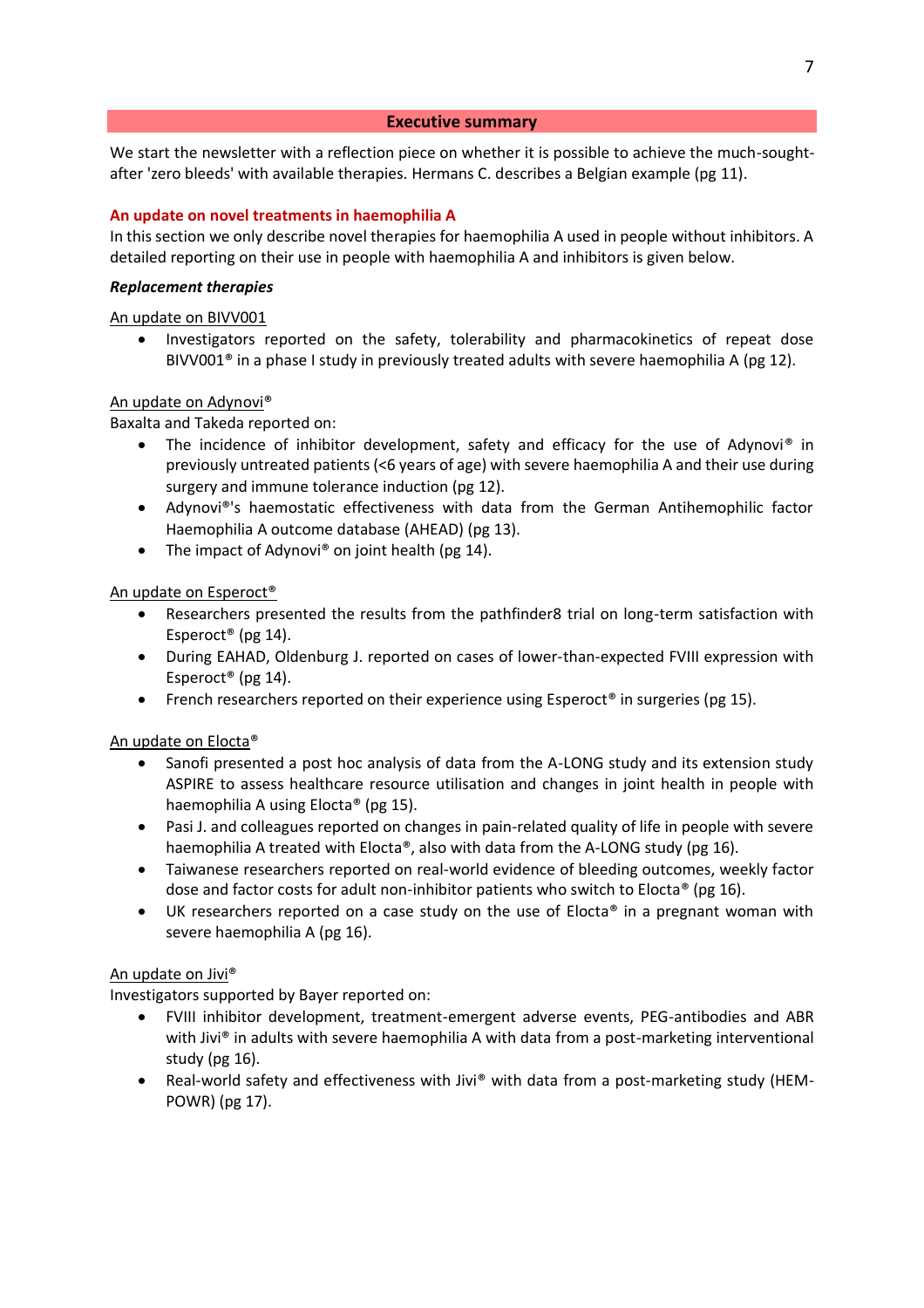# *Non-replacement therapies - FVIII mimetics*

An update on Hemlibra®

- Roche presented data on:
	- o The safety of Hemlibra® from its Global Safety Database (pg 17).
	- $\circ$  The impact of Hemlibra® from the Canadian Haemophilia Bleeding Disorders Registry (pg 18).
	- $\circ$  The phase III HAVEN 6 clinical trial on the safety, efficacy, pharmacokinetics and pharmacodynamics of Hemlibra® in prophylaxis in people with mild or moderate haemophilia A without FVIII inhibitors (pg 19).
	- $\circ$  Real-world data on the use of Hemlibra® in non-severe haemophilia A patients (pg 19).
	- $\circ$  The safety and efficacy of Hemlibra® in people aged >50 with co-morbidities with data from the HAVEN and STASEY clinical trials (pg 20).
- Takeda compared ABR and care costs for people without inhibitors switching from FVIII replacement therapies to Hemlibra® (pg 21).
- Doctors from the UKHCDO presented data from an observational study on the use of Hemlibra® in non-inhibitor haemophilia A people (pg 18).
- Dutch researchers reported on the use of Hemlibra® in non-inhibitor patients with data from the Dutch Haemophilia Registry 'HaemoNed' (pg 18)
- Russian and Israeli researchers compared breakthrough bleeding risks in people on Hemlibra® (pg 20).
- Slovenian researchers reported on the use of Hemlibra<sup>®</sup> in invasive surgeries (pg 20).
- Thai investigators reported on their experience of low-dose prophylaxis with Hemlibra<sup>®</sup> in people with haemophilia A without inhibitors (pg 21).

# An update on Mim8

- Researchers presented data on the cross-reactivity of Hemlibra® anti-drug antibodies against Mim8 (pg 21).
- Novo Nordisk presented a study to determine which assay could monitor FVIII activity in the presence of Mim8 (pg 22).

# An update on NXT007

• Chugai examined the *in vitro* effect of bypassing agents in the co-presence of NXT007 to determine its safety (pg 22).

# *Non-replacement therapies – Rebalancing agents*

An update on the rebalancing agents for the use in haemophilia A patients is provided below (pg 10).

# **Gene therapy**

# An update on valoctocogene roxaparvovec

BioMarin:

- Presented an update on its phase III clinical trial for valoctocogene roxaparvovec in adults with severe haemophilia A (pg 22), including an update on the gene therapy use in HIV positive people (pg 24).
- Reported on the genomic analysis of a serious adverse event, a salivary gland mass, in one of the participants from the phase I/II study with valoctocogene roxaparvovec (pg 25).
- Presented on the impact of valoctocogene roxaparvovec on quality of life (pg 25).

# An update on giroctocogne fitelparvovec

• Pfizer presented an update from a two-year follow-up of its phase I/II dose-ranging ALTA study for giroctocogene fitelparvovec in men with severe haemophilia A (pg 25).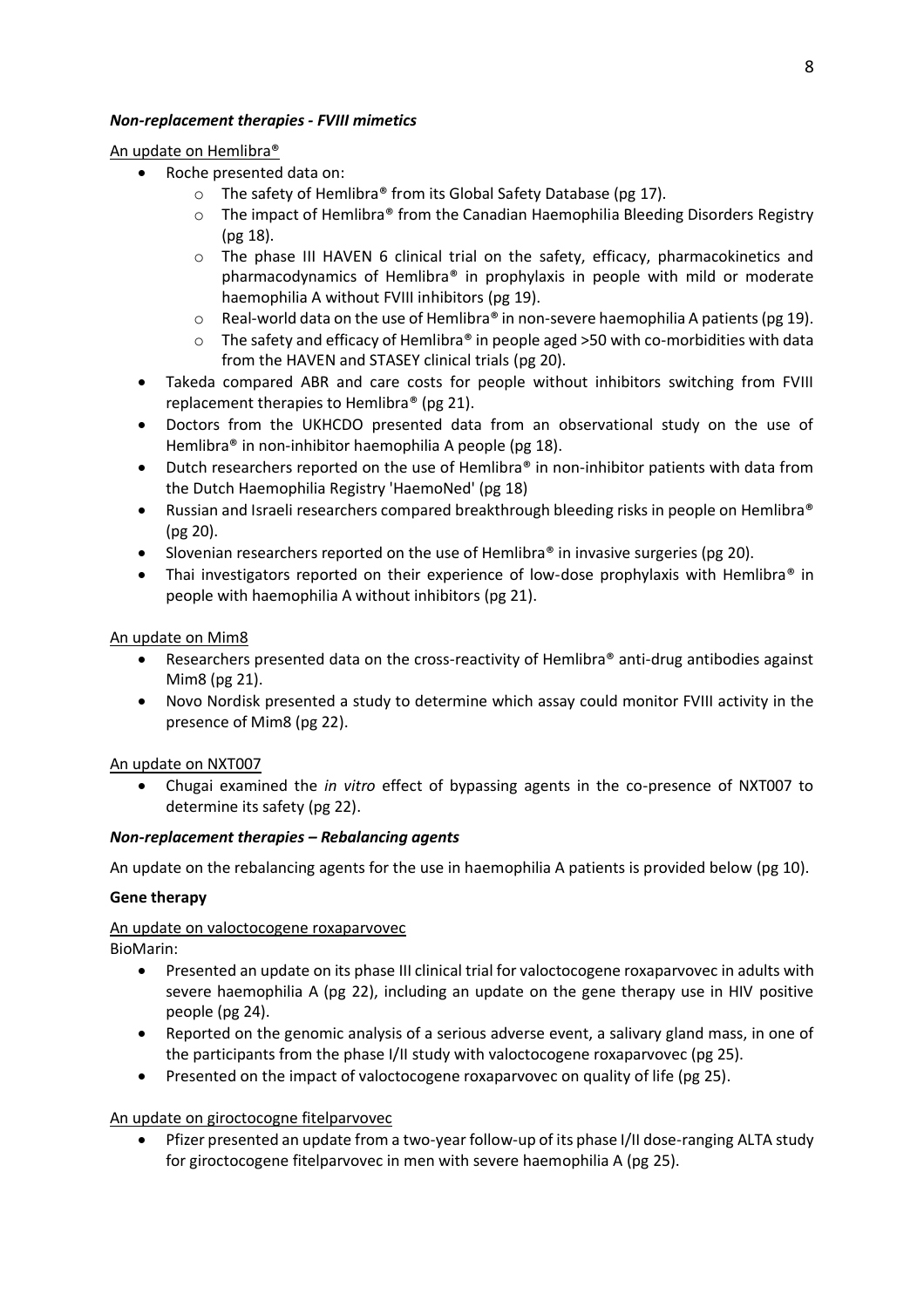• Pfizer/Sangamo Inc. reported on a deep vein thrombosis in one trial participant dosed with giroctocogene fitelparvovec (pg 27).

## An update on BAY2599023

Bayer presented an update on its phase I/II dose-finding study with BAY 2599023 (pg 26).

An update on SPK-8011

Spark Therapeutics reported on phase I/II trial with SPK-8011 (pg 27).

#### **An update on novel treatments in haemophilia B**

#### *Replacement therapies*

#### An update on Idelvion®

CSL Behring presented data from the ATHN2 study on real-world data of people with haemophilia B switching to Idelvion® (pg 28).

#### An update on Alprolix®

Researchers presented an update on the B-LONG study describing changes in patient-reported outcomes associated with pain and physical activity in people on Alprolix® (pg 28).

#### *Non-replacement therapies – Rebalancing agents*

An update on the rebalancing agents for the use in haemophilia B patients is provided below (pg 10).

#### *Gene therapy*

#### An update on fidanacogene elaparvovec

Pfizer reported on the five-year follow-up study of patients treated with fidanacogene elaparvovec (pg 28).

#### An update on FLT180a

Freeline gave an update on the phase I/II dose-finding study, B-AMAZE, and the ongoing long-term follow-up study for the use of FLT180a in people with moderate to severe haemophilia B (pg 29).

#### An update on etranacogene dezaparvovec

CSL Behring/UniQure:

- Presented the final analysis of the HOPE-B trial for the use of etranacogene dezaparvovec in people with haemophilia B (pg 30).
- Announced submitting a marketing authorisation application review for this product with the EMA (pg 30).
- Presented the multi-year data on durable FIX expression from the phase IIb clinical trial with etranacogene dezaparvovec in people with haemophilia B (pg 30).

#### **Gene therapy assays**

The EHC NPR committee considers issues in current assays to measure factor expression during gene therapy trials (pg 32).

# **An update on novel non-factor replacement therapies for people with haemophilia A and B with or without inhibitors**

#### *Bypassing agents*

#### An update on eptacog beta

LFB and Hema Biologics presented data on the use of eptacog beta (US brand name Sevenfact<sup>®</sup>) to relieve pain (pg 35).

#### *Immune Tolerance Induction with replacement factor*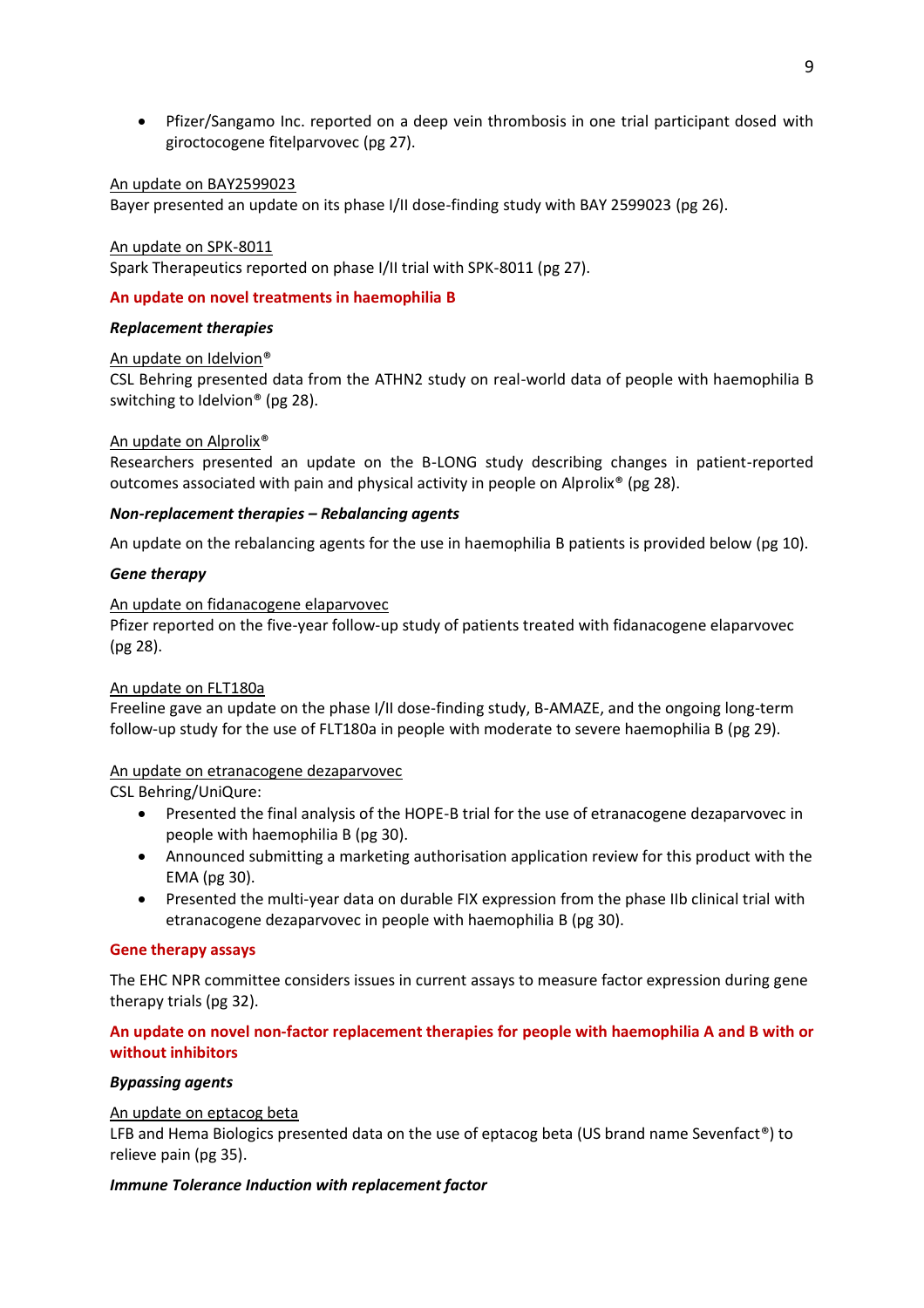# An update on Elocta®

Sanofi and Sobi described:

- The use of Elocta® in first time immune tolerance induction with data from the VerITI-8 study (pg 35).
- An interim analysis of real-world use of Elocta® in immune tolerance induction (pg 36).

# *FVIII mimetics*

# An update on Hemlibra®

Roche presented the use of Hemlibra® during surgeries in people with haemophilia A and inhibitors with data from the phase IIIb STASEY study (pg 36).

# *Rebalancing agents*

# An update on fitusiran

Sanofi presented:

- The results from the phase III study ATLAS A/B on the efficacy and safety of fitusiran in people with haemophilia A or B without inhibitors (pg 37).
- The results from the phase III study ATLAS-INH on the safety and efficacy of fitusiran prophylaxis in people with inhibitors (pg 37).
- Changes in health-related quality of life in people with haemophilia A with or without inhibitors with fitusiran (pg 38).
- A study to evaluate the interference of antithrombin reduction in routine clinical coagulation assays to monitor patients treated with fitusiran (pg 39).

# An update on concizumab

Novo Nordisk reported on:

- Surgeries on people with haemophilia A or B with or without inhibitors while on concizumab. Data comes from the phases II explorer4 and explorer5 clinical trials evaluating the safety and efficacy of concizumab (pg 39).
- Long-term impact of concizumab on health-related quality of life in people with haemophilia. Data comes from the phase II explorer4 and explorer5 clinical trials analysis (pg 40).
- Risk mitigation plan developed to re-initiate the phase III clinical trial for concizumab. The trial had been placed on voluntary hold following the observation of non-fatal thrombotic events in three patients with distinct thrombotic risk factors (pg 40).

# An update on marstacimab

Pfizer described a bioequivalence study to support the bridging of clinical results between using a marstacimab prefilled syringe and prefilled pen devices (pg 40).

# An update on SerpinPC

Researchers supported by Centessa Pharmaceuticals presented data from the dose-finding phase IIa study to use SerpinPC in people with haemophilia A or B (pg 41).

# **An update on novel therapies for people with von Willebrand Disease**

# *Replacement therapies*

# An update on Veyvondi®

UK researchers reported on the obstetric management of two pregnant women with von Willebrand disease and Veyvondi® (pg 42).

# *Non-replacement therapies*

# An update on Hemlibra®

Authors performed a scoping review on the use of Hemlibra® in von Willebrand Disease (pg 42).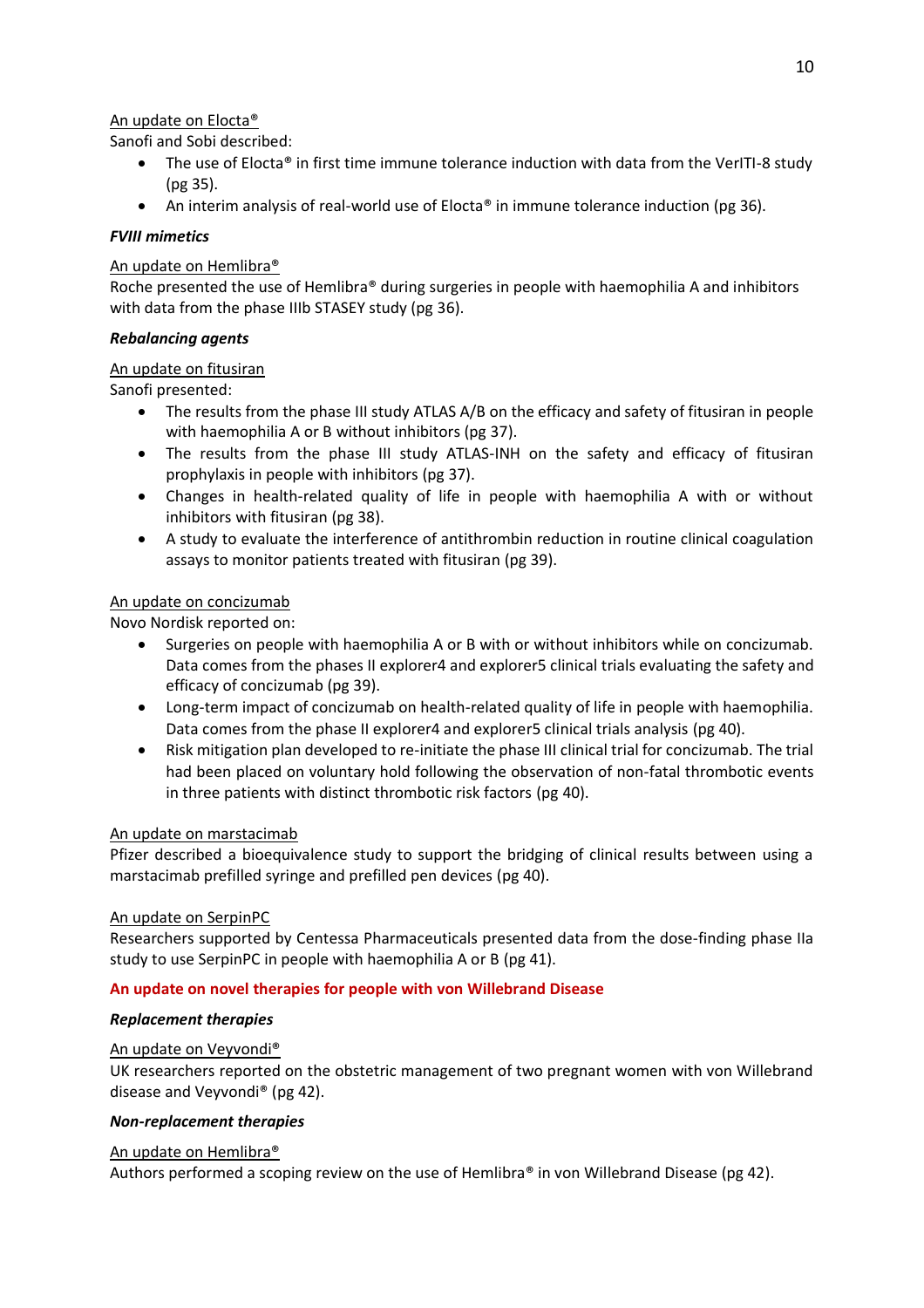# **REFLECTION PIECES**

#### **Achieving zero bleeds with novel haemophilia therapies: the Belgian experience**

In our previous issue, we reported on an abstract presented by a group of Greek researchers reflecting on their clinical practice in relation to the objective of achieving zero bleeds for their patients and whether that was a realistic goal in the real-world setting with novel therapies.

During EAHAD 2022, Hermans C. and his team (Belgium) also address [\(PO109\)](https://onlinelibrary.wiley.com/doi/10.1111/hae.14479) this question by assessing the impact of the adoption of novel haemophilia therapies in their centre. They included in their analysis 106 adult patients with severe or moderate haemophilia A or B (HA, n=81; HB, n=20; male, n=99; female, n=2) as well as five HA patients with persistent inhibitors.

All patients had their treatment reviewed and therapeutic alternatives or protocols offered. Following this, 97 out of the 99 non-inhibitor patients were on prophylaxis with standard half-life FVIII (SHL, n=16), extended half-life FVIII (EHL, n=23), EHL-FIX (n=18), Hemlibra® (n=40) and BIVV001 (n=2).

All these patients currently have an annualised spontaneous joint bleeding rate close to zero and a very good adherence as assessed by 80 % between recommended and administered treatments.

One patient persistently refused prophylaxis, one is poorly adherent, 13 well-controlled HA patients on SHL-FVIII (including three patients on plasma-derived FVIII) are reluctant to switch to EHL-FVIII. All patients with a persistent inhibitor (n=5) are treated with Hemlibra®. After excluding two patients treated with gene therapy, all patients with haemophilia B (including six patients with moderate HB and a severe phenotype) are on EHL-FIX.

In conclusion, investigators experienced that the wide range of current treatment options as well as the multidisciplinary selection of a personalized treatment modality allowed patients to achieve the adoption of and adherence to highly effective prophylaxis in nearly all adults with severe HA or HB.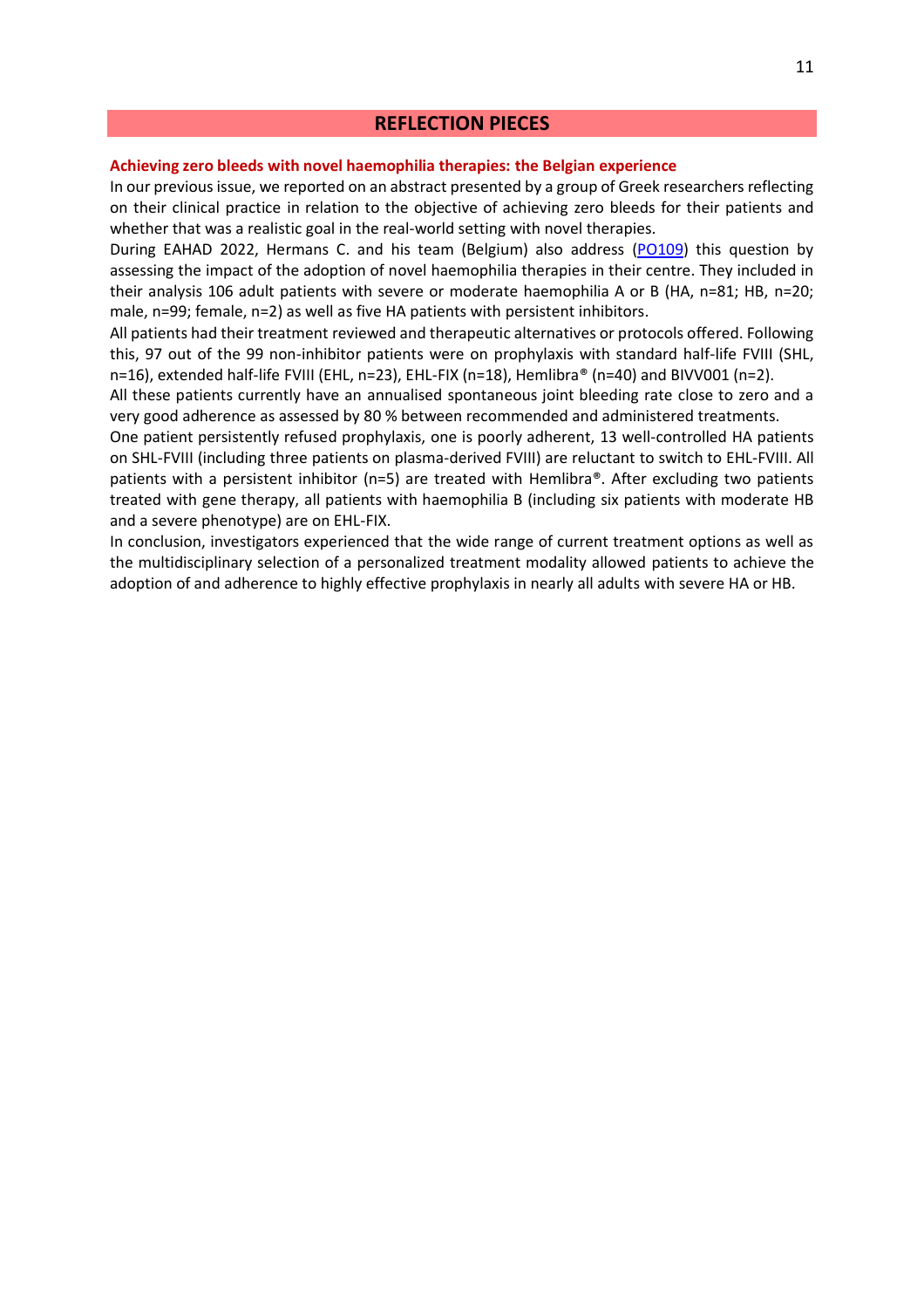# **AN UPDATE ON NOVEL TREATMENTS IN HAEMOPHILIA A**

*In this section we update on novel therapies in people with haemophilia A without inhibitors. For an update on these therapies' use in people with haemophilia A and inhibitors please go to pg 35.*

# **Factor replacement therapies**

#### **Efanesoctocog alfa (BIVV001®): Results from the phase I repeat-dose study**

In an [article](https://ashpublications.org/bloodadvances/article/6/4/1089/482697/Efanesoctocog-alfa-for-hemophilia-A-results-from-a) published in *Blood Advances*, published in February 2022, investigators led by Lissitchkov T. reported on the safety, tolerability and pharmacokinetics of repeat-dose **BIVV001®** in a phase Istudy in previously treated adults with severe haemophilia A. Efanesoctocog alfa is a new class of FVIII replacement (BIVV001®) that breaks the von Willebrand factor-imposed FVIII half-life ceiling.

Participants received four once-weekly doses of BIVV001® (cohort one, 50 IU/kg; cohort two, 65 IU/kg). All enrolled participants (cohort one, n=10; cohort two, n=14) completed the study. Investigators did not detect inhibitor development to FVIII. After the last dose of BIVV001®, mean FVIII activity half-life, area under the activity-time curve, and maximum steady-state concentration for cohort one and two were 41.3 and 37.3 hours, 8290 and 11 200 hours × IU/dL, and 131 and 171 IU/dL, respectively. There was minimal accumulation after four doses. Mean FVIII activity for cohorts one and two, respectively, was 46% and 69% on day three post-dose and 10% and 12% on day seven post-dose.

Overall, four once-weekly doses of BIVV001® were well tolerated, no safety concerns were identified, and no bleeds were reported during the treatment period.

# **Immunogenicity of Adynovi® in previously untreated patients, its efficacy and safety in ITI and in surgeries**

During ASH 2021, Baxalta and Takeda presented two abstracts with data from an open-label, prospective multi-centre phase III study [\(NCT02615691\)](https://clinicaltrials.gov/ct2/show/NCT02615691)<sup>1</sup> in patients aged <6 years with severe haemophilia A. Patients were either previously untreated or had <3 exposure days (EDs) to **Adynovi®**, Advate® or plasma transfusion. The study did not include patients with detectable FVIII antibodies or a history of antibodies. Patients received Adynovi® as prophylaxis (25-50 IU/kg, up to 80 IU/kg  $\geq 1$  × weekly) and/or on-demand therapy (10-50 IU/kg, up to 80 IU/kg depending on bleed severity). Prophylaxis was started before three years of age or after a maximum of two joint bleeds. The primary endpoint was the incidence of FVIII inhibitor development, and the secondary endpoints included safety and efficacy (annualised bleeding rate (ABR) and haemostatic efficacy).

In abstract [3184,](https://ash.confex.com/ash/2021/webprogram/Paper146126.html) Sidonio R. F. and colleagues used data from the study to evaluate the safety, immunogenicity and haemostatic efficacy of Adynovi® in previously untreated patients (PUPs) with severe haemophilia A. Adynovi® is an extended half-life recombinant FVIII. As of the data cut-off, 59 of the 80 enrolled patients had received ≥1 dose of Adynovi®. Twenty-one patients did not meet the eligibility criteria or were discontinued prior to treatment. Fifty-four patients received prophylaxis, and 35 received on-demand treatment at any time during the study period. Fifty-two patients qualified for the interim analysis. Ten of them developed an inhibitory antibody to Adynovi® during the study. The total ABR rate was 3.2 in both the on-demand and prophylaxis population. At bleed resolution, haemostatic efficacy was rated "excellent" for 88/269 bleeds (32.7%) and "good" for 73/269 bleeds (27.1%). Overall, 52 (88.1%) patients receiving Adynovi® experienced a total of 283 adverse events (AEs), and 13 patients experienced 14 Adynovi®-related AEs (including ten severe AEs). SAEs occurred in 24 patients, ten of whom experienced ten treatment-related SAEs of FVIII inhibitor development.

In abstract [3185,](https://ash.confex.com/ash/2021/webprogram/Paper146143.html) Sidonio R. F. and colleagues evaluated the safety and efficacy of immune therapy induction (ITI) with Adynovi®. In the study referred to above (NCT02615691), patients who developed a high-titre FVIII inhibitor (>5.0 BU) or low-titre FVIII inhibitor (≥0.6 BU to ≤ 5.0 BU) plus poorly controlled bleeding despite increased FVIII doses and/or bypassing agents were eligible for ITI therapy. At the investigators' discretion, dosing for ITI therapy ranged between 50 IU/kg 3 × weekly (low dose)

<sup>1</sup> A study of PEGylated recombinant FVIII (BAX855) in previously untreated young children with severe haemophilia A.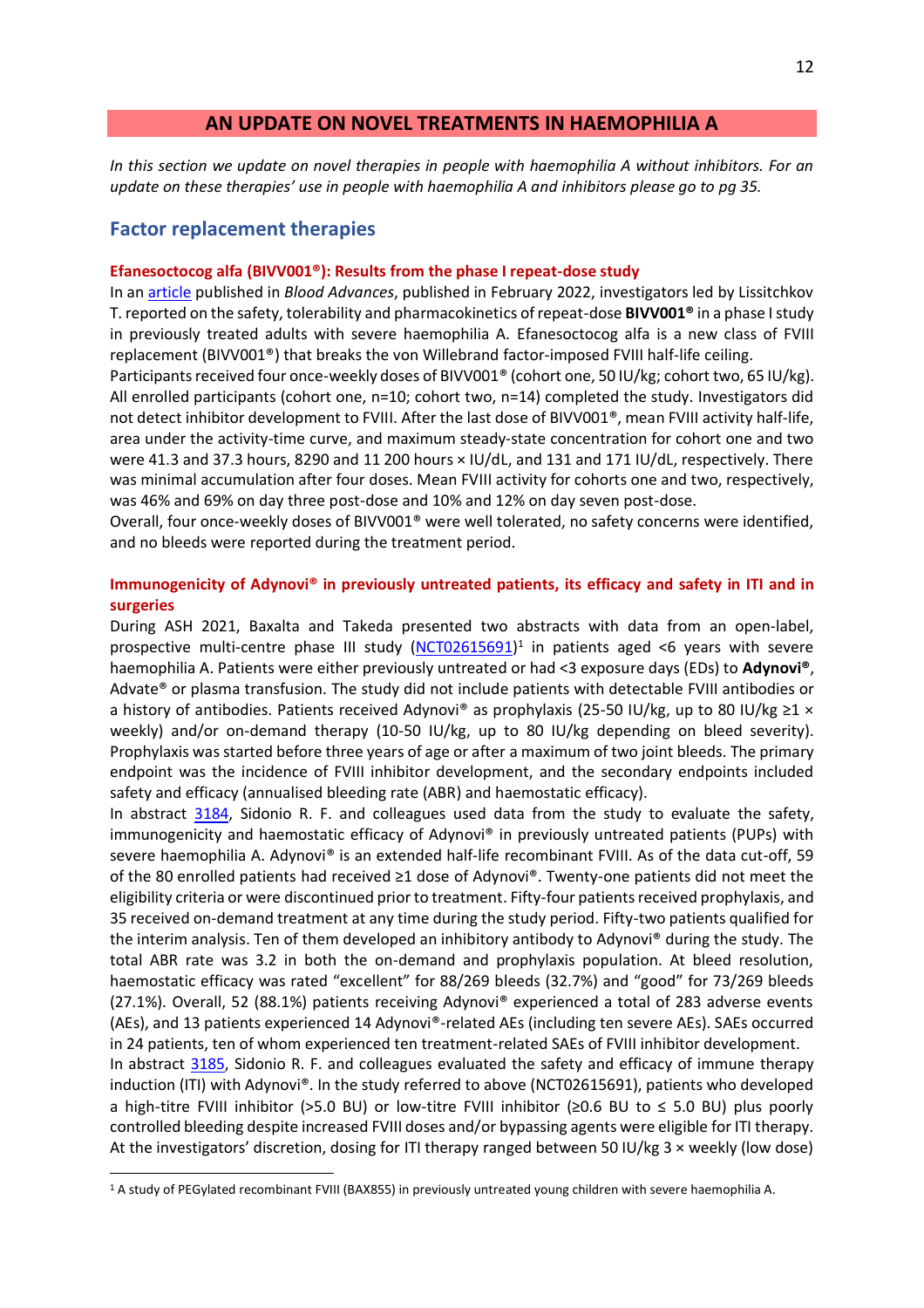and 100-200 IU/kg daily (high dose). The primary endpoint of this study was the success rate of ITI with Adynovi®. The secondary endpoints included the rates of partial success and failure of ITI and ABR during ITI.

As noted above, of the 52 patients who qualified for the interim analysis, ten developed an inhibitor to Adynovi® (high titre, n=5; low titre, n=5), of these, six patients were enrolled to receive ITI, and only five of these (83.3%) actually received ≥1 dose of Adynovi® for the treatment of FVIII inhibitors (low dose, n=3; high dose, n=2). Of these five patients, one completed high-dose ITI therapy, which was successful. The remaining four patients continued the study at the time of the data cut-off. Of the five patients who received ≥1 dose of ITI, four (80.0%) had a total of 17 AEs, three (60.0%) experienced eight SAEs, and one experienced a treatment-related SAE of FVIII inhibition. It is important to note that the onset date of FVIII inhibitor development in this patient occurred prior to initiation of ITI. One patient experienced two catheter-related AEs, both of which resolved, and no patients experienced thrombotic AEs, study procedure-related AEs, or AEs leading to discontinuation of treatment.

In an abstract (PO050) at EAHAD, researchers led by Peyvandi F. and supported by Takeda presented data from a prospective phase III study (NCT02615691 – see above) in children <6 years old who underwent one or more invasive procedures. Participants had <3 exposure days to **Adynovi®**, Advate®, or plasma transfusion.

At the data cut-off date (August 2019) 26 minor invasive procedures were conducted in 16 patients. Most procedures were port insertion. No patient experienced post- or perioperative blood loss. The mean average postoperative dose per invasive procedure was 257.6 IU/kg. Eleven adverse events were reported by six patients undergoing invasive procedures. Three events (rash, drug hypersensitivity, FVIII inhibitor development) were considered to be related to study treatment.

#### **Haemostatic effectiveness of Adynovi**

In an abstract [\(3187\)](https://ash.confex.com/ash/2021/webprogram/Paper146162.html) from ASH 2021, Klamroth R. and colleagues, supported by Takeda, describe the haemostatic effectiveness of **Adynovi**® as standard prophylaxis (SP) and individualised pharmacokinetic-guided prophylaxis (PKP) in adult patients with severe haemophilia A. The authors are using data from the German Antihaemophilic factor Haemophilia A outcome database (AHEAD) study, which evaluates the real-world, long-term effectiveness and safety of recombinant factor VIII, Advate® and Adynovi®. The AHEAD study is non-interventional, prospective and multicentre and includes patients who switched to Adynovi® or enrolled on Adynovi® during seven years of follow-up. Key outcomes included annualised bleeding rates (ABR), annualised joint bleeding rates (AjBR), factor consumption, factor VIII trough levels (expressed in patient years). The data cut-off date for this analysis is June 2020.

Of 382 patients, 62 (severe HA, n=55; moderate HA, n=7; SP, n=35; PKP, n=27) were enrolled in the study. Median ABRs were lower in patients receiving PKP with Adynovi® vs SP. Similar median AJBRs were observed between the PKP and SP groups. A higher proportion of patients receiving PKP vs SP had an ABR or AJBR of zero (ABRs, 60% vs 50%; AJBRs, 80% vs 75%, respectively). The mean annualised total dose for Adynovi® was 4154 IU/kg for SP and 4662 IU/kg for PKP. Mean target FVIII trough levels for patients with severe HA receiving Adynovi® PKP were 6.0%. Adverse events occurred in nine out of 62 patients treated with Adynovi®. Four were serious adverse events, and none were treatment-related. These results were also presented during EAHAD in abstract [PO105.](https://onlinelibrary.wiley.com/doi/10.1111/hae.14479)

During the EAHAD 2022 Congress, Ozelo M. C. and colleagues, supported by Takeda, presented (abstract [PO045\)](https://onlinelibrary.wiley.com/doi/10.1111/hae.14479) another interim analysis of the AHEAD Database with data cut-off date of July 2021. The authors presented two-year data on the secondary efficacy endpoints in patients receiving Adynovi® prophylaxis and included ABR and AjBR.

In this analysis, 25 (severe HA, n=17; moderate HA, n=8) people were on Adynovi® prophylaxis. In the twelve months before screening, median ABR and AjBR were 1.0 and 0.0. In year one median ABR and AjBR were 0.0 and 0.0. In year two median ABR and AjBR were 0.9 and 0.0. In terms of the number of patients achieving zero ABR and AjBR bleeds, the percentage increased following uptake of Adynovi® prophylaxis. The mean annualised Adynovi® dose was 3893 IU/kg during year one and 3803 during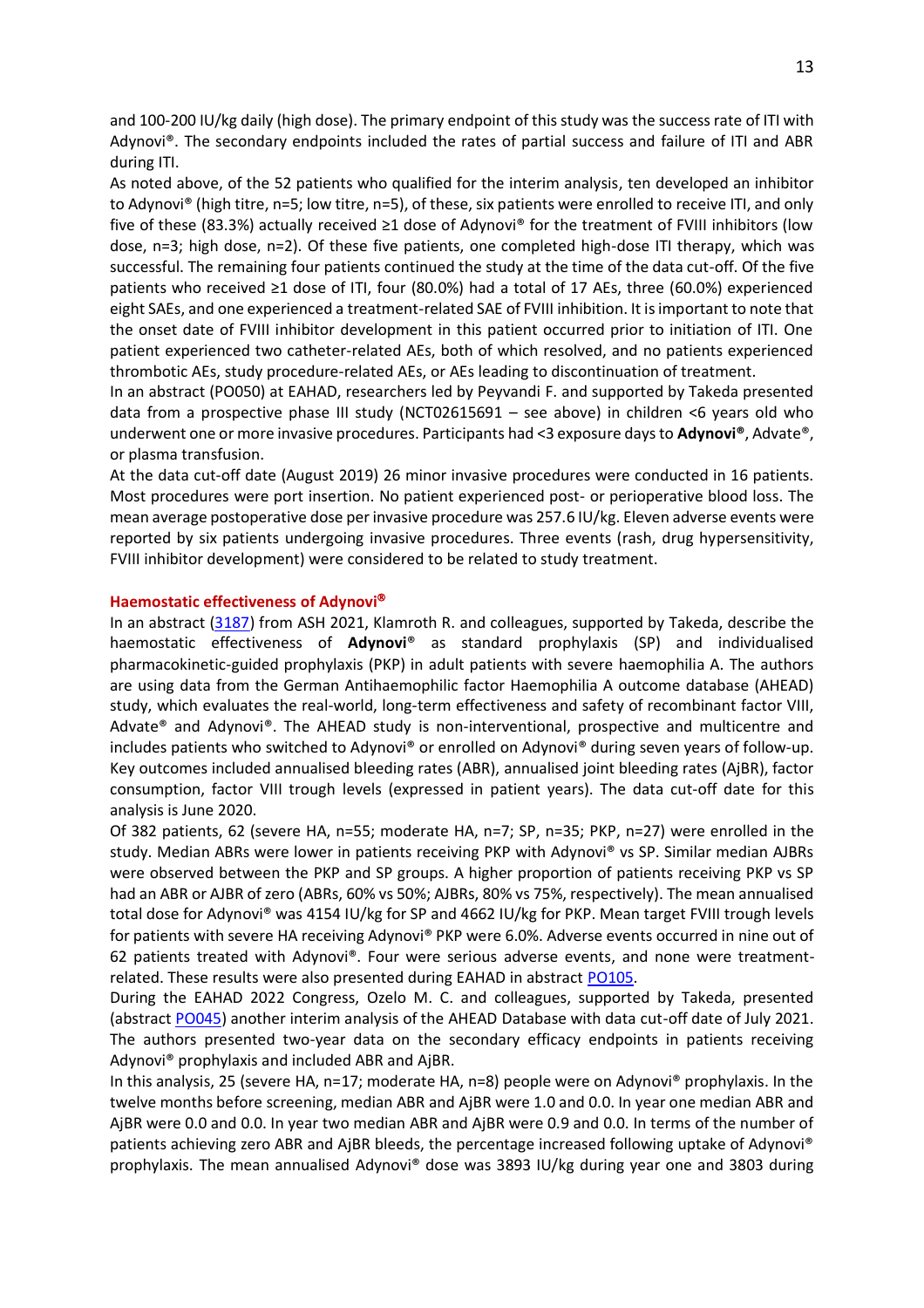year two. Fourteen patients experienced adverse events, and three experienced serious adverse events, but none were related to treatment, and no patient developed an inhibitor.

#### **The impact of Adynovi® on joint health using collagen formation and degradation biomarkers**

In an abstract [\(2102\)](https://ash.confex.com/ash/2021/webprogram/Paper150139.html) from ASH 2021, Takeda and Baxalta presented data from the PROPEL study [\(NCT0285960\)](https://clinicaltrials.gov/ct2/show/NCT02585960)<sup>2</sup> to examine the relationship between collagen biomarkers for joint health and factor replacement therapy targeting two different FVIII trough levels in patients with severe haemophilia A. Collagen is a major structural component of the highly vascular synovium and is essential for vascular mechanical stability.

Patients with haemophilia A were randomised to 12 months' pharmacokinetic-guided prophylaxis targeting FVIII trough levels of 1-3% or 8-12%. Longitudinal biomarkers (including various types of collagens) were collected at five time points (baseline and month three, six, nine and twelve).

Biomarkers were measured in 98 patients. Fifty patients were randomized to the 1-3% and 48 to the 8-12% FVIII trough level treatment arms. Before normalization, collagen biomarkers associated with joint damage and disease, were elevated by an average of 38% compared with healthy controls.

These biomarkers significantly and consistently decreased in both arms of the study after six months. The data suggest that FVIII prophylaxis leads to a normalization of joint remodelling. This is further supported by primary data from PROPEL, which demonstrated that targeting FVIII 8-12% vs 1-3% results in a lower annualized bleeding rate. This novel biomarker data is the first to demonstrate the importance of FVIII prophylaxis for joint health in patients with haemophilia A from a randomized clinical trial.

#### **Long-term satisfaction with Esperoct®: Results from the pathfinder8 trial**

In an abstract [\(PO088\)](https://onlinelibrary.wiley.com/doi/10.1111/hae.14479) presented at the 2022 EAHAD Congress, a group of researchers led by Nagao A. et al. and supported by Novo Nordisk analysed the maintenance of long-term treatment satisfaction with **Esperoct<sup>®</sup>** in patients of all ages with severe haemophilia A from the non-randomised phase III pathfinder8 trial [\(NCT03528551\)](https://clinicaltrials.gov/ct2/show/NCT03528551)<sup>3</sup>. Treatment satisfaction was assessed with the Haemophilia Treatment Satisfaction (Hemo-SAT) questionnaire for adult- and parents of patients. Score baselines were taken from the beginning of the pathfinder2 and 5 trials from which the patients were enrolled. One hundred and fifty-four patients from pathfinder8 (96.3%) answered at least one question in the Hemo-SAT. In patients of all ages with severe haemophilia A, long-term improvements in treatment satisfaction, or maintenance of treatment satisfaction benefits, were observed with Esperoct®. Efficacy, burden, ease and convenience domains showed the largest benefits.

#### **Cases of lower-than-expected FVIII expression with Esperoct®**

During the 2022 EAHAD Congress, Oldenburg J. presented data on decreased factor VIII activity of Esperoct**®** in previously treated patients, in absence of inhibitor development. **Esperoct®** is a recombinant pegylated extended half-life FVIII product. These cases arose from a single report of less than expected FVIII activity when the patient switched to Esperoct®. Following this single event, researchers searched the Esperoct® post-marketing safety database for other similar reports.

Between the Esperoct® launch in 2019 and October 2021 (cut-off date), researchers found 15 cases, which possibly could be associated with decreased factor VIII activity in previously treated patients. These cases tended to present early between exposure days (ED) one and five and in all severities of haemophilia. Most were detected during routine FVIII measurements, which is routinely performed when a patient is switched to a different therapy.

Some patients were positive for anti-PEG antibodies, although they had wide variations in antibody levels, which does not clearly correlate with an impact on FVIII activities or bleeding profile.

<sup>2</sup> BAX855 PK-guided dosing (PROPEL)

<sup>&</sup>lt;sup>3</sup> A research study looking at how a factor VIII medicine called turoctocog alfa pegol (N8-GP) works in people with haemophilia A (pathfinder8).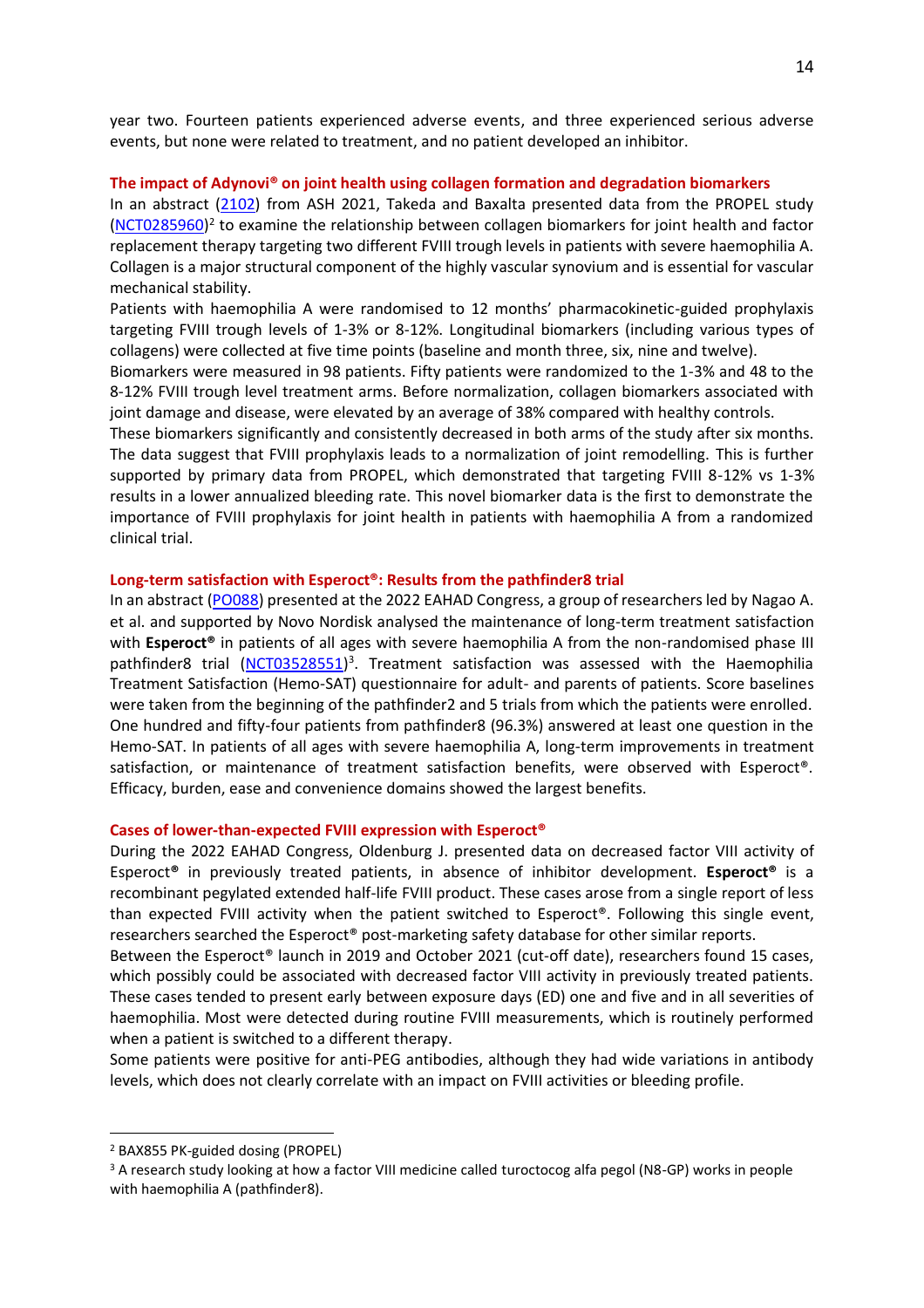Of these 15 cases, two had unknown outcomes. Nine patients were switched to an alternative product, one patient died for reasons unrelated to haemophilia. One remained on Esperoct® for 37 ED before switching to another product on parents' request. Two patients continued treatment with Esperoct®. Due to the nature of post-marketing surveillance data collection, the available data was limited, and investigators were not able to contact some treaters for further questions. Therefore, it was difficult to determine the cause of this lower-than-expected FVIII expression. Investigators looked at clinical trial data of Esperoct**®** in previously treated patients (pathfinder 2 and 5) and were not able to observe similar reduction in FVIII activity. There was no evidence that anti-Esperoct**®** antibodies had any clinical impact in this study population.

#### **Surgery experience in a real-world setting with Esperoct®**

A group of French researchers led by Bertho P.-O. reported at EAHAD 2022 [\(PO051\)](https://onlinelibrary.wiley.com/doi/10.1111/hae.14479) their experience using **Esperoct®** in 59 surgeries (major, n=39; minor, n=20; male patients, n=36; female patients, n=2; severe HA, n=5; moderate HA, n=2; mild HA, n=31).

For patients who underwent major surgeries, baseline levels of FVIII plasma coagulant activity were 12 IU/dL. The number of infusions was seven with a preoperative loading dose of 41.7 IU.kg and a total dose of 242.2 IU/kg. In patients who underwent minor surgeries, the baseline level of FVIII was 28 IU/dL. The number of infusions was two with a preoperative loading dose of 33.3 IU/kg and a total dose of 56.6 IU.kg. The duration of hospitalization was six days for major surgeries and one day for minor surgeries. The overall clinical efficacy was qualified as excellent/good in 51 procedures (86%) and fair in eight (14%). Of this latter population representing six patients (minor HA, n=5; severe HA, n=1), four procedures involved urological surgery, two dermatological interventions, one haematoma the day after heart surgery despite normal FVIII levels and one bleeding episode after dental avulsions (i.e., displacement of teeth from their socket) for the patient with severe haemophilia. Therefore, two out of six patients received antiplatelet therapy. FVIII levels were maintained at acceptable physiological values in the days following major and minor surgeries. No thromboembolic events, anti-FVIII antibodies or adverse events were reported.

No adverse events were observed.

#### **Impact of Elocta® on joint health: Results from the A-LONG and ASPIRE trials**

In an abstract [\(PO132\)](https://onlinelibrary.wiley.com/doi/10.1111/hae.14479) from the EAHAD 2022 Congress, Sanofi presented a post hoc analysis with data from A-LONG [\(NCT01181128\)](https://clinicaltrials.gov/ct2/show/NCT01181128)<sup>4</sup> and its extension ASPIRE [\(NCT01454739\)](https://www.clinicaltrials.gov/ct2/show/NCT01454739)<sup>5</sup> to assess healthcare resource utilisation (HCRU) over time with changes in joint health in people with haemophilia A using **Elocta®**.

The analysis included 106 adult patients with severe haemophilia A and no history of inhibitors, followed for a median time of 52.5 months. Participants received as treatment individualised prophylaxis (67.9%), weekly dosing (14.2%) or on-demand treatment (17.9%).

Investigators concluded that Elocta® improved joint health over time. This was evaluated using the modified Haemophilia Joint Health Score (mHJH). They also noted that people who began treatment with individualised prophylaxis had fewer HCRU events (i.e., instances of using healthcare resources to treat joint bleeds and damage) than those on weekly dosing or on-demand treatment, but this was non-significant.

Finally, people with target joints at the beginning of the study had more HCRU than those without.

#### **Changes in pain-related quality of life in patients with haemophilia A treated with Elocta® individualised prophylaxis: post hoc analysis from the A-LONG study**

A manuscript by Pasi J. et al. published in the scientific journal *Therapeutic Advances in Haematology* (*[Ther Adv Hematol.](https://pubmed.ncbi.nlm.nih.gov/35237394/)* 2022, Vol. 13: 1–9) in February 2022, presents the post hoc analysis of data from

<sup>4</sup> Study to evaluate the safety, pharmacokinetics and efficacy of recombinant factor VIII Fc fusion protein (rFVIIIFc) in previously treated subjects with severe haemophilia A.

<sup>5</sup> Long-term safety and efficacy of rFVIIIFc in the prevention and treatment of bleeding episodes in previously treated participants with haemophilia A (ASPIRE).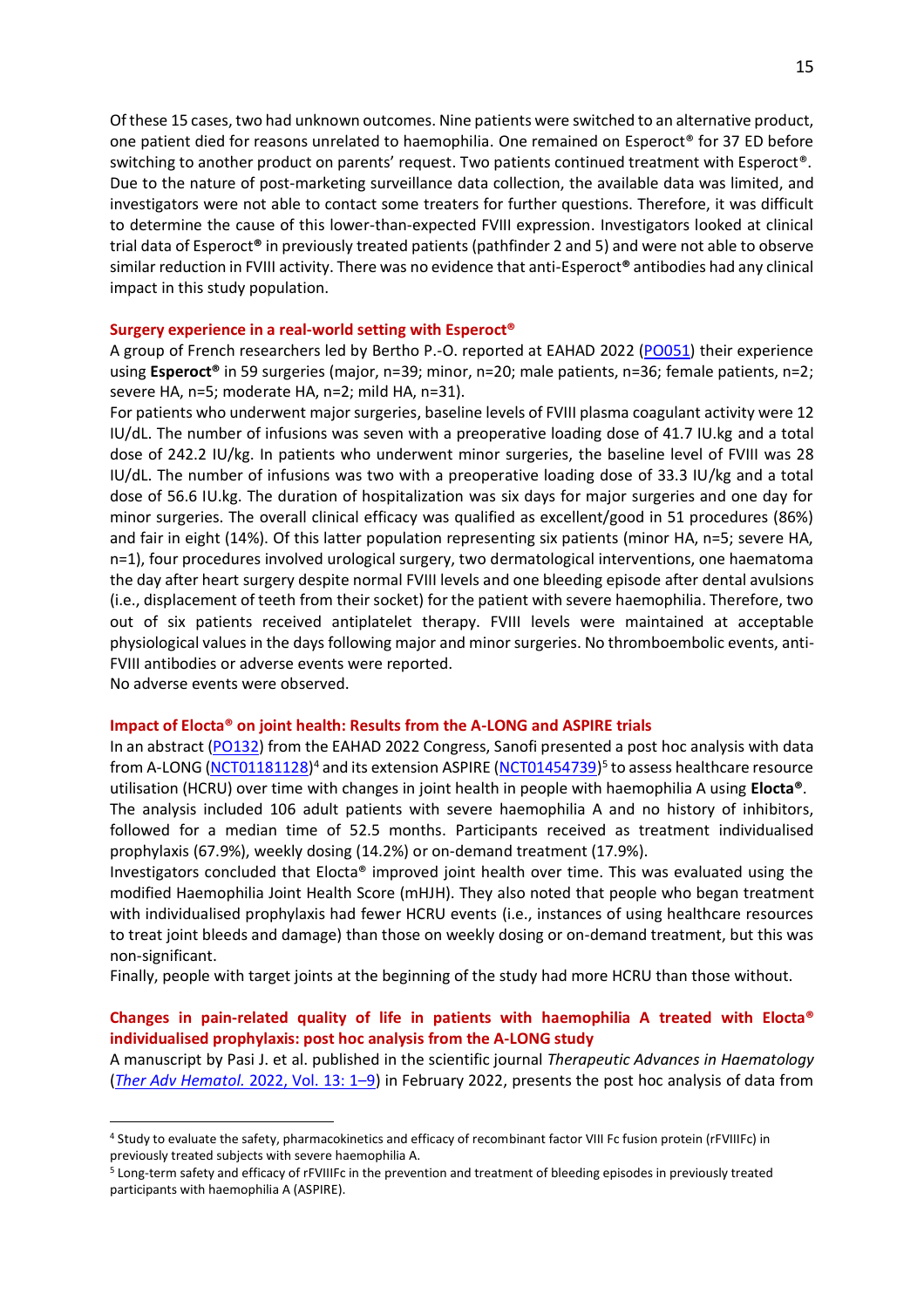the A-LONG study [\(NCT01181128\)](https://clinicaltrials.gov/ct2/show/NCT01181128)<sup>6</sup>, to assess change over time in pain-related quality of life in patients with severe haemophilia A treated prophylactically with Elocta®, a recombinant factor VIII Fc fusion protein (rFVIIIFc).

A greater proportion of patients reported they did not experience painful swellings (n=87; 66% versus 46%, p < 0.01) or pain in their joints (n=89; 42% versus 27%; p < 0.05) at end of study (EoS) versus baseline (BL). A greater proportion of patients reported no pain/discomfort at EoS versus BL (n=116; 45% versus 34%; p < 0.05). The proportion of patients who did not find it painful to move numerically increased at EoS versus BL ( $n = 86$ ; 47% versus 38%;  $p = NS$ ).

#### **Real-world data of Elocta**® **use in adults and children in Taiwan**

In an abstract [\(3198\)](https://ash.confex.com/ash/2021/webprogram/Paper152066.html) from ASH 2021, Taiwanese researchers compared pre-and post-switch to **Elocta**® in a real-world setting. Their analysis included bleeding outcomes, weekly factor doses and factor costs. In total, they enrolled 51 non-inhibitor patients (adults, n=43; children, n=8) enrolled in two haemophilia treatment centres from November 2018 to July 2019. Pre-switch and post-switch prophylaxis rates were 62.7% (32/51) and 94.1% (48/51), respectively. Only 48 patients treated prophylactically were included in the analysis. For comparison of pre-switch and post-switch outcomes: median annualised bleeding rate (ABR) decreased from 48, 12, and 4 to 1.15, 1.9, and 1.5 for on-demand (n=16), irregular prophylaxis (n=7), and regular prophylaxis (n=25) groups. Median joint ABR (AjBR) decreased from 32, 11, and 4 to 0.95, 0.7, and 1.2 for on-demand, irregular prophylaxis, and regular prophylaxis groups, respectively. Median weekly dose increased in all groups, as did annualise factor costs. Zero ABR accounted for 5.9% (3/51) for all patients with pre-switch SHL rFVIII treatment and 20.8% (10/48) with post-switch Elocta® prophylaxis. Zero AjBR accounted for 9.8% (5/51) with SHL rFVIII treatment and 33.3% (16/48) with Elocta® prophylaxis.

#### **Case study of severe HA pregnant woman managed with Elocta**®

UK researchers report (EAHAD 2022, abstract [PO119\)](https://onlinelibrary.wiley.com/doi/10.1111/hae.14479) on a case study on the use of **Elocta®** in a pregnant woman with severe haemophilia A. Prophylaxis was established at 30 IU/kg every four days to achieve FVIII level of >5% with no reported adverse events. Complications arose following birth due to retained placental products, which resolved through surgery. Fifty IU/kg of Elocta® successfully facilitated the haemostasis achieving FVIII levels >100%. Elocta® prophylaxis was recommenced through breastfeeding without observed breakthrough bleeds or adverse events, including thrombosis to mother and child.

#### **Safety of Jivi®: Results from a post-marketing study**

In an abstract from the EAHAD 2022 Congress, investigators led by Holme P. A. and supported by Bayer presented the results of a preliminary report [\(PO121\)](https://onlinelibrary.wiley.com/doi/10.1111/hae.14479) of a post-marketing, interventional study [\(NCT04085458\)](https://clinicaltrials.gov/ct2/show/NCT04085458) 7 for the use of **Jivi®** in adult people with haemophilia A. Jivi® is a licensed PEGylated extended half-life FVIII product.

Eligible patients received Jivi® for 100 exposure days (ED), initially at 45 IU/kg every five days (recommended) or at 40 IU/kg twice weekly until visit three after 10-15 ED. At this point, patients either continued the same regimen or switched regimens. In the proposed switch, patients could also choose to infuse every seven days.

The primary endpoint was FVIII inhibitor development. The secondary endpoints were treatmentemergent adverse events (TEAE), anti-PEG (polyethene glycol) antibody (Ab) development, and annualised bleeding rate (ABR).

Thirty patients were eligible for inclusion at the data cut-off date of June 2021. None developed FVIII inhibitors. TEAE were observed in 16 (53.3%) patients, 12 were mild in severity (40%). Three patients

<sup>6</sup> Study to evaluate the safety, pharmacokinetics and efficacy of recombinant factor VIII Fc fusion protein (rFVIIIFc) in previously treated subjects with severe haemophilia A.

<sup>&</sup>lt;sup>7</sup> Study to gain more information on how safe and effective Jivi is in patients with severe haemophilia A (post-marketing investigation).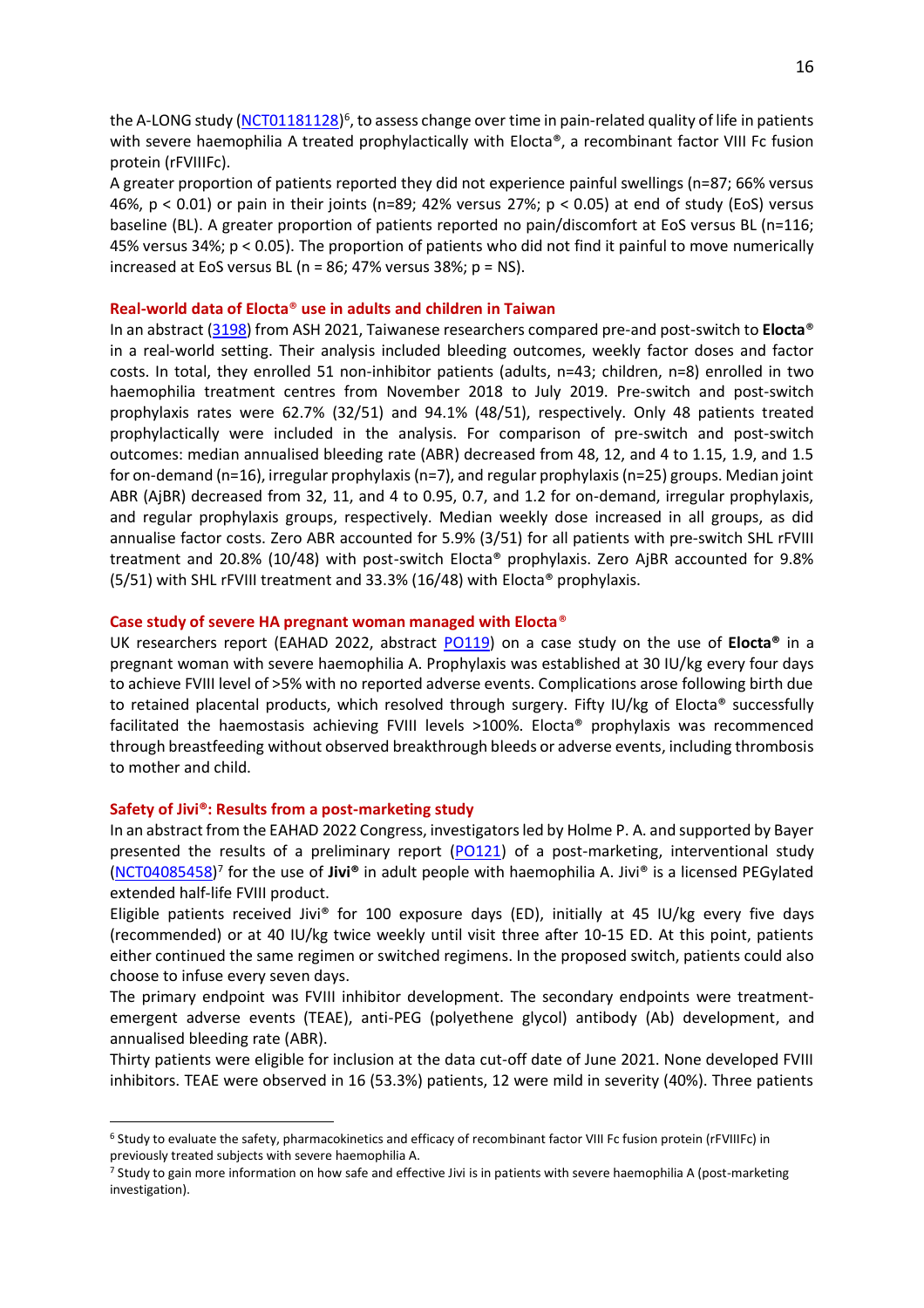(10%) had mild or moderate TEAE considered as study-drug-related by the investigator. Pre-study median total ABR was 3.0. At the data cut-off date, (2xW, n=7; E5D, n=8; E7D, n=9; variable, n=6), median total and joint ABR were 1.82 and 0.37, respectively. Pre-study median ABR was 3.0.

# **Post-marketing study for the safety and effectiveness of Jivi® in the real-world setting: Second interim analysis from the HEM-POWR study**

Investigators led by Reding M. T. and supported by Bayer presented during the 2022 EAHAD Congress an abstract [\(PO124\)](https://onlinelibrary.wiley.com/doi/10.1111/hae.14479) with data on the second interim analysis of HEM-POWR [\(NCT03932201\)](https://clinicaltrials.gov/ct2/show/NCT03932201)<sup>8</sup>, a postmarketing study to evaluate the real-world safety and effectiveness of **Jivi®**. This is a licensed PEGylated extended half-life FVIII.

The HEM-POWR primary outcomes were total bleeding events and annualised bleeding rate (ABR). The secondary outcomes included safety.

At the data cut-off date (August 2021), 162 previously treated patients (PTPs) were enrolled, mostly from Germany (28.4%), Japan (23.5%) and the United States (14.2%). The full analysis set included 78 PTPs (mild, n=3; moderate, n=9; severe, n=66). The mean number of observation days was 189. Most patients (62/78, 79.5%) were pre-treated with Jivi® within 12 months of enrolment. The median dose per infusion was 3000 IU; twice-weekly was the most common prophylaxis regimen (32.5%). Within 12 months of enrolment, 16 Jivi®-naïve patients generally had worse bleeding history compared to pre-treated patients. Common comorbidities included pain (16.7%) and hypertension (14.1%). The median total ABR was 0.0, and 56 (71.8%) patients reported no bleeds during the study. The corresponding values for joint ABR were 0.0, and 64 (82.1%) patients reported no joint bleeds during the study. No inhibitor development or deaths were reported.

## **Non-replacement therapies**

# **FVIII mimetics**

#### **Safety reporting of Hemlibra® from Roche Global Safety Database**

During the 2021 ASH Congress, Roche reported [\(3186\)](https://ash.confex.com/ash/2021/webprogram/Paper146147.html) on the safety evaluation of **Hemlibra**® prophylaxis focusing on thrombotic events (TEs) and thrombotic microangiopathies (TMAs). The abstract authors took all individual safety reports for Hemlibra® from clinical trials, registries, expanded access programs, compassionate use and the post-marketing setting with a data cut-off date of May 2021. Authors estimated that Hemlibra® had been used by >11,400 people from across the world.

In total, 52 cases (56 events) were identified on the Roche Global Safety Database. Thirty-nine cases were reported in people with haemophilia A. Six cases occurred with concomitant use of activated prothrombin complex concentrate (aPCC), of which four were TMAs. No new TE or TMA associated with aPCC were reported since the last update (Lee, et al. *Haemophilia,* 2020).

For the remainder 37 TEs and not associated with aPCC, 17 occurred in people with haemophilia A and inhibitors. Seven were associated with central venous access devices (CVADs), of which four were reported to be resolving/recovering. All except for two non-aPCC associated TEs in PwHA were associated with ≥1 cardiovascular risk factors (e.g., previous myocardial infarction, ischemic heart disease, coronary artery disease, hypertension, hyperlipidaemia, smoking and advanced age) or other risk factors for thrombosis (e.g., sepsis/bacteraemia, device use, coinciding injury, hepatitis C).

Of the non-aPCC and non-CVAD associated events reported, six (20.0%) TEs led to the discontinuation of Hemlibra®. Across all non-aPCC associated events, an evaluation of latency or duration of treatment did not reveal any patterns or trends. In total, four TEs were fatal: two myocardial infarctions, both in medically complex patients, and two disseminated intravascular coagulation events in patients >70 years of age with pneumonia. Where reported, 20/31 (64.5%) TEs were recovered/resolving at the

<sup>8</sup> Evaluating effectiveness and long-term safety of damoctocog alfa pegol in patients, who have been diagnosed with hemophilia A (HEM-POWR).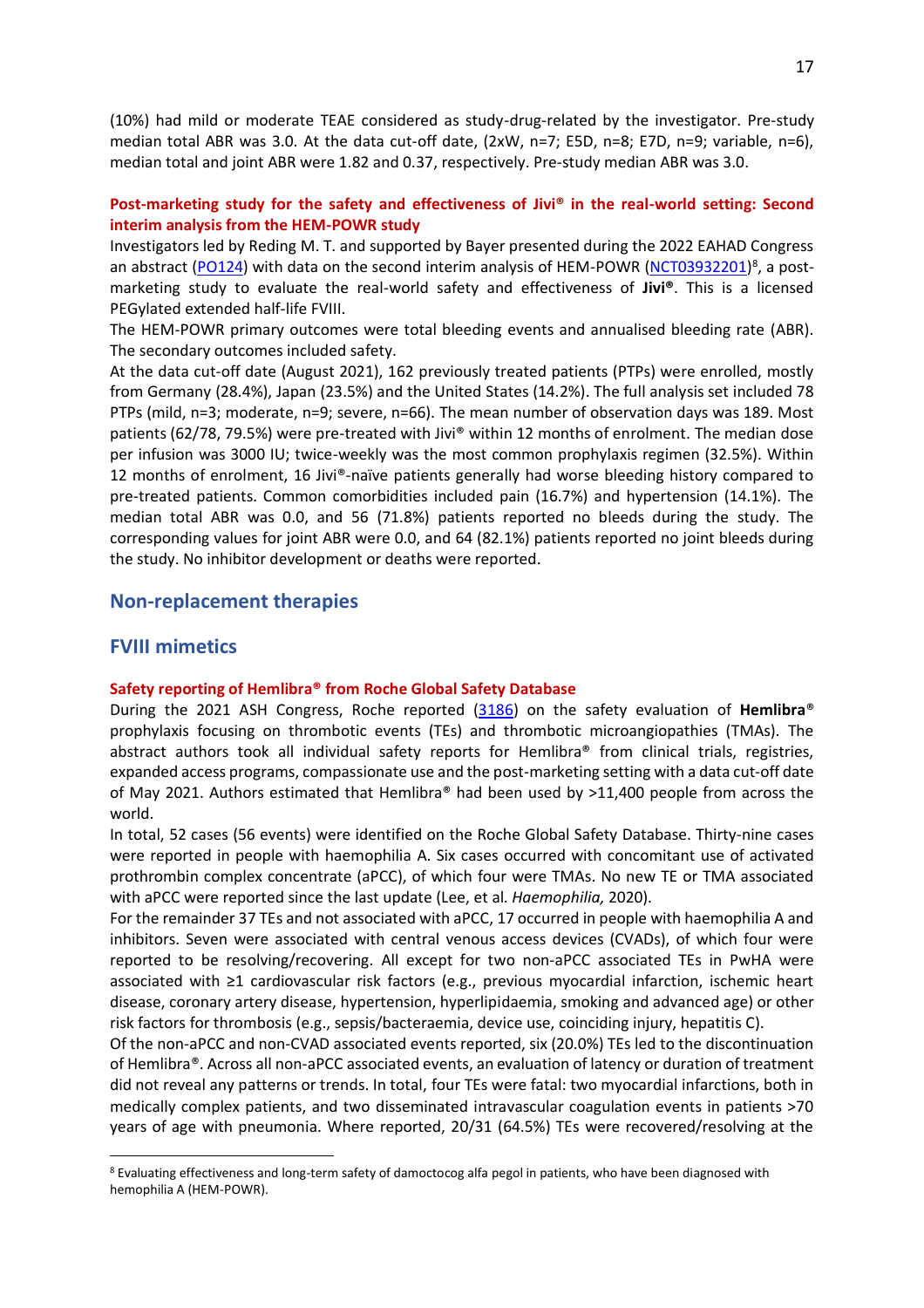time of this analysis, with the majority of these cases reporting no change to Hemlibra<sup>®</sup> prophylaxis as a result of the event.

## **Impact of Hemlibra**® **on Canadian patients**

In an abstract from Roche [\(347\)](https://ash.confex.com/ash/2021/webprogram/Paper147195.html) from the 2021 ASH Congress, authors reported results from an analysis of the Canadian Haemophilia Bleeding Disorders Registry with regard to people with haemophilia A using **Hemlibra®**. The authors identified 73 patients who had received Hemlibra® at least once up to December 2021. There were 64 PwHA with severe disease, seven with moderate disease and two with mild disease; both cases with mild disease had current FVIII inhibitors. Forty-nine PwHA had current FVIII inhibitors, 12 had a history of FVIII inhibitors, and 12 had no FVIII inhibitors. Five out of 73 (6.8%) received immune tolerance induction (ITI) treatment while on Hemlibra®. Two cases of rash (allergic or acute reactions) were reported (2/73, 2.7%) of which one (reported six days after administration) was possibly related to Hemlibra® according to the reporting haemophilia treatment centre. No thromboembolisms or thrombotic microangiopathies were observed.

Median ABR (IQR) for the entire study population was 0.0 (0, 0) and 59/73 (80.8%) had no recorded bleeds. In the 14/73 (19.2%) with recorded bleeds, median ABR (IQR) was two (1, 3); eight of those 14 had joint bleeds and seven had spontaneous bleeds.

#### **UKHCDO study of non-inhibitor people with haemophilia A using Hemlibra**®

Doctors from the UK Haemophilia Centre Doctors' Organisations (UKHCDO) led by Hay C. presented at the EAHAD 2022 Congress [\(PO054\)](https://onlinelibrary.wiley.com/doi/10.1111/hae.14479) an observational 19-month study of 543 people with severe haemophilia A (pSHA) without inhibitors using **Hemlibra®**. Clinical practice with this novel treatment in non-inhibitor patients is starting to increase and rates of patients switching to Hemlibra® for prophylaxis are variable between UK centres<sup>9</sup>. The analysis was conducted in patients with  $\geq$  six months pre-switch Haemtrack home-therapy diary data.

Hemlibra® was prescribed to 543 non-inhibitor pSHA, 30% of potentially eligible pSHA. A within-patient comparison with previous recombinant FVIII prophylaxis was conducted in 259 pSHA with sufficient factor usage data and was broken down by age. In the period after switching, the zero treated bleed rate increased from 36% to 80% in those aged <18 and from 30% to 68% in patients aged ≥18. The median (IQR) ABR and joint ABR (AjBR) reduced from 2.9 and 1.2 to 0.3 and 0.0 respectively in those aged <18 and from 6.6 and 2.7 to 0.8 and to 0.0 respectively in those aged ≥18s. Annualised spontaneous bleeding (ASBR) for both groups decreased from 0.6 to 0.0. A within-person sub-analysis of 78 people reporting bleeding after switching to Hemlibra® showed a median (IQR) change in ABR of -0.7 in <18 and -3.4 in ≥18, and overall 72% (56/78) bled less. All subjects used prophylaxis and few, consequently, had active target joints. Comparing the 27 switchers with 44 target joints with 58 nonswitchers with 88 target joints, after a median of 15 months of factor usage, 41% of non-switchers had fewer and 34% more target joints compared to switchers, of whom 67% had fewer and only 7% more target joints.

In conclusion, switching to Hemlibra® was associated with improvement in bleed control in all age groups of pSHA without inhibitors. Spontaneous bleeding was largely eliminated - those who continued to bleed had a significant reduction in ABR, AjBR and ASBR. Target joints settled significantly more frequently than in people who continued rFVIII prophylaxis.

#### **Data from the Dutch HemoNED registry on the use of Hemlibra®**

Dutch researchers led by Taal E. presented during the 2022 EAHAD Congress data (abstract [PO096\)](https://onlinelibrary.wiley.com/doi/10.1111/hae.14479) on using **Hemlibra®** in non-inhibitor patients in the Netherlands. Their data came from the Dutch Haemophilia Registry 'HemoNED.' This registry includes the Netherlands' six haemophilia comprehensive care treatment centres, and most severe patients are included (following informed consent). At the cut-off data date, 1333 patients with haemophilia A (severe, n=572; on prophylaxis, n=575) were in the database. One hundred and sixty-two patients were treated with Hemlibra®. Forty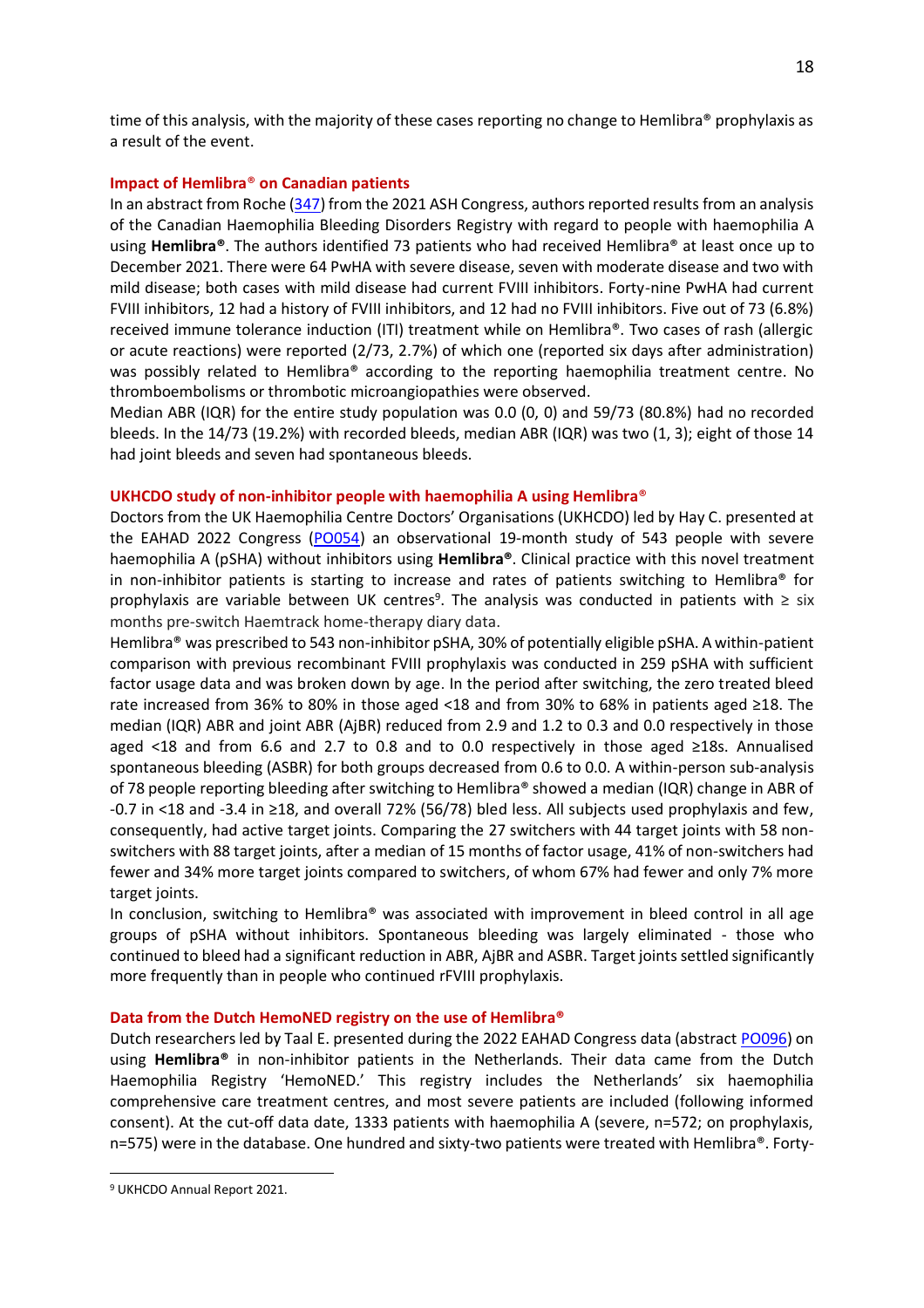three per cent were <18, and the majority (92%) had severe HA. Over 80% of patients took Hemlibra® either every one or two weeks. The mean prescribed dose was 1,60 mg/kg/week. People on Hemlibra® reported starting the treatment due to venous access problems (16%), inhibitor with a bleeding tendency (12%) or recurring bleeds despite regular prophylaxis (9%). However, more than half (52%) of the patients started for non-specific reasons, most likely patient preference. Seventy-seven per cent reported no bleeds during the treatment with Hemlibra®.

In terms of side effects, three patients reported rash and joint pain in the digital infusion log while two patients stopped Hemlibra® treatment.

#### **Results from the HAVEN 6 trial: Use of Hemlibra® in mild and moderate haemophilia A**

In an abstract [\(343\)](https://ash.confex.com/ash/2021/webprogram/Paper146009.html) from ASH 2021, Roche presented the phase III HAVEN 6 trial [\(NCT04158648\)](https://clinicaltrials.gov/ct2/show/NCT04158648)<sup>10</sup> to assess the safety, efficacy, pharmacokinetics, and pharmacodynamics of **Hemlibra®** prophylaxis in people with mild or moderate haemophilia A without FVIII inhibitors.

Participants received Hemlibra® loading doses of three mg/kg once weekly for four weeks, followed by a maintenance dose of either 1.5 mg/kg every week, three mg/kg every two weeks or six mg/kg every four weeks. The safety endpoints included adverse events (AEs), serious AEs (SAEs) and AEs of special interest, including thromboembolic events (TEs) and thrombotic microangiopathies (TMAs). The efficacy endpoints included ABR and Hemophilia Joint Health Score (HJHS), health-related quality of life and treatment preference. Seventy-one (males, n=69; females, n=2; mild, n=21; moderate, n=51) participants were included in the analysis. Thirty-seven participants were on FVIII prophylaxis at baseline.

In terms of safety results, 49 participants had ≥1 AE. Headache was the most common (14.1%). The majority of AEs (84.5%) were not Hemlibra®-related. Nine participants experienced Hemlibra®-related local injection-site reactions. One participant experienced two grade-≥3 AEs, neither Hemlibra® related. Four participants reported a total of six SAEs; none were considered Hemlibra®-related by the investigator. There were no deaths, AEs leading to treatment withdrawal, modification or interruption, TEs, or TMAs.

In terms of efficacy, investigators looked at ABR for treated bleeds, all bleeds, treated joint bleeds and treated spontaneous bleeds. The calculated median ABR were zero in all categories except 'all bleeds.' Zero bleeds were reported for 80.3% (treated bleeds), 46.5% (all bleeds), 90.1% (treated joint bleeds), 95.8% (treated spontaneous bleeds), and 94.4% (treated target joint bleeds) of participants. Two participants developed anti-drug antibodies (ADAs). One of these had ADAs neutralizing *in vitro*; however, no clinical impact or impact on Hemlibra® PK was observed. Hemlibra® trough concentrations were 10%–15% higher than HAVEN 1–4 (Callaghan et al., *Blood*, 2021).

A mean improvement in HJHS total score from the baseline of –1.77 (2.94) was observed at week 25 (n=47). The trend for improvement from baseline in the treatment burden domain for the Comprehensive Assessment Tool of Challenges in Haemophilia (CATCH) <sup>11</sup> was consistent across age groups. Except for a small improvement in 'social activity risk perception' among adolescents, the remaining CATCH domains were stable. Improvements were observed in 'treatment burden,' and 'preoccupation' domains among caregivers, but due to the small sample number, trends should be interpreted with caution. Overall, 48 out of 50 respondents preferred Hemlibra® over their previous therapy.

#### **Impact of Hemlibra**® **on ABR in a real-world setting in non-severe HA patients**

In an ASH 2021 abstract [\(1961\)](https://ash.confex.com/ash/2021/webprogram/Paper147945.html), Roche presented data on the use of Hemlibra<sup>®</sup> in non-severe haemophilia A patients in a real-world setting. They aimed to describe the changes in annualised

<sup>&</sup>lt;sup>10</sup> A study to evaluate the safety, efficacy, pharmacokinetics and pharmacodynaimcs of emicizumab in participants with mild or moderate haemophilia A without FVIII inhibitors (HAVEN 6).

 $11$  CATCH is a questionnaire developed to assess the impact of haemophilia and its treatment on PwHA and their families. Markowitz JT, et al. Presented at the American Thrombosis and Hemostasis Network Data Summit. Chicago, Illinois. October 25-26, 2018.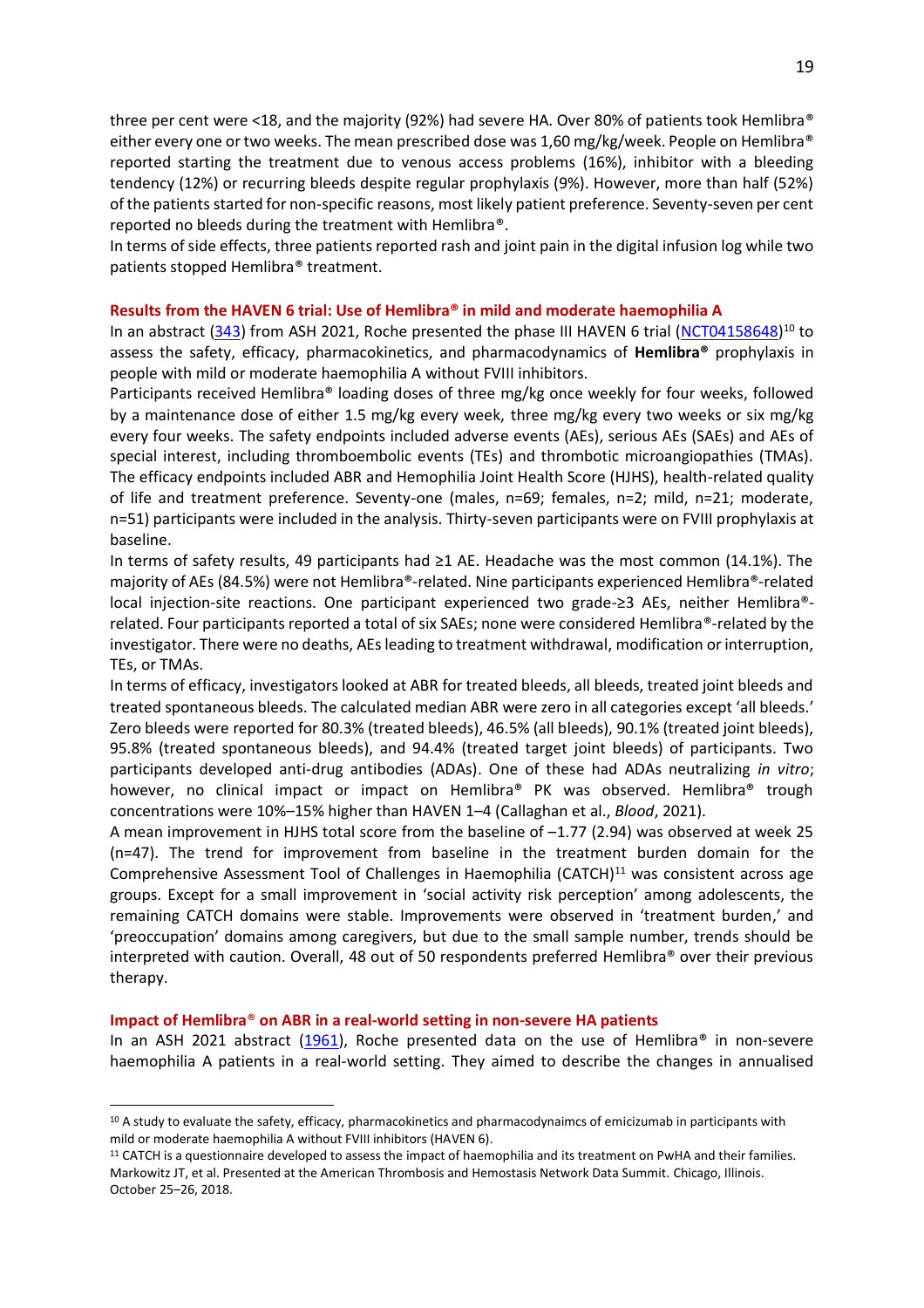bleeding rate (ABR) in these patients after initiating Hemlibra®. The researchers collected data via the Adelphi HA Disease-Specific Programme™, a point-in-time survey of physicians treating people with haemophilia A collected in the United States from February 2020 to April 2021. Nineteen patients (severe, n=14; mild/moderate n=5) were included in the survey. Following initiation with Hemlibra<sup>®</sup> (average time of use was 20.8 months), a large proportion of patients (79%) experienced zero bleeds compared to their pre-Hemlibra® time (21%). ABR during pre-Hemlibra® was 2.1 compared to 0.3 post-Hemlibra® initiation. In particular, for mild/moderate patients, ABR was 3.2, and it decreased to 0.57 following Hemlibra®.

#### **Real-world bleeding risk assessment for people on Hemlibra**®

A group of Russian and Israeli researchers led by Levy-Mendelovich S. compared breakthrough bleeding risks for patients on Hemlibra® (EAHAD 2022, [PO113\)](https://onlinelibrary.wiley.com/doi/10.1111/hae.14479). This observational study included 70 HA patients from an Israeli haemophilia treatment centre and looked at spontaneous and traumatic bleeds during selected time points. The percentage of traumatic and spontaneous bleeding episodes was not significantly different among "bleeding periods." Most trauma-related treated bleeds resulted from either hemarthrosis (53%) or head trauma (33%). Spontaneous bleeding episodes were mostly hemarthroses (80%). Potential associations of the patients' age, annualised bleeding rate before Hemlibra® treatment, and the presence of inhibitor with spontaneous bleed occurrence were analysed. The odds of bleeding while on Hemlibra® increased by a factor of 1.029 (P = 0.034) for every one year of age. No difference was found with regards to inhibitor existence. This data revealed that the risk of bleeding while on Hemlibra® persists, especially in older patients.

#### **Report of invasive surgeries with Hemlibra**® **in Slovenia**

A group of clinicians led by Rener K. reported surgical experiences in people with haemophilia A on Hemlibra® in Slovenia (EAHAD 2022, abstract [PO082\)](https://onlinelibrary.wiley.com/doi/10.1111/hae.14479). These surgeries occurred between August 2019 and September 2021. Seven procedures were performed in six people with haemophilia A (with inhibitors, n=2; without inhibitors, n=4) while on Hemlibra® prophylaxis. These included three minor surgeries, four major orthopaedic surgeries and one percutaneous coronary intervention with stent implantation performed in a patient with ST-elevation myocardial infarction (a type of heart attack leading to a greater risk of complications and death). Patients with inhibitors received rFVIIa (mean consumption 7.1 mg/kg), and those without inhibitors received standard half-life rFVIII (mean consumption 437 IU/kg). In inhibitor patients, no additional laboratory monitoring was performed during the procedure, while in non-inhibitor patients, bovine and human chromogenic assays were used. No thromboembolic events or new inhibitors developed.

#### **Data on the use of Hemlibra® in people aged ≥50 with co-morbidities**

In an abstract [\(2103\)](https://ash.confex.com/ash/2021/webprogram/Paper145703.html) from the 2021 ASH Congress, Jimenez-Yuste V. and colleagues, supported by Roche, presented an analysis based on data from four phase III studies (the HAVEN studies  $1^{12},3^{13}$  $1^{12},3^{13}$  $1^{12},3^{13}$  $1^{12},3^{13}$  and [4](https://clinicaltrials.gov/ct2/show/NCT03020160) 14 , and [STASEY](https://clinicaltrials.gov/ct2/show/NCT03191799)<sup>20</sup> - see above) to evaluate the safety and efficacy of **Hemlibra**® in people with haemophilia A aged ≥50 years with cardiovascular (CV) risk factors, HIV and/ or prior or current HCV infection. These studies included people with and without FVIII inhibitors and no clinical signs or history of cirrhosis. In the HAVEN studies, potential participants were excluded if they had severe hepatic disease, HIV infection with a CD4 count <200 cells/μL, or concurrent disease.

Ninety-six patients were ≥50 years and eligible for this analysis. The median Hemlibra® treatment duration was 2.02 years. Participants included people with CV risk factors (≥1 CV risk factor, n=70; ≥2 CV risk factors, n=24) and viral infections (HIV, n=1; HCV infection, n=48; HCV+HIV co-infection, n=22).

<sup>&</sup>lt;sup>12</sup> A Study to Evaluate the Efficacy, Safety, and Pharmacokinetics of Prophylactic Emicizumab Versus no Prophylaxis in Hemophilia A Participants With Inhibitors (HAVEN 1).

<sup>13</sup> A Clinical Trial to Evaluate Prophylactic Emicizumab Versus no Prophylaxis in Hemophilia A Participants Without Inhibitors (HAVEN 3).

<sup>&</sup>lt;sup>14</sup> A Study to Evaluate the Efficacy, Safety, Pharmacokinetics, and Pharmacodynamics of Emicizumab Given Every 4 Weeks in Participants With Hemophilia A (HAVEN 4).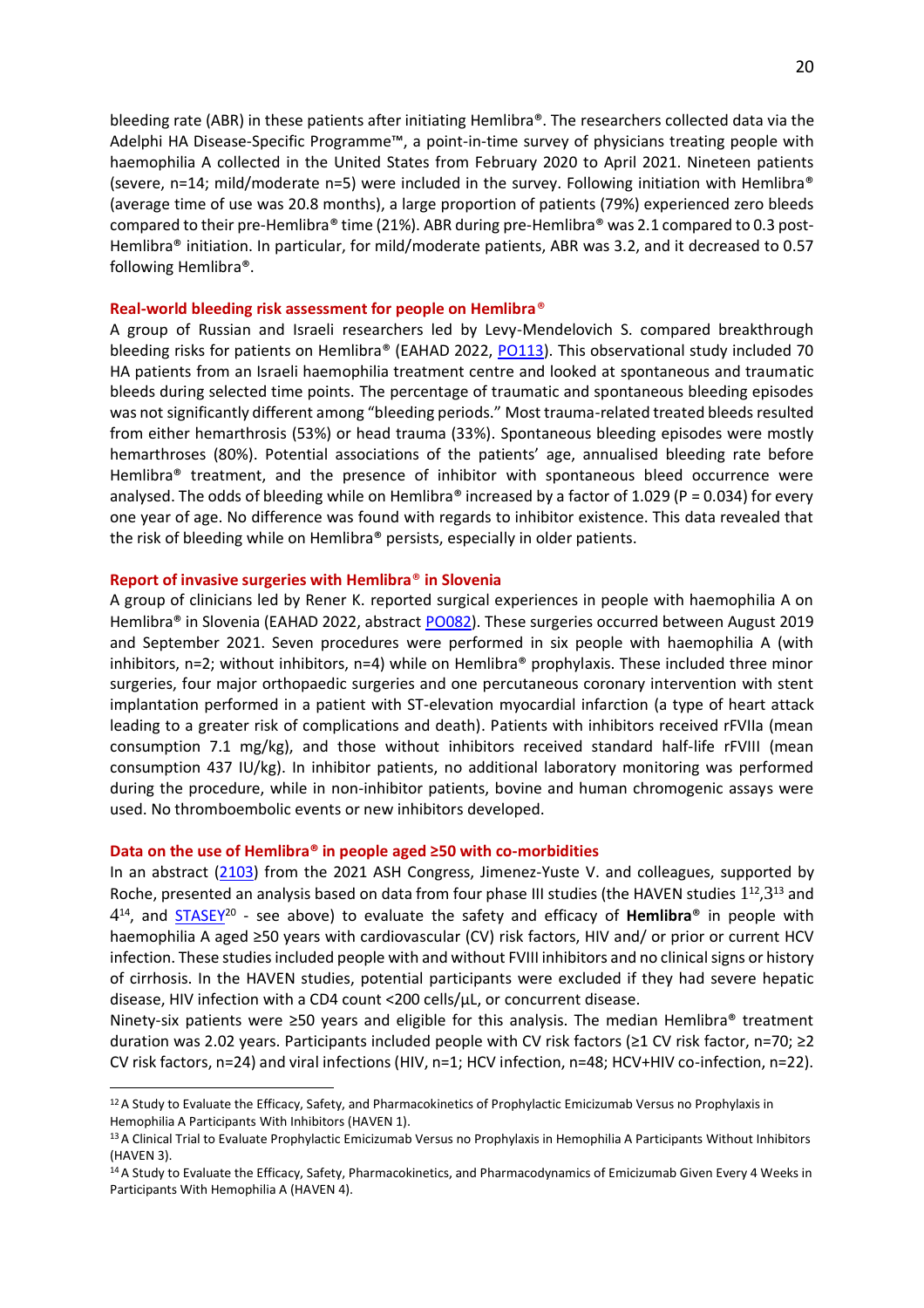The mean annualised bleeding rate (ABR) for this population was 1.82 and was consistent in participants with CV risk factors and HIV or HCV infection. Participants aged ≥50 years with HIV+HCV co-infection had a higher treated ABR of 2.72 (95% CI: 0.5–8.34).

Adverse events (AEs) and serious AEs occurred in 89 (92.7%) and 23 (24.0%) participants ≥50 years, respectively. Grade 3-4 AEs and injection site reaction rates were similar among participants in the overall study population and participants ≥50 years. Thrombotic events (Tes) and thrombotic microangiopathies occurred in two participants ≥50 years (2.1%); both had ≥1 CV risk factor, and one also had HCV infection.

In conclusion, ABRs for PwHA ≥50 years with CV risk factors, or with HIV or HCV infection, receiving Hemlibra® prophylaxis were similar to the overall study populations. Higher ABRs were observed for PwHA with HIV+HCV co-infection; however, authors hypothesise that these may have been skewed by a minority of PwHA with unexpectedly high ABRs. Furthermore, given the small sample size and wide confidence intervals, they stated that it was difficult to draw conclusions. HIV and HCV infections have been associated with increased bleeding risk in PwHA (Chen, et al. Value Health 2015), which may have had a cumulative effect in this subpopulation. Safety outcomes were similar to the overall study populations; Hemlibra® prophylaxis was well tolerated in PwHA ≥50 years with comorbidities.

# **Comparison of ABR and costs of FVIII prophylaxis and Hemlibra**® **treatment in people without inhibitors**

In an abstract [\(3028\)](https://ash.confex.com/ash/2021/webprogram/Paper146616.html) from ASH 2021, Takeda presented a comparison for annualised bleeding rates (ABR and all-cause costs (ACC)) for patients with haemophilia without inhibitors switching from FVIII replacement and **Hemlibra®**. It should be noted that this comparison only considered 'billed' bleeds, those are bleeds that required medical assistance. It left out bleeds that patients were able to hometreat. The investigators used the IQVIA PharMetrics® Plus database (2015-2020) - a large longitudinal US commercial health plan database with over 190 million patient records.

The study included 121 patients. In 42% patients, ABR remained unchanged from pre-switch to postswitch, while in 38% patients, there was an improvement. Twenty per cent of patients experienced worsening of ABR. Investigators noted an increase in ACC post-switch. This study is specific to US healthcare costs, and its results cannot be easily transferred to a European setting.

#### **Low-dose Hemlibra**® **prophylaxis experience in Thai patients**

In an abstract [\(2116\)](https://ash.confex.com/ash/2021/webprogram/Paper147630.html) from ASH 2021, a group of Thai investigators led by Chuansumrit A. detailed their experience of low-dose prophylaxis with **Hemlibra**®. Investigators aimed to achieve the equivalent of FVIII levels of 1-3%. To do so, they enrolled five haemophilia A non-inhibitor patients (severe, n=3; moderate, n=2) and one inhibitor patient. They all behaved in low bleeding risk circumstances (avoiding contact sports). All patients received one whole vial of Hemlibra® at 30,75, 105 mg per month. Three patients received 60 mg per month, equalling 1.1 to 1.6 mg/kg. The monthly trough levels of Hemlibra® determined by a modified one-stage factor VIII assay using Hemlibra® calibrator were maintained at 3.8 to 9.8 µg/ml, which were equivalent to the levels of FVIII at 1 to 3%. The bleeding rate was markedly decreased from 4-8 episodes monthly to 0-1 episode monthly. Four patients experienced monthly zero bleeds. The swollen target joint gradually dissolved. Their quality of life markedly improved evaluated by the Hemo-QoL and CHO-KLAT questionnaires. Participants were able to resume regular activities such as attending school and work.

#### **Cross-reactivity of Mim8 and anti-Hemlibra® antibodies**

In an abstract [\(3193\)](https://ash.confex.com/ash/2021/webprogram/Paper151221.html) at ASH, Gualtierotti R. and colleagues presented data on cross-reactivity of **Hemlibra®**-anti-drug antibodies against **Mim8**, a novel experimental FVIII-mimetic human bispecific antibody (as is Hemlibra), currently in phase II development by Novo Nordisk. Investigators developed an in-house detection method. They studied serum from three patients who developed anti-Hemlibra® antibodies. Patients' plasma was collected during treatment, thus containing Hemlibra® at steadystate levels. One patient had neutralising persistent antibodies, while the other two had nonneutralising transient antibodies.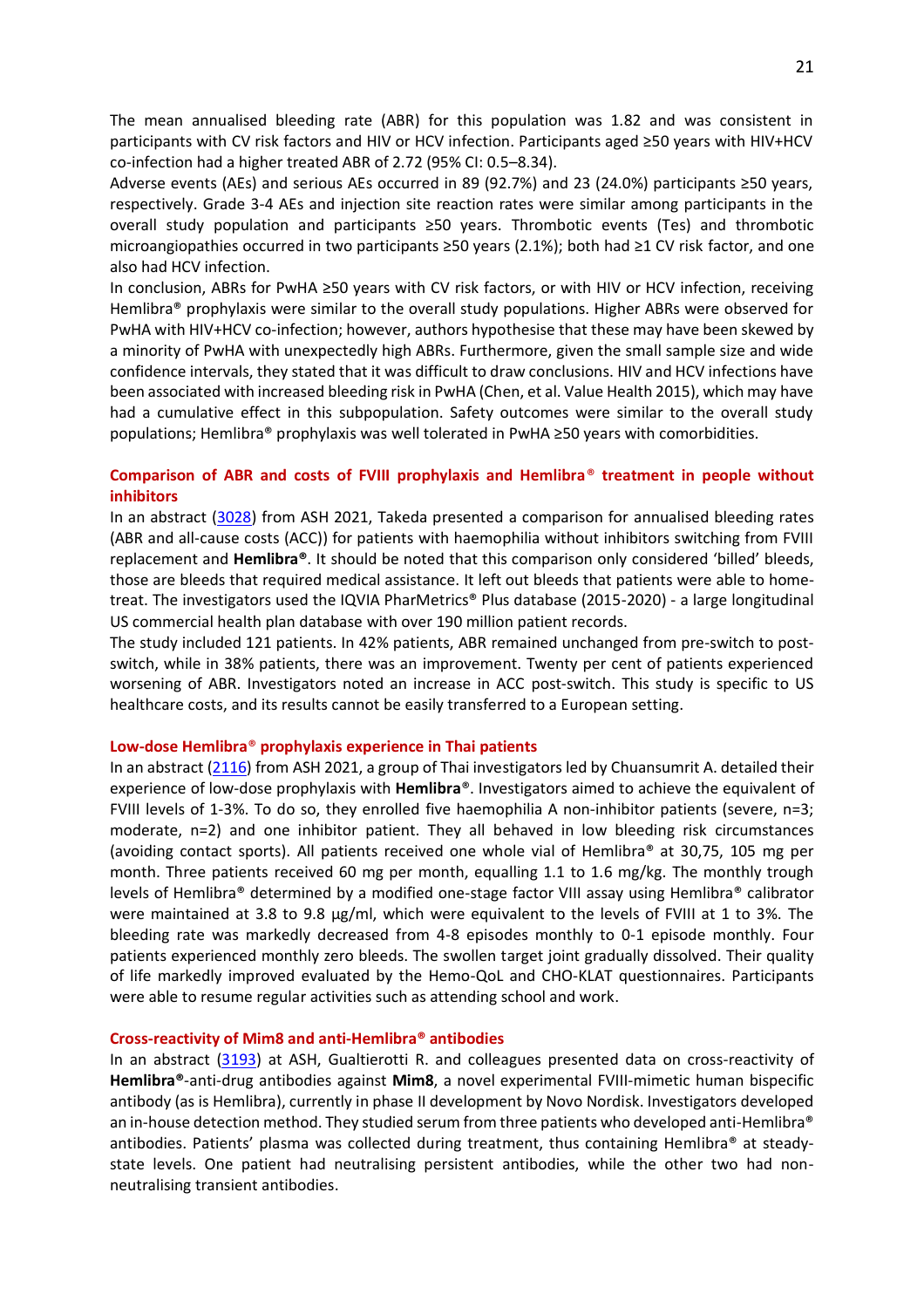Investigators showed that anti-Hemlibra® antibodies did not react with Mim8 *in vitro*. Further studies are needed to confirm that Mim8 can be safely used in patients with anti-Hemlibra® antibodies.

#### **Use of chromogenic assays with Mim8**

In an abstract [\(PO004\)](https://onlinelibrary.wiley.com/doi/10.1111/hae.14479) presented at the 2022 EAHAD Congress, Novo Nordisk presented a study to determine which chromogenic substrate assay (CSA) could monitor FVIII in the presence of Mim8. This product is a factor IXa/X bispecific antibody in phase II clinical developments. No Mim8 interference was seen with bovine CSAs for all FVIII concentrations. However, human CSAs cannot measure FVIII in samples containing Mim8. With bovine/human CSAs, the interference observed at high Mim8 concentrations diminished as FVIII concentrations increased, and the interference disappeared at 100 IU/dL of FVIII.

#### **Use of bypassing agents with NXT007**

In an abstract [\(2114\)](https://ash.confex.com/ash/2021/webprogram/Paper149412.html) from ASH 2021, Ogiwara K. and colleagues supported by Chugai examined the *in vitro* effect of bypassing agents (BPAs) in the co-presence of **NXT007** to determine its safety. NXT007 is a bispecific antibody which increases tissue factor-triggered thrombin generation potential of FVIIIdeficient plasma.

The authors concluded that when considering concomitant use of BPA with NXT007-prophylaxis, a dose of activated prothrombin complex (aPCC) should be more carefully determined than that of rFVIIa. In this non-clinical study, the combined effect of ~0.13 U/mL aPCC (equivalent to ~10 U/kg infusion) and ~15 μg/mL NXT007 did not exceed that of 0.65 U/mL aPCC (50 U/kg infusion) under Hemlibra®-prophylaxis situation corresponding to the upper limit of initial concomitant dose recommended by the National Hemophilia Foundation (NHF) Medical and Scientific Advisory Council. This data might give rough indicators in future clinical settings.

# **Rebalancing agents**

There are currently several rebalancing agents being studied to treat haemophilia A. For conciseness, we have included updates on these products in the section 'An update on novel non-factor replacement therapies for people with haemophilia A and B with or without inhibitors' on page 37. We invite you to consult this section for further updates on these products.

# **Gene Therapy**

#### **Results from the phase III GENEr81 trial for valoctocogene roxaparvovec**

In an abstract [\(3972\)](https://ash.confex.com/ash/2021/webprogram/Paper144508.html) from ASH 2021, Pipe S. and colleagues supported by BioMarin presented the post-hoc analyses of the gene therapy-derived FVIII activity and bleeds in their phase III GENEr81 [\(NCT03370913\)](https://clinicaltrials.gov/ct2/show/NCT03370913)<sup>15</sup> clinical trial. This study evaluated factor VIII activity and annualised bleed rate (ABR) following one infusion of their experimental gene therapy **valoctocogene roxaparvovec** in 134 adult males with severe haemophilia A. Participants received one  $6x10^{13}$  vg/kg infusion of valoctocogene roxaparvovec. As of the cut-off date, investigators had followed participants for 71.6 weeks. A summary of factor VIII expression in participants at week 49-52 is shown. The authors chose this timepoint because it was the last time all participants had their FVIII activity levels measured.

<sup>15</sup> Single-arm study to evaluate the efficacy and safety of valoctocogene roxaparvovec in haemophilia A patients (BMN-270- 301).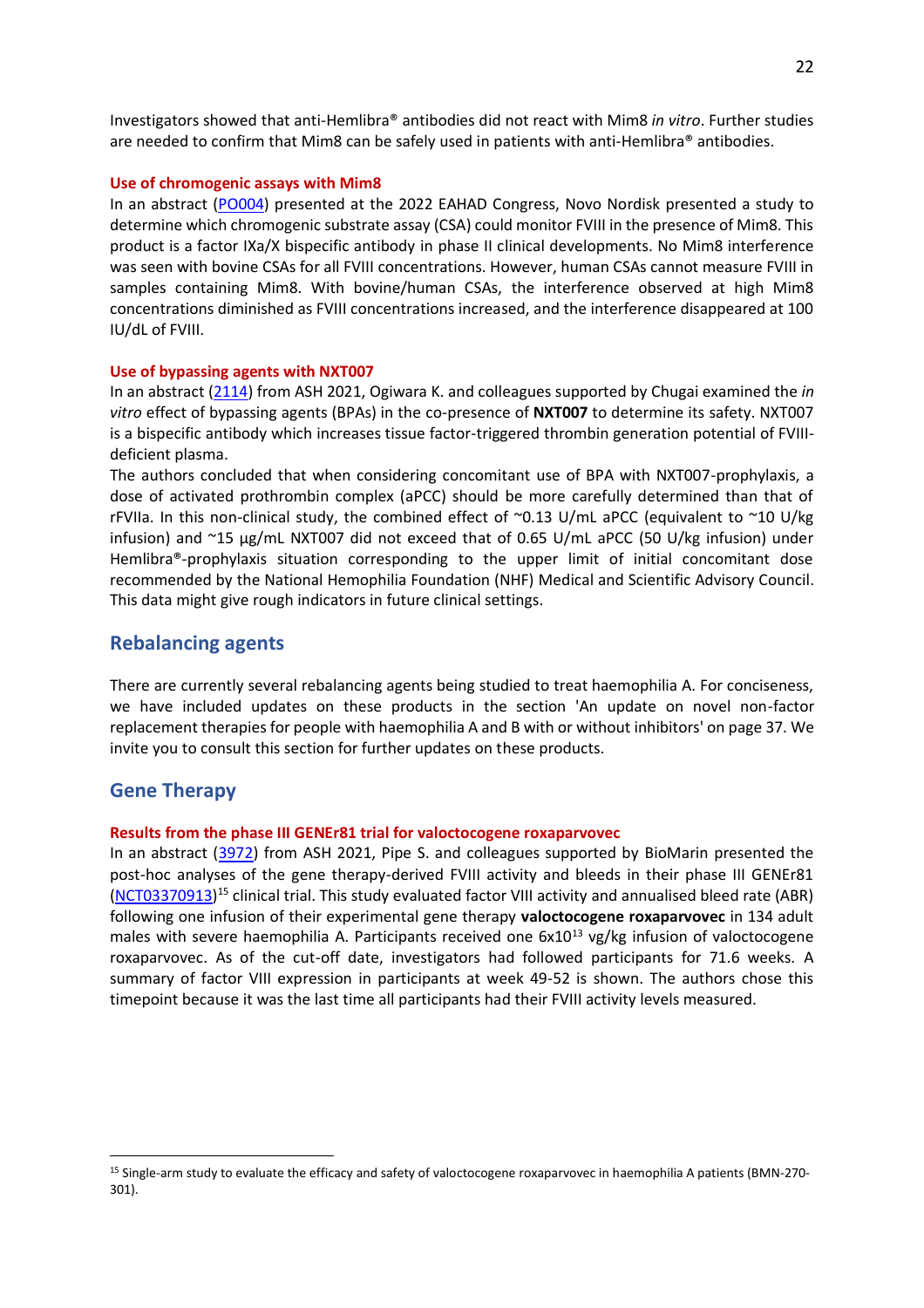| Achieved factor activity range at weeks 49-52 of<br>the GENEr81 trial (measured by chromogenic<br>assay) | Number of trial participants reaching the values<br>in the left column against the total number of<br>trial participants.<br>In brackets is their proportion compared to the<br>total number of trial participants. |
|----------------------------------------------------------------------------------------------------------|---------------------------------------------------------------------------------------------------------------------------------------------------------------------------------------------------------------------|
| $<$ 3 IU/dL                                                                                              | 12/134<br>(9%)                                                                                                                                                                                                      |
| $3-5$ IU/dL                                                                                              | 4/134<br>(3%)                                                                                                                                                                                                       |
| 5-15 IU/dL                                                                                               | 23/134<br>(17%)                                                                                                                                                                                                     |
| $\geq$ 15 IU/dL                                                                                          | 95/134<br>(71%)                                                                                                                                                                                                     |

While on FVIII prophylaxis, prior to gene transfer, 32% of participants (43/134) had an ABR of zero. After gene transfer, 75% of participants (101/134) were bleed-free through their last follow-up prior to the data cut. The remaining 33 participants reported a total of 149 treated bleeds total, with 62% (93/149) being traumatic and 38% (56/149) as spontaneous. Most bleeds occurred in the joints (53%) followed by muscle, soft tissue and other unspecified locations. Most treated bleeds (54%) occurred when FVIII activity levels were below 3 IU/dL (measured with chromogenic assay). Only 16/149 bleeds occurred in the ≥15 IU/dL FVIII range, with 13 of these being traumatic. The same pattern was seen in treated joint bleeds, where 51% of bleeds occurred when FVIII activity levels were <3 IU/dL. In BioMarin's mathematical modelling of these data, it was predicted that individuals treated with valoctocogene roxaparvovec who reached a chromogenic FVIII activity ≥15 IU/dL would have less than one bleed in two years.

In this abstract, BioMarin notes that the chromogenic assay used to measure factor VIII activity is limited by its own lower limit of quantitation (LLOQ) of 3 IU/dL. This means that 3 IU/dL is the lowest amount of FVIII that the assay can distinguish from the absence of FVIII with certainty. The abstract tells us that nine out of 12 participants with FVIII activity less than the LLOQ by the chromogenic assay at 49-52 weeks had either improved or maintained the same ABR after gene therapy compared to prophylaxis. To gain more granularity in the factor VIII expression levels in these participants, BioMarin also tested samples using a one-stage assay (OSA) with a LLOQ of 1 IU/dL. Of the twelve participants in the lower spectrum of FVIII expression as measured by chromogenic assay, one had levels less than 1 IU/dL using the OSA assay. Five had levels between 1 and 5 IU/dL, and three had levels ≥5 IU/dL. The three remaining participants, who had increased ABR after gene therapy, had levels of 0, 2.1, and 4.8 IU/dL measured with OSA.

During the 2022 EAHAD Congress, Mahlangu J. presented during a Congress session the results of the two-year analysis (median 110.9 weeks) of the phase III GENEr8-1 clinical trial for investigational gene therapy valoctocogene roxaparvovec for haemophilia A. As mentioned above, all participants in this phase III study received a single  $6x10e^{13}$  vg/kg dose of valoctocogene roxaparvovec. A summary of factor VIII expression in participants at week 104 is shown below: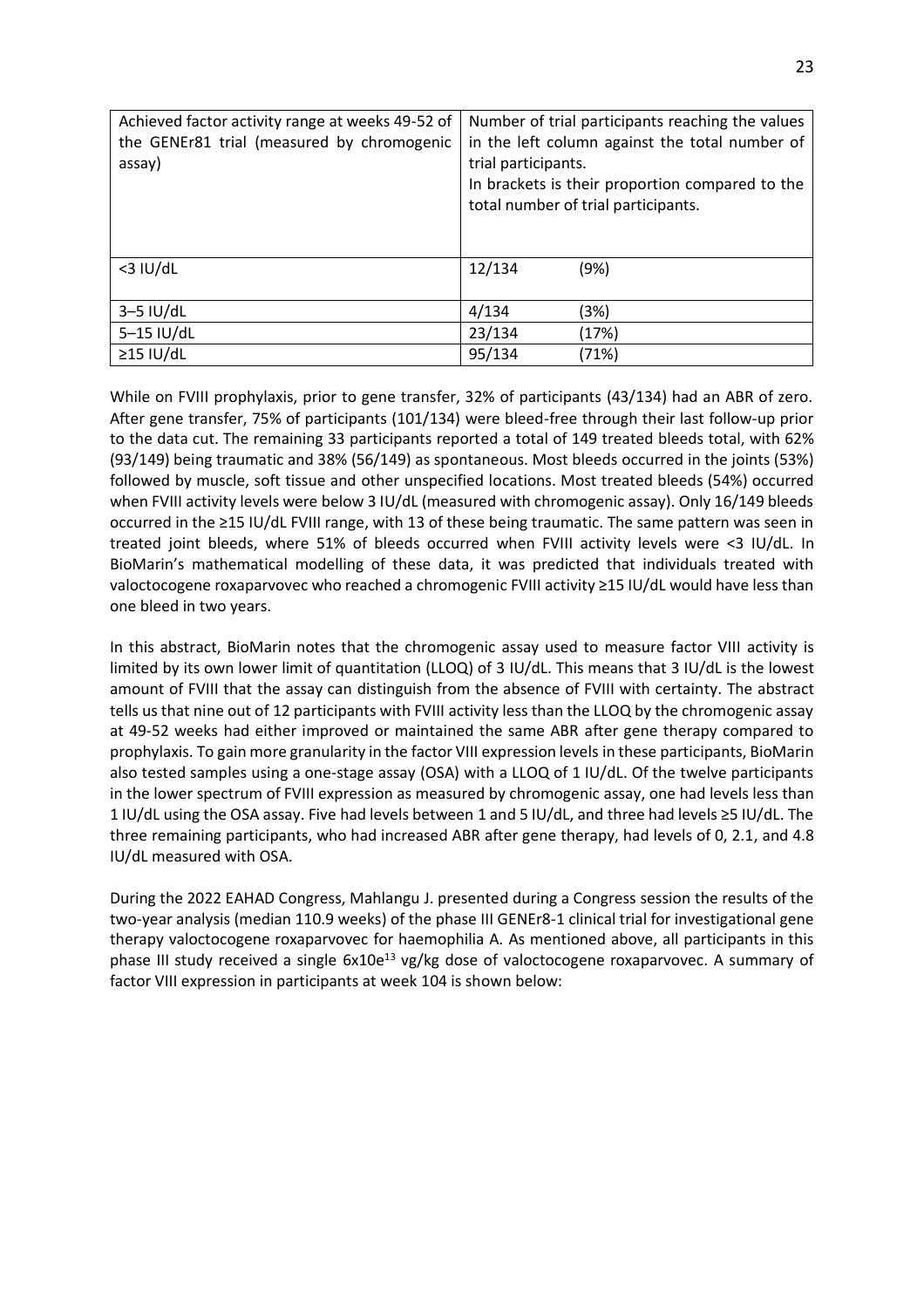| Achieved factor activity range | The number of trial           | Percentage of patients with no   |  |  |  |
|--------------------------------|-------------------------------|----------------------------------|--|--|--|
| at week 104 of the GENEr81     | participants reaching the     | treated bleeds in the past year  |  |  |  |
| trial                          | values in the left column     | follow-up and<br>of<br>not<br>on |  |  |  |
| (measured by chromogenic       | against the total number of   | prophylaxis.                     |  |  |  |
| assay)                         | trial participants.           |                                  |  |  |  |
|                                | In brackets is the proportion |                                  |  |  |  |
|                                | compared to the total number  |                                  |  |  |  |
|                                | of trial participants.        |                                  |  |  |  |
| $<$ 3 IU/dL                    | 18/134 (14%)                  | 28%                              |  |  |  |
|                                |                               | (4 reinitiated prophylaxis)      |  |  |  |
| $3-5$ IU/dL                    | 13/ 134 (10%)                 | 77%                              |  |  |  |
|                                |                               | (1 reinitiated prophylaxis)      |  |  |  |
| 5-15 IU/dL                     | 46/134 (35%)                  | 85%                              |  |  |  |
|                                |                               | (1 reinitiated prophylaxis)      |  |  |  |
| 15-40 IU/dL                    | 35 /134 (26%)                 | 97%                              |  |  |  |
| $>40$ IU/ml                    | 20 / 134 (15%)                | 100%                             |  |  |  |

The ABR was significantly reduced by 4.1 treated bleeds per year (p-value <0.0001), or by 85% from a baseline mean of 4.8 (median 2.8), in the prespecified primary analysis in participants from a prior noninterventional study. The percentage of participants with zero treated bleeds increased from 32% on prophylaxis at baseline to 82% during year one and 84% during year two. The mean post-treatment ABR was 0.8 (median 0.0) through the entire efficacy evaluation period, 0.9 (median 0.0) during year one, and 0.7 (median 0.0) during year two. Across all participants in the rollover population (n=112), the mean annualised factor VIII infusion rate was reduced by 133 infusions per year (p-value <0.0001) or 98% from baseline. As of the two-year data cut, 95% of participants remain off FVIII prophylactic therapy. No participant developed inhibitors to FVIII, malignancy or thrombotic event linked to the investigational gene therapy. During year two, no new safety signals emerged, and no treatmentrelated serious adverse events (SAE) were reported.

Overall, the most common adverse events (AE) associated with valoctocogene roxaparvovec occurred early and included transient infusion associated reactions and mild to moderate rise in liver enzymes with no long-lasting clinical sequelae. Alanine aminotransferase (ALT) elevation (119 participants, 89%), a laboratory test of liver function, remained the most common AE. Most patients had discontinued any corticosteroid (CS) use in year one, and there were no CS-related SAEs in the remaining patients being tapered off CS in year two. Other common adverse events included headache (41% of participants), arthralgia (40% of participants), nausea (38% of participants), aspartate aminotransferase (AST) elevation (35% of participants), and fatigue (30% of participants). During year one another serious adverse event of suicide occurred in an individual taking part in the study. The individual had an underlying history of depression and mental health issues and was not taking immunosuppressant therapy at the time. The adverse event was deemed unrelated to the treatment. In November 2021, during the phase 1/2 study, an SAE of a salivary gland mass was identified in one study participant, who was treated more than five years prior with the gene therapy and was reported as unrelated to valoctocogene roxaparvovec by the investigator. The relevant health authorities were notified in late 2021, and all studies remain ongoing without modification. The independent Data Monitoring Committee (DMC) have further reviewed the case. Genomic analysis is being conducted as pre-specified in the clinical trial protocol.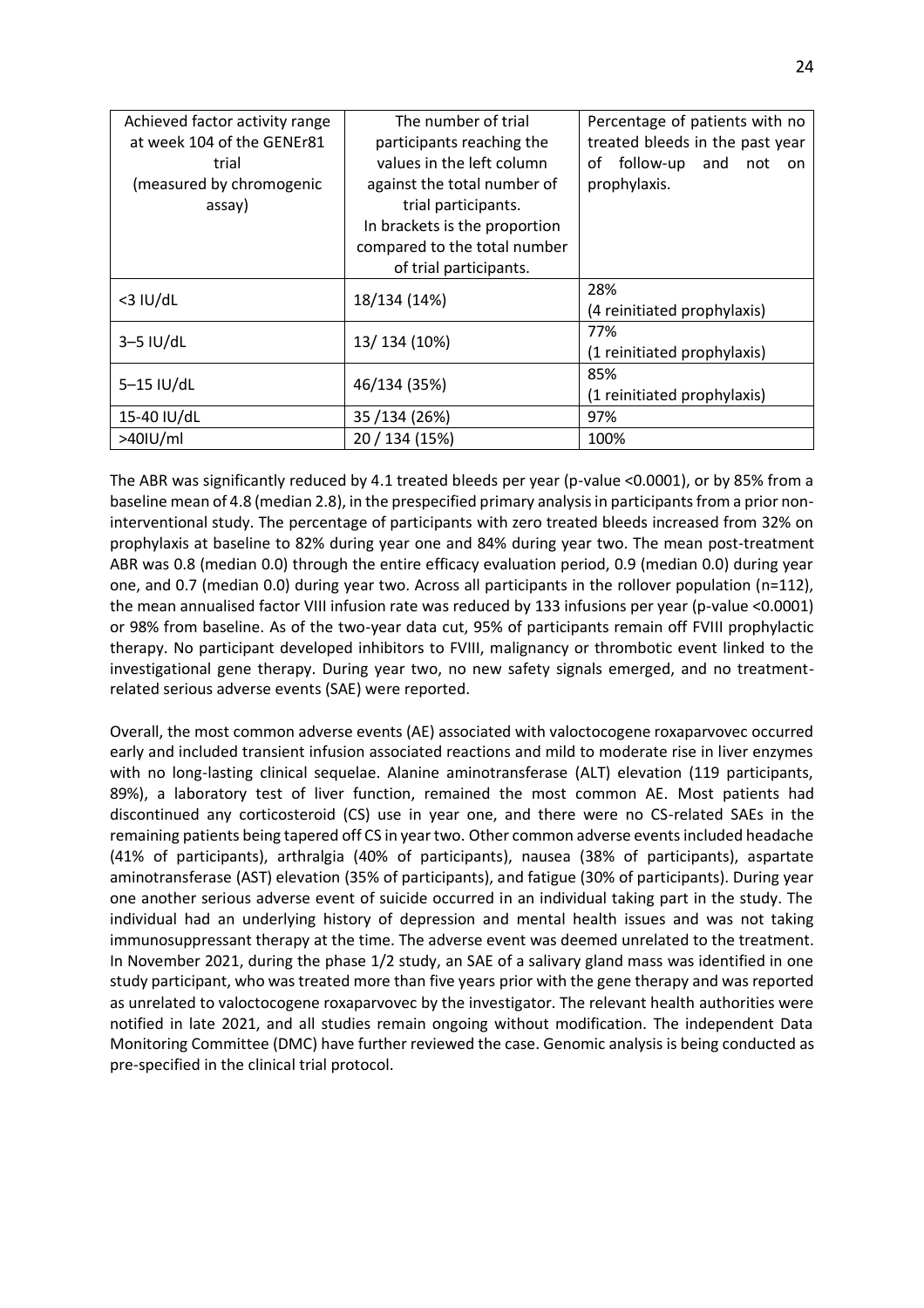In an article in the *[New England Journal of Medicine](https://www.nejm.org/doi/10.1056/NEJMoa2113708)*, published in March 2022, Ozelo M. C. et al. report on the results of the phase III clinical trial  $^{16}$ to evaluate the safety and efficacy of valoctocogene roxaparvovec in men with severe haemophilia A. Participants included adults with no pre-existing anti-AAV5 antibodies or a history of development of FVIII inhibitors. They received a single infusion of 6×1013 vg/kg of valoctocogene roxaparvovec. The primary endpoint was the change from baseline of FVIII activity (measured with a chromogenic substrate assay) during weeks 49 through 52 after infusion. The secondary endpoints included the change in annualised FVIII concentrate use and bleeding rates. Safety was assessed as adverse events and laboratory tests results.

One hundred and thirty-four participants received an infusion as described above and completed more than 51 weeks of follow-up. Among the 132 HIV negative participants, the mean FVIII activity level at week 49 through 52 had increased by 41.9 IU per dL (95% CI). Among the 112 participants who enrolled from a prospective non-interventional study, the mean annualised rate of FVIII concentrates use and treated bleeding after four weeks had decreased after infusion by 98.6% and 83.8% respectively. All the participants had at least one adverse event, 22/134 reported serious adverse events. Elevations in alanine aminotransferase (ALT) levels occurred in 115/134 participants (85.8%) and were managed with immune suppressants. The other most common adverse events were headache (38.1%), nausea (37.3%), and elevations in aspartate aminotransferase levels (AST, 35.1%). No development of factor VIII inhibitors or thrombosis occurred in any of the participants. This article was supported by BioMarin Pharmaceuticals.

#### **Valoctocogene roxaparvovec reported adverse event and update**

During the 2022 EAHAD Congress, Mahlangu J. presented during a session the two-year analysis of the phase III GENEr8-1 clinical trial for investigational gene therapy valoctocogene roxaparvovec for haemophilia A, where a serious adverse event (SAE), of a salivary gland mass, deemed unrelated to the treatment was reported. In November 2021, during the phase 1/2 study, an SAE of a salivary gland mass was identified in one study participant who was treated more than five years prior with the gene therapy. The relevant health authorities were notified in late 2021, and all studies remain ongoing without modification. The SAE was monitored by an independent Data Monitoring Committee (DMC).

I[n April 2022,](https://investors.biomarin.com/2022-04-27-BioMarin-Announces-Record-Revenues-in-First-Quarter-2022) BioMarin reported that the patient was reported successfully treated. A genomic analysis from a tissue sample containing the mass was conducted. The findings from the completed analysis showed a comparable pattern of integration between healthy and tumour containing tissues, with no evidence emerging that vector integration contributed to the salivary gland mass. These data will be presented both in a workshop at the annual American Society of Gene & Cell Therapy meeting and the World Federation of Hemophilia 2022 World Congress and supplied to the EMA as part of the ongoing review of the marketing application authorisation (MAA).

#### **Valoctocogene roxaparvovec in people with HIV**

In an abstract from the EAHAD 2022 Congress [\(PO146\)](https://onlinelibrary.wiley.com/doi/10.1111/hae.14479), investigators led by Ragni M. described the outcomes of people with HIV receiving BioMarin's experimental gene therapy, **valoctocogene**  roxaparvovec, in the phase III trials 301 [\(NCT03370913](https://clinicaltrials.gov/ct2/show/NCT03370913) - see above) and 302 [\(NCT03392974\)](https://clinicaltrials.gov/ct2/show/NCT03392974)<sup>17</sup>.

Two HIV positive participants took part in trial 301 where they received  $6x10^{13}$  vg/kg valoctocogene roxaparvovec. Patient 1 (P1) received Eviplera (emtricitabine, rilpivirine, tenofovir) and dolutegravir for HIV treatment. P1 had six mild adverse events with no liver-related adverse events. Patient 2 (P2) received darunavir, dolutegravir, and ritonavir for HIV treatment. He had 50 minor adverse events and two serious ones (upper respiratory tract infection and traumatic haematoma). P2 reported elevated

<sup>&</sup>lt;sup>16</sup> Single-arm study to evaluate the efficacy and safety of valoctocogene roxaparvovec in haemophilia A patients at a dose of 4x10<sup>13</sup> vg/kg (BMN270-302).

<sup>&</sup>lt;sup>17</sup> Single-arm study to evaluate the efficacy and safety of valoctocogene roxaparvovec in haemophilia A patients at a dose of 4x10<sup>13</sup> vg/kg (BMN270-302).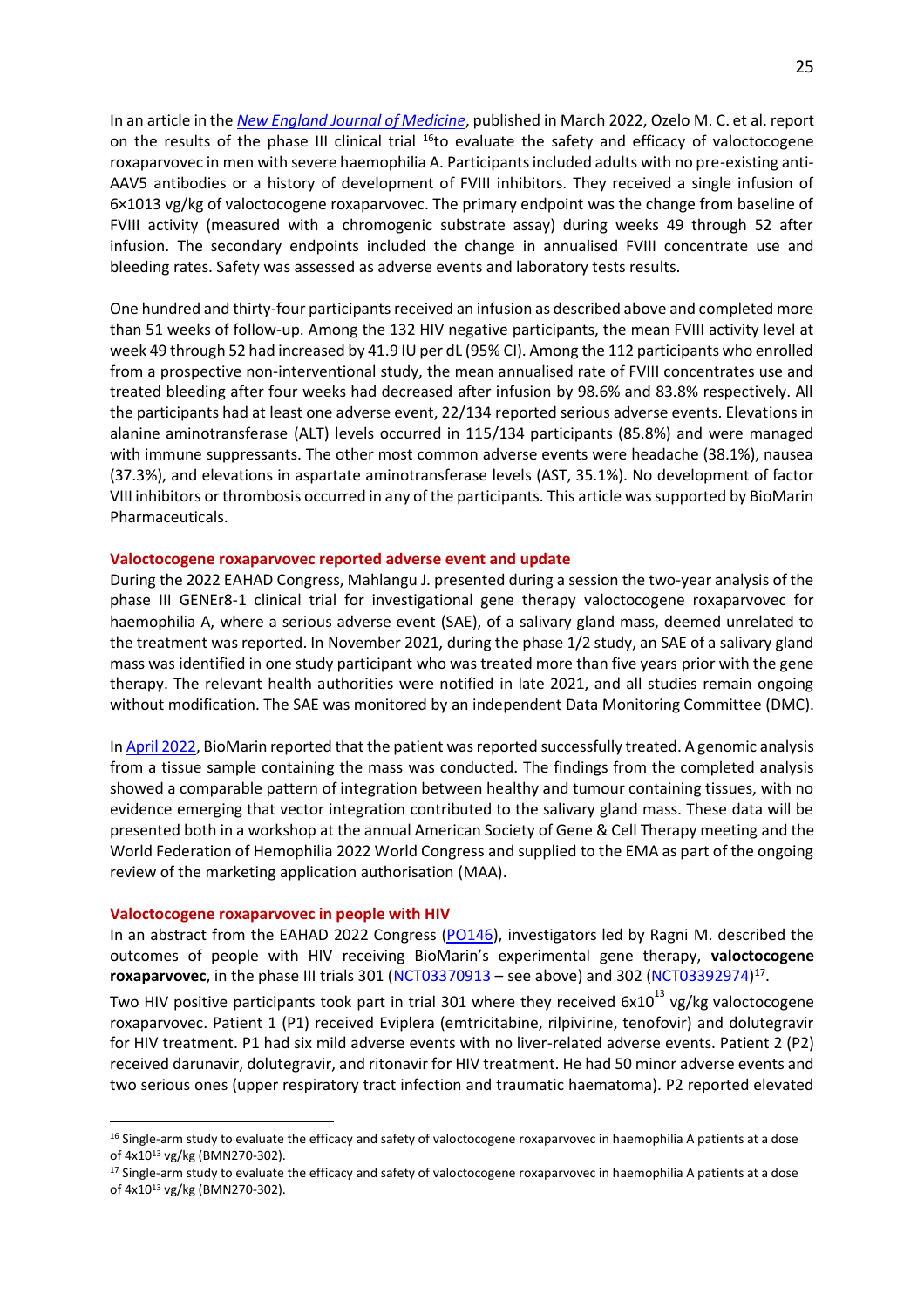liver biomarkers (aspartate aminotransferase, AST) on day 85 and day 107. P2 initiated corticosteroids (prednisone) on day 109 at 60 mg/day and liver adverse events were resolved.

In the 302 trial, one HIV positive patient (P3) received a  $4x10^{13}$  vg/kg of valoctocogene roxaparvovec. P3 was receiving efavirenz, lamivudine, and tenofovir disoproxil fumarate for HIV treatment and had negative HIV RNA PCR and normal liver function tests (LFTs) at baseline. Five weeks post gene therapy infusion, his LFT began to increase. On day 34, he developed moderate liver biomarkers elevation (AST and alanine transaminase, ALT) and was started on corticosteroids (prednisone) at 60 mg/day. These liver biomarkers worsened, and on day 41, he developed hepatocellular injury (peaking at an ALT of 807U/L on day 51, AST of 408U/L on day 49 and gamma-glutamyl transferase at 437 U/L on day 49). On day 65, following discussions between the patient, a hepatologist and the investigator, his HIV treatment was replaced with raltegravir and emtricitabine/tenofovir alafenamide. Afterwards LFTs declined continuously, with complete resolution on day 105. The patient (P3) was asymptomatic throughout.

Post-infusion, P1 and P2 had a reduction in treated bleeds (2.8 to 0.9 and 5.8 to 3.5 bleeds/year, respectively) and increased FVIII (weeks 49–52, 24.3 and 6.1 IU/dL) and remained off prophylaxis. P3 gained FVIII (day 22, 11.5 IU/dL), which was lost (along with protection from bleeds) concurrent with the LFT AEs. He resumed prophylaxis at week 49. Investigators believe that the high liver biomarkers elevation in P3, which was unresponsive to corticosteroids, was due to an interaction between gene therapy and efavirenz, a known liver-toxic agent.

#### **Impact of valoctocogene roxaparvovec on quality of life**

In an abstract [\(PO077](https://onlinelibrary.wiley.com/doi/10.1111/hae.14479)) presented at EAHAD 2022, researchers led by O'Mahony B. and supported by BioMarin presented the impact of **valoctocogene roxaparvovec** on health-related quality of life. This experimental gene therapy is in development by BioMarin. Investigators looked at data from baseline and compared it to 26- and 52-weeks post-gene therapy. Health-related quality of life was analysed using Haemo-QoL-A, EQ-5D-5L visual analogue scale (VAS) and the Utility Index Score. One hundred and thirty-two male participants without a history of inhibitors and who previously were on prophylaxis reported their quality of life. Improvements in core outcomes of mental health, pain and discomfort, and the ability to perform daily activities were seen compared to baseline on FVIII prophylaxis following treatment with valoctocogene roxaparvovec.

#### **Two-year follow-up data from the ALTA study**

In abstracts presented at ASH 2021 [\(564\)](https://ash.confex.com/ash/2021/webprogram/Paper148651.html) and at EAHAD 2022 (PO043), Visweshwar N., Rupon J. and colleagues supported by Pfizer presented the two-year follow-up data from the phase I/II dose-ranging ALTA study [\(NCT03061201\)](https://clinicaltrials.gov/ct2/show/NCT03061201)<sup>18</sup>. In this study men with severe haemophilia A were infused with giroctocogene fitelparvovec. Participants were infused with this experimental gene therapy in four cohorts of two patients each across four ascending doses 9e11, 2e12, 1e13, and 3e13 vg/kg. The 3e13 vg/kg dose cohort was then expanded to include three additional patients, resulting in a total of eleven patients reported in this trial.

The most commonly reported treatment adverse events (AEs) were elevated liver enzymes (alanine aminotransferase (ALT), n=5; aspartate aminotransferase (AST), n=3), fever (n=3), and tachycardia (n=2). The majority of adverse events occurred in the 3e13 vg/kg cohort of five patients.

Treatment-related serious AEs were reported in one patient (3e13-vg/kg cohort) who experienced hypotension and fever with onset ≈6 hours after giroctocogene fitelparvovec infusion. These events fully resolved with treatment and did not delay post-infusion discharge on the next day.

<sup>&</sup>lt;sup>18</sup> A study of recombinant AAV2/6 human factor 8 gene therapy SB-525 (PF-07055480) in subjects with severe haemophilia A.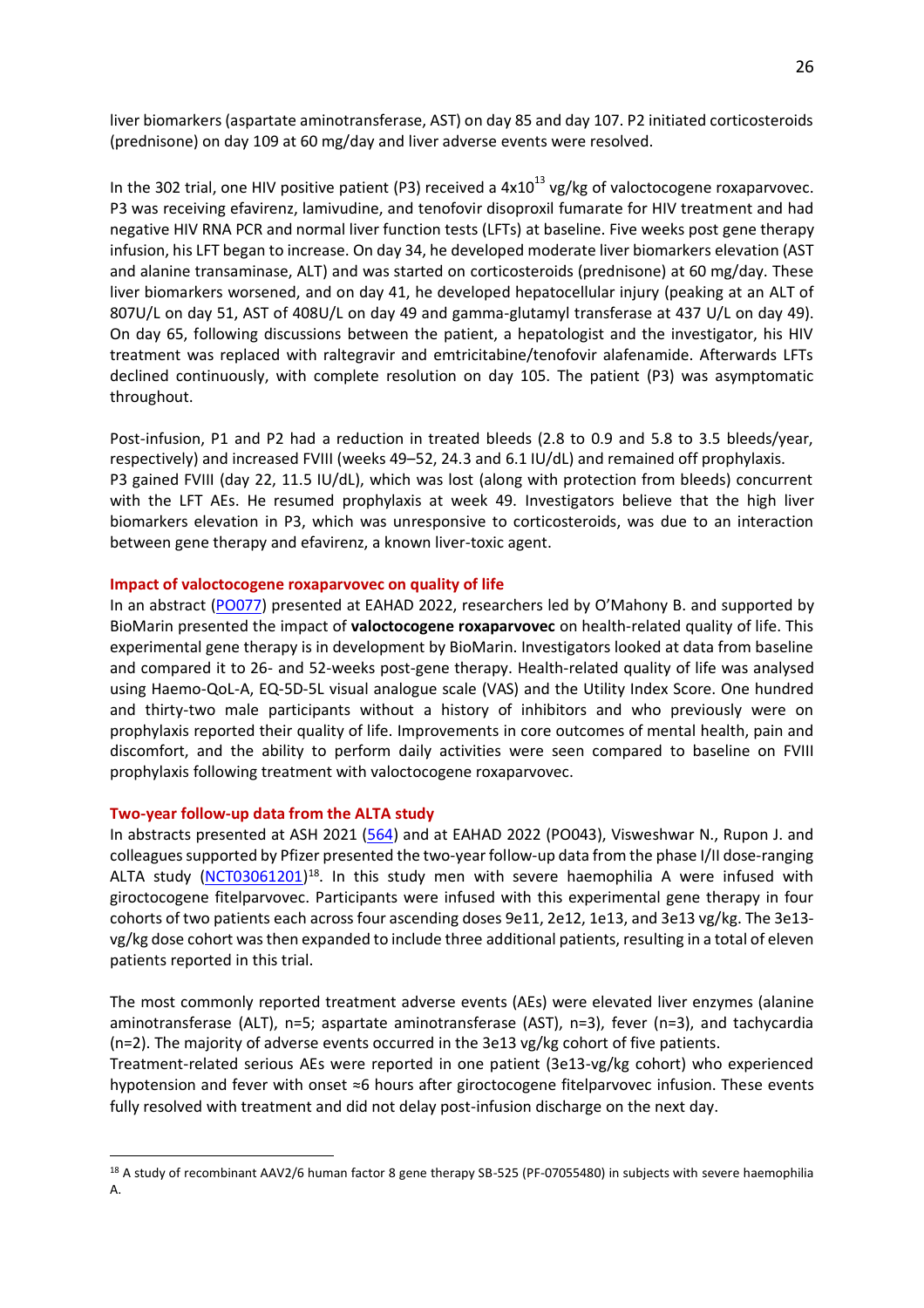ALT elevations requiring more than seven days of corticosteroid treatment were observed in four of the five patients in the 3e13-vg/kg cohort. These elevations in ALT were managed with a tapering course of corticosteroids, with the maintenance of efficacious levels of FVIII activity, as evidenced by a lack of bleeding events around the time of corticosteroid treatment and minimal bleeding events afterwards. No patient in the study developed a FVIII inhibitor, and there were no thrombotic events and no hepatic masses were detected (i.e., liver cancer or tumours). Four of the five patients in the 3e13-vg/kg cohort had data available at week 104 and they had mean FVIII activity maintained in the mild haemophilia to normal range. In this cohort, the annualised bleeding rate (ABR) was zero for the first-year post-infusion and 0.9 throughout the total duration of follow-up. In the 3e13-vg/kg cohort, two patients experienced a total of three bleeding events (two traumatic; one unknown), requiring treatment with replacement FVIII treatment. One of these events occurred in a target joint. No patients in cohort 4 (3e13 vg/kg) have needed to resume prophylaxis.

Investigators assessed clearance of viral vector DNA in saliva, urine, plasma, stool and semen following vector infusion. Vector shedding levels across all cohorts (n=11) were generally the highest during the first two weeks post-infusion and gradually declined in all specimen types. In the 3e13-vg/kg dose cohort, the median time (range) to first clearance was two  $(1-4)$  weeks in urine (n=5), four  $(2-12)$ weeksin semen (n=5), eight (6–12) weeks in saliva (n=4), and eight (4–26) weeks in the stool. In plasma (n=3), the median clearance was eight (8–20) weeks, except for one participant whose last positive sample was at week 64. There was a dose-dependent increase in peak vector values in plasma and saliva. Detectable levels of vector were only seen in cohort four for urine.

# **Pfizer/Sangamo reported a deep vein thrombosis (DVT) in one trial participant dosed with giroctocogene fitelparvovec**

In March 2022, the US Food and Drug Administration (FDA) lifted the clinical hold placed on the phase III AFFINE study in November 2021 following the observance of factor VIII levels greater than 150% in some study participants. At the time of this report going to print, the initial voluntary pause by Pfizer/Sangamo remains in place until all necessary conditions are met, including approval of updated study protocols by regulatory authorities. In a recent investor report [\(page 12\)](https://s28.q4cdn.com/781576035/files/doc_financials/2022/q1/Q1-2022-PFE-Earnings-Release.pdf), an event of below-theknee deep vein thrombosis in one trial participant with elevated Factor VIII levels. The patient had a history of thrombotic events prior to participation in the study, a known risk factor for subsequent events. The case was assessed to understand all potential contributing factors, including missed doses of investigator-prescribed direct oral anti-coagulants. The patient is reported to be doing well.

#### **Reports from the phase I/II study of BAY 2599023**

In an abstract [\(3971\)](https://ash.confex.com/ash/2021/webprogram/Paper148661.html) presented at ASH 2021, Pipe S. and colleagues supported by Bayer presented an update on the phase I/II trial [\(NCT03588299\)](https://clinicaltrials.gov/ct2/show/NCT03588299) <sup>19</sup> of the experimental gene therapy, **BAY 2599023**. Patients were enrolled in this dose finding study to three dose cohorts (cohort 1:  $0.5 \times 10^{13}$ genome copies (gc)/kg, cohort 2:  $1.0 \times 10^{13}$  gc/kg and, cohort 3:  $2.0 \times 10^{13}$  gc/kg), each comprising at least two patients. The investigators plan to enrol two or more patients into a fourth dosing cohort to receive a single infusion of  $4\times10^{13}$ gc/kg.

In our last issue, we reported the data on this trial with a cut-off data date of January 2021. In this abstract, the data cut-off date was May 2021. Patients in cohorts 2 (n=2,  $1.0 \times 10^{13}$  gc/kg) and 3 (n=5, 2.0x10<sup>13</sup> gc/kg) have been off prophylaxis with FVIII products since approximately 6-12 weeks after the gene therapy infusion. To date, no spontaneous bleeds requiring treatment have been reported once FVIII levels >11 IU/dL were achieved. Since our last newsletter, an additional patient has been included in the study (total participants, n=9). Changes from the previous reporting include sustained factor VIII

<sup>&</sup>lt;sup>19</sup> Study to test the safety and how well patients with severe haemophilia A respond to treatment with BAY 2599023 (DTX 201), a drug therapy that delivers a normal FVIII gene into the nucleus of liver cells using an altered non-infectious virus (AAV) as a 'shuttle'.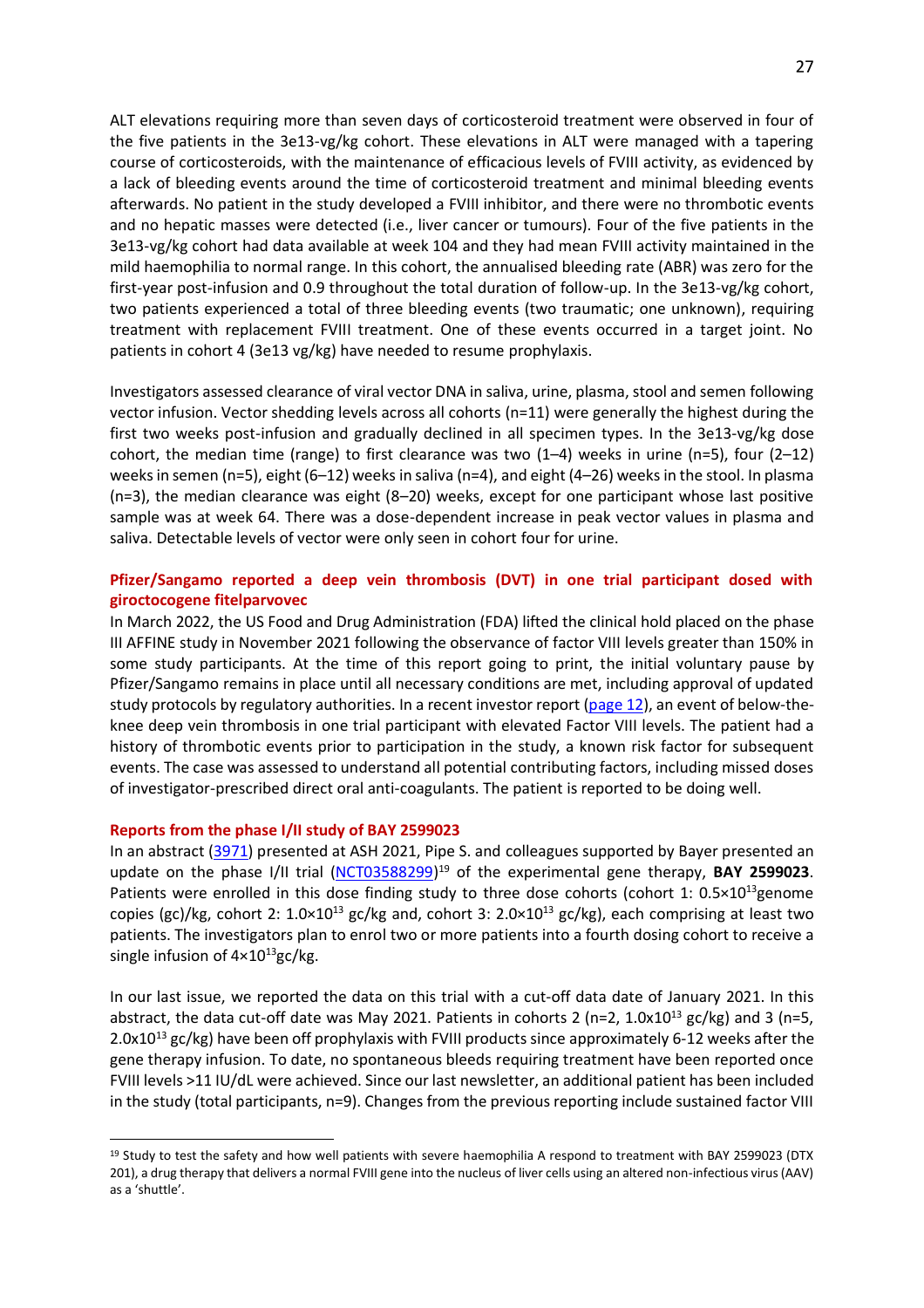expression levels for up to >23 months (vs 21 months) with evidence of bleed protection. Five out of nine patients developed adverse events of special interest: mild/moderate alanine aminotransferase (ALT) elevations. This includes two additional patients who have developed ALT elevation, since our last reporting. Both participants were in cohort 3 (2.0×10<sup>13</sup> gc/kg). One patient developed mild to moderate ALT; the other ALT elevation was reported as a study-drug-related serious adverse event but returned to normal a few weeks after interruption of the H2 blocker famotidine.

#### **Report from the phase I/II clinical trial for SPK-8011**

In an [article](https://www.nejm.org/doi/full/10.1056/NEJMoa2104205) published in November 2021 in the *New England Journal of Medicine*, George L. and colleagues reported on phase I/II trial ([NCT03003533](https://clinicaltrials.gov/ct2/show/NCT03003533?term=SPK-8011&draw=2&rank=1)) <sup>20</sup> with **SPK-8011**, an experimental gene therapy for people with haemophilia A in development by Spark Therapeutics.

Investigators infused 18 men split into four dose cohorts. The lowest dose cohort received 5x10<sup>11</sup> vector genomes (vg)/kg, and the highest dose cohort received 2x10<sup>12</sup> vg/kg. The trial was set up to test the safety, efficacy, expression and durability of SPK-8011.

In the [November 2021 EHC New Product Newsletter,](https://www.ehc.eu/wp-content/uploads/EHC-NPR-2021_2_FINAL_web.pdf) the ISTH 2021 presentation was featured. The data cut-off was also May 2021.

Participants were observed for safety for a median of 36.6 months (range 5.5-50.3 months). A total of 33 treatment-related adverse events occurred in eight participants. Seventeen adverse events were vector-related, including one serious adverse event, and 16 were glucocorticoid-related. Some participants received corticosteroids within 52 weeks of gene therapy infusion either to prevent or treat a presumed AAV capsid immune response. Two participants lost all factor VIII expression as a result of an anti–AAV capsid cellular immune response that was not responsive to immune suppression. In the remaining 16 participants, factor VIII expression was maintained; 12 of these participants were followed for more than two years, and the one-stage factor VIII assay showed no apparent decrease in factor VIII activity over time. Among the 15 participants in whom factor VIII expression was maintained and who were followed for more than 52 weeks, the mean factor VIII activity more than 52 weeks after vector administration was 11.0±6.8% of the normal value (range, 3.2 to 24.8) in a one-stage factor VIII assay and 6.9±3.8% of the normal value (range, 3.0 to 14.3) in a chromogenic factor VIII assay. However, it should be noted that these participants were on different dosing levels. After vector administration, the participants had a 91.5% reduction in the annualised bleeding rate. These results were also presented at the 2021 ISTH Congress in abstract [OC 67.2.](https://abstracts.isth.org/abstract/phase-i-ii-trial-of-spk-8011-stable-and-durable-fviii-expression-after-aav-gene-transfer-for-hemophilia-a/)

<sup>20</sup> A gene transfer study for haemophilia A.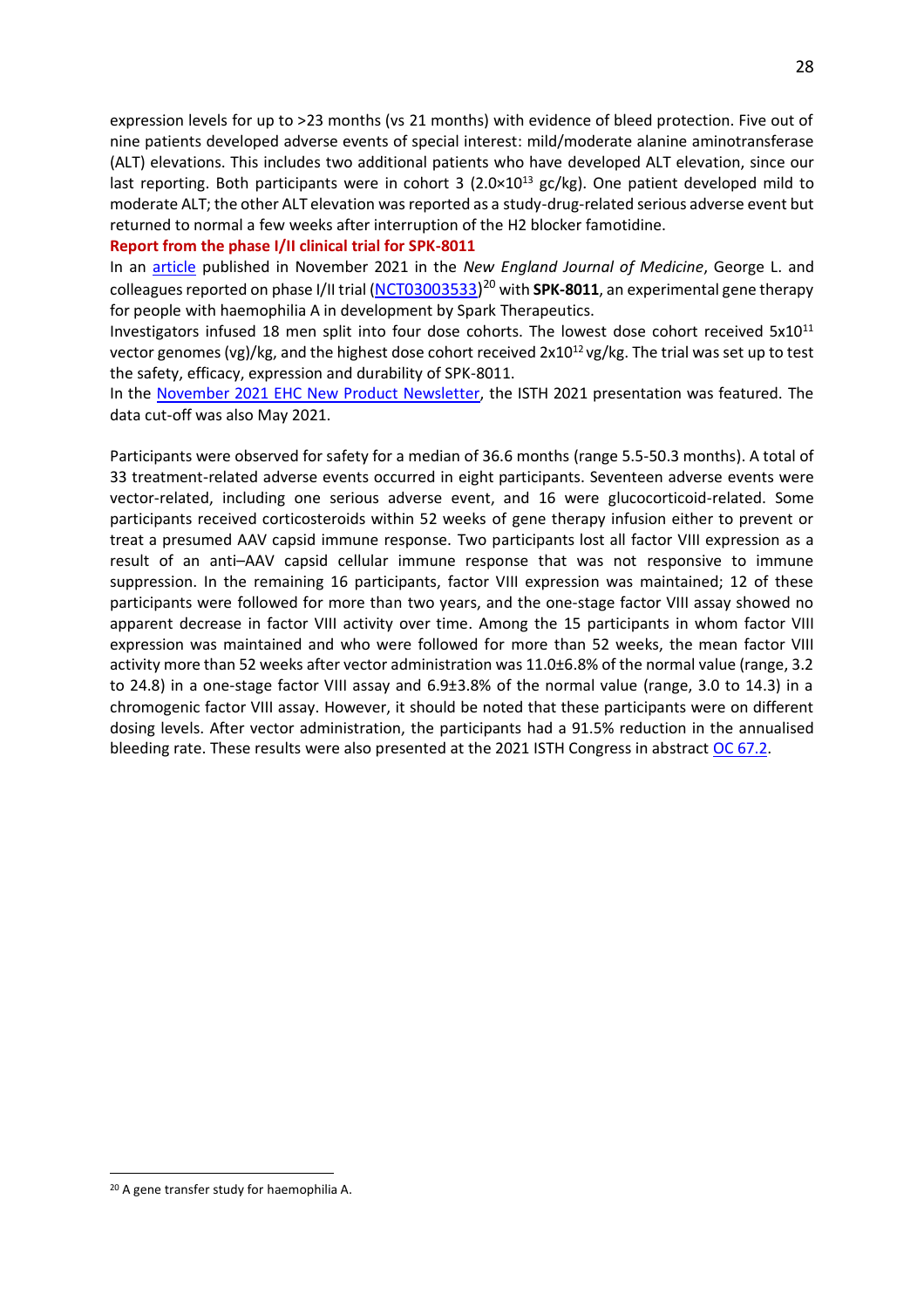# **AN UPDATE ON NOVEL THERAPIES FOR PEOPLE WITH HAEMOPHILIA B**

# **Replacement Therapy**

#### **Report from the ATHN 2 study on people switching to Idelvion®**

In an [abstract](https://ash.confex.com/ash/2021/webprogram/Paper144617.html) (1039) from the 2021 ASH Congress, investigators led by Journeycake J. and supported by CSL Behring presented data from the ATHN 2 study in which they switched patients to **Idelvion®**, an extended half-life recombinant FIX. The ATHN 2 study was sponsored by the American Thrombosis and Hemostasis Network (ATHN) and conducted on participants in the US haemophilia treatment centre network. The study had two arms, a prospective one that followed participants who had switched for up to one year and a retrospective one that followed participants who had switched in the 50 previous weeks of joining the study.

Forty-one participants were included in the analysis (prospective arm, n=27; retrospective arm, n=14). Sixty-three per cent (n=26) participants had severe haemophilia B. Following the treatment switch, 89% of participants remained on prophylaxis with once-weekly or less frequent dose intervals. Seventy per cent of participants were able to extend their dosing interval compared to prior joining the study. Thirty-three out of 37 participants responding to a satisfaction survey said they were somewhat or very satisfied.

#### **Effects of Alprolix® on physical activity: post hoc analysis from the B-LONG study**

In an [article](https://pubmed.ncbi.nlm.nih.gov/34761474/) published in *Haemophilia* in January 2022, Astermark J. and colleagues presented a post hoc analysis of the B-LONG study describing change over time in patient-reported outcomes associated with pain and physical activity. Patients aged 12 or above received weekly dose-adjusted or interval adjusted prophylaxis with Alprolix® and completed the Haemophilia-Specific Quality of Life questionnaire at baseline and end of the study.

At the end of the study, 64% (vs 44% at baseline) of participants did not experience painful swelling, 44% (vs 28% at baseline) did not experience painful joints, and 54% (vs 41% at baseline) did not experience pain when moving. Additionally, patients were less likely to avoid sports. The authors of this abstract included Sobi representatives.

# **Non-Replacement Therapy**

# **Rebalancing Agents**

There are currently several rebalancing agents being studied to treat haemophilia B. For conciseness, we have included updates on these products in the section 'An update on novel non-factor replacement therapies for people with haemophilia A and B with or without inhibitors' on page 37. We invite you to consult this section for further updates on these products.

# **Gene Therapy**

#### **Five-year reporting post-infusion with fidanacogene elaparvovec**

In an abstract [\(3975\)](https://ash.confex.com/ash/2021/webprogram/Paper150541.html) presented at the 2021 ASH Congress, Samelson-Jones B. and colleagues gave an overview of the five-year follow-up of patients treated with Pfizer's experimental gene therapy fidanacogene elaparvovec at a dose of 5e11 vg/kg as part of their phase I/IIa study. The authors of this abstract included representatives from Pfizer. Patients taking part in that study could register for a long-term follow-up (LTFU) of up to five years. At the data cut-off date (December 2020), thirteen patients were enrolled in the LTFU study with follow-up ranging from >2.5 years to >five years following vector administration. No patient required treatment or re-treatment with corticosteroids in the LTFU study. Three patients reported serious adverse events in the LTFU study, none of which were considered treatment-related. No patient developed an inhibitor or reported thrombotic events,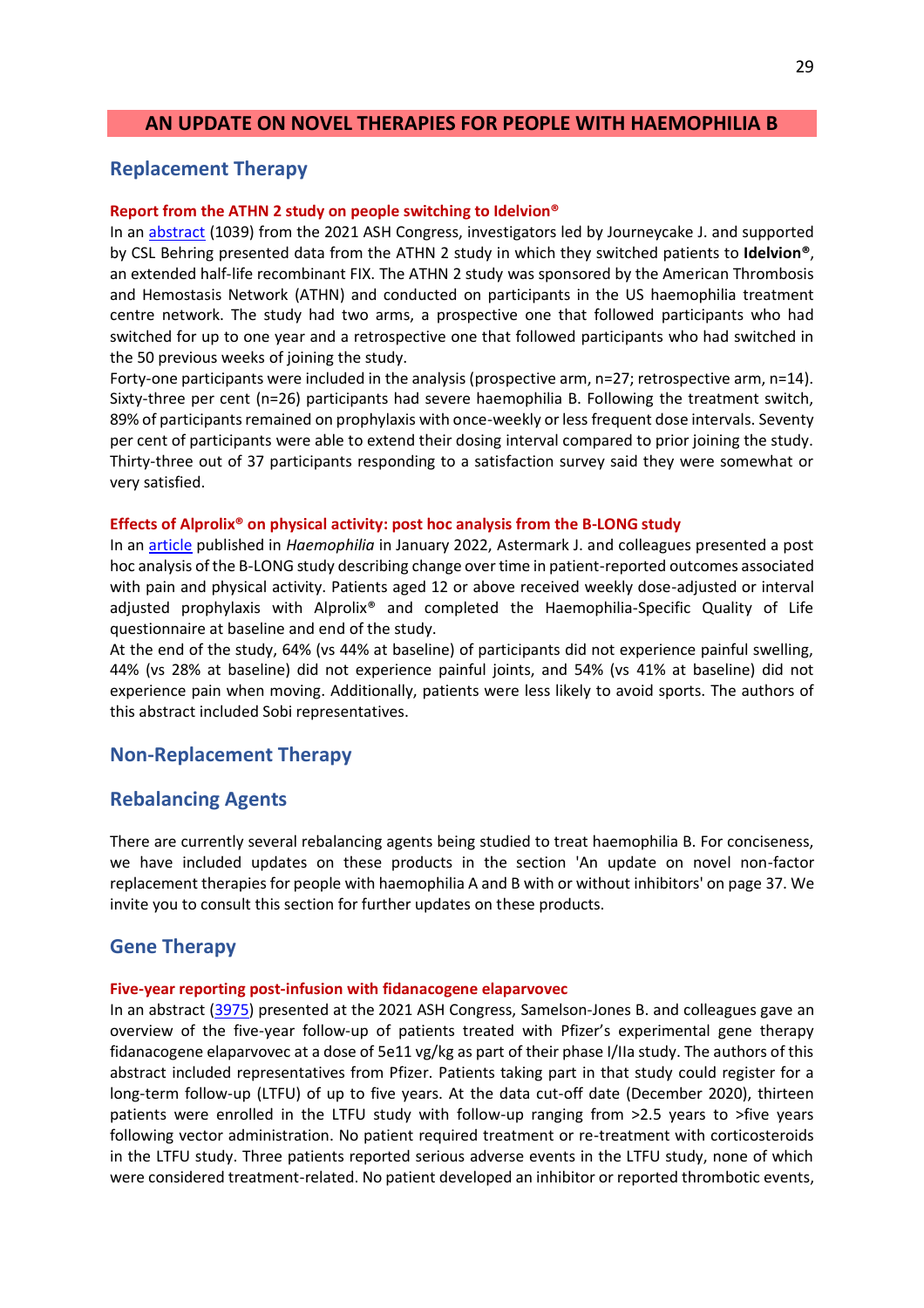and no patient developed hepatic masses or elevation in alpha-fetoprotein (AFP), a biomarker for liver cancer. A report specifically on the liver health post-fidanacogene elaparvovec infusion was presented at ISTH 2021 Congress, and we reported it in th[e 2021/2 issue of this publication.](https://www.ehc.eu/novel-treatment-products-newsletter/)

The annual liver ultrasounds revealed only hepatic steatosis (fatty liver disease) in one patient. The mean FIX activity levels by year remained in the mild haemophilia severity range: 22.8%, year one (n=15); 25.4%, year two (n=14); 22.9%, year three (n=14); 24.9%, year four (n=9); and 19.8%, year five (n=7) when evaluated centrally using one-stage assay. These levels have been associated with the mean annualised bleeding rates (ABR) ranging from 0–0.9 throughout follow-up, and no patients have resumed FIX prophylaxis. Four patients have undergone six surgical procedures during the LTFU study. There were no bleeding complications with these procedures, and two of these procedures (appendectomy and lumbar discectomy) were performed without the need for additional FIX. Fidanacogene elaparvovec remains generally well tolerated over up to five years post-infusion. While encouraging, more long-term data in a larger cohort of patients are needed to characterise further the safety and durability of fidanacogene elaparvovec, which is underway in an ongoing phase III study.

#### **Results from the dose-finding phase I/II study to evaluate the safety and efficacy of FLT180a**

In an abstract [\(3967\)](https://ash.confex.com/ash/2021/webprogram/Paper146546.html) from ASH 2021, Chowdary P. and colleagues presented the results from the phase I/II dose-finding study, B-AMAZE [\(NCT03369444\)](https://clinicaltrials.gov/ct2/show/NCT03369444)<sup>21</sup>, and the ongoing long-term follow-up study [\(NCT03641703\)](https://clinicaltrials.gov/ct2/show/NCT03641703)<sup>22</sup>. In these studies, sponsored by the University College London (UCL) and Freeline, investigators looked at the use of experimental gene therapy FLT180a to treat people with moderately severe to severe haemophilia B (HB).

Ten HB patients received a single dose of FLT180a ranging from 3.84e11 vg/kg to 1.28e12 vg/kg. As of the data cut-off date, all patients were followed for ≥16 months.

FLT180a did not elicit any inhibitors or allergic reactions. The most common treatment-related adverse event was a transient elevation in alanine aminotransferase. An event of arteriovenous fistula thrombosis occurred in a 67-year-old patient who received the highest dose of 1.28e12 vg/kg (total dose of 1.15e14 vg) and had supranormal FIX levels. This patient was treated with anticoagulants. This dose will not be used in future haemophilia studies.

At week 26 after FLT180a administration, a dose-response relationship was observed with mean FIX activity of 45.0%, 35.5%, 141.5%, and 175.5% for 3.84e11, 6.4e11, 8.32e11, and 1.28e12 vg/kg doses, respectively. FIX activity levels ≥50% were achieved in seven of eight patients treated with the three highest doses. One patient who received 6.4e11 vg/kg, lost transgene expression early due to transaminitis and resumed routine factor prophylaxis. The 8.32e11 vg/kg cohort received an extended immune management regimen (nine to 18 weeks) with prophylactic tacrolimus (i.e., an immunosuppressant) in addition to prednisolone (steroid treatment) to prevent breakthrough vectorrelated transaminitis. However, after cessation of the immune management regimen, transaminitis with concomitant reductions in FIX activity were observed in all patients in the 8.32e11 vg/kg cohort. The combination of prophylactic tacrolimus and prednisolone appeared to have suppressed immunemediated transaminitis while administered, but recurrence of transaminitis developed soon after cessation. This unique and previously unreported observation suggests that the longer-duration prophylactic immune management regimen may have prevented tolerisation to the vector because this was not observed in earlier cohorts where a brief course of tacrolimus was given reactively for breakthrough transaminitis. All patients (including the 8.32e11 vg/kg cohort) have achieved a steady state. Patients in the earliest cohort who received the lowest dose (3.84e11 vg/kg) have shown stable FIX activity for >three years. There were no spontaneous bleeds that required FIX supplementation in patients who remained off prophylaxis.

Patient 4 in the 6.4e11 vg/kg cohort experienced two bleeds (cause unknown) after losing transgene expression, which were treated with exogenous FIX. One patient received exogenous FIX for treatment of a traumatic bleed, but his FIX activity level was 57% at the time of the event.

 $21$  A factor IX gene therapy study (FIX-GT).

<sup>&</sup>lt;sup>22</sup> A long-term follow-up study of haemophilia B patients who have undergone gene therapy.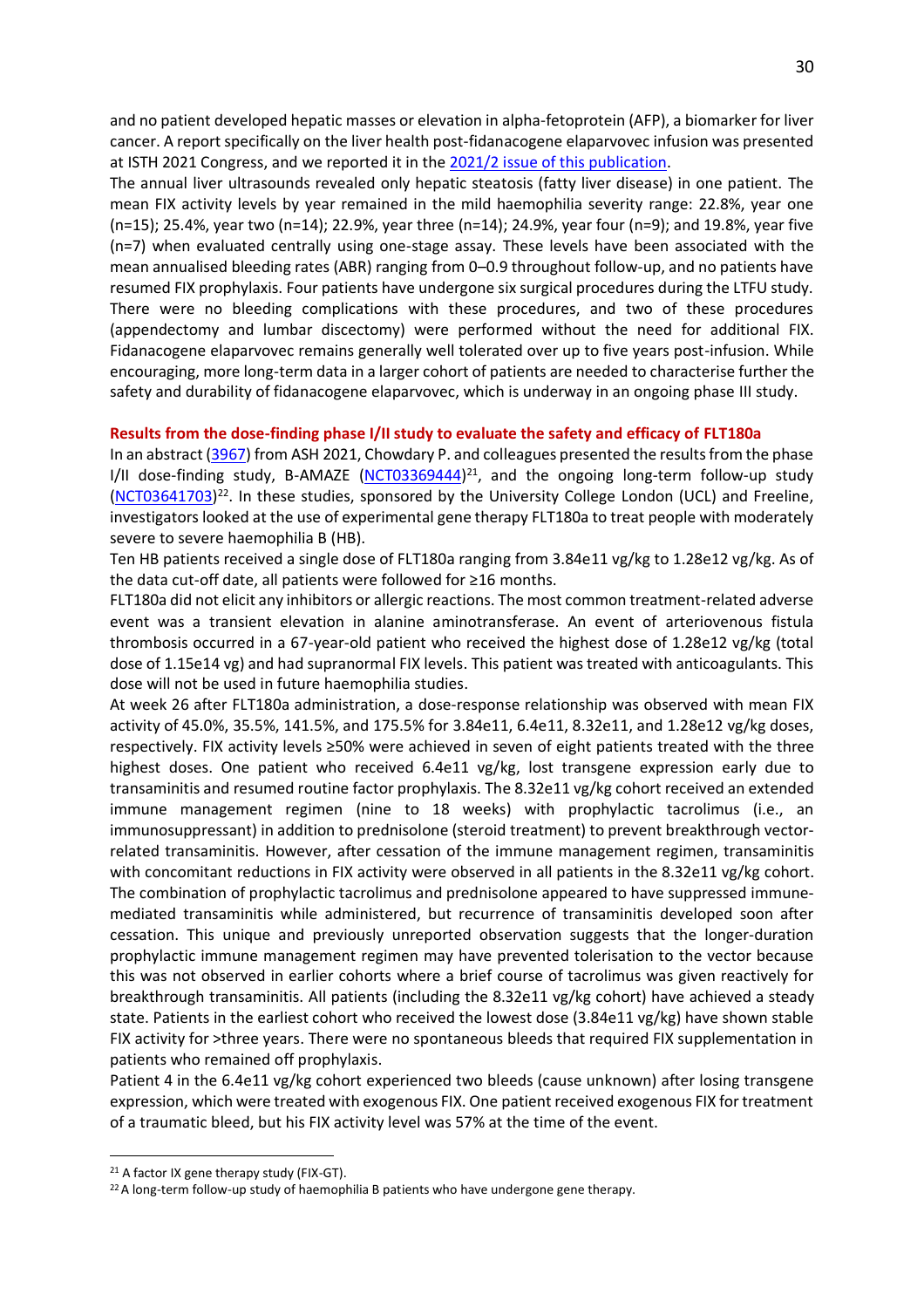In an abstract [\(PO049\)](https://onlinelibrary.wiley.com/doi/10.1111/hae.14479) presented at EAHAD 2022, investigators led by Young G. presented the B-LIVE study, a phase I/II trial of FLT180a using commercial-scale vector production to confirm the dose of FLT180a and immune management (IM) approach to be used in the FLT180a phase III study. A dose of 7.7x10<sup>11</sup> vg/kg with a dose cap of 6.93x10<sup>13</sup> vg/kg was selected for the first three patients in B-LIVE. A data monitoring committee will advise on any dose modification for the second cohort of three patients and enrol up to nine total patients if further dose adjustments are required. The prophylactic IM regimen will consist of a tapering course of prednisolone (steroid treatment) combined with a short course of tacrolimus (an immunosuppressant).

# **Results from the phase III HOPE-B trial for the use of etranacogene dezaparvovec in people with haemophilia B**

During the 2022 EAHAD Congress, Miesbach W. presented the final analysis of the HOPE-B trial for the use of etranacogene dezaparvovec in people with haemophilia B. This is an experimental gene therapy in development by CSL Behring/uniQure.

Fifty-four male patients with severe or moderately severe haemophilia B took part in the HOPE-B phase III trial. Participants were dosed at  $2X10^{13}$  gc/kg and expressed mean FIX activity of 39.0 IU/dL at six months and 36.9 IU/dL at 18 months post-infusion.

Post-gene therapy results were compared with six-month lead-in period before gene therapy administration, where patients were all under FIX well conducted prophylaxis by their usual factors.

The adjusted annualised bleeding rate (ABR) (1.51) for all bleeds was reduced by 64%(p=0.0002), and all FIX-treated bleeds were reduced by 77% (3.65 to 0.83; p<0.0001) over months seven to 18, as compared with prophylaxis. In addition, 98% of participants treated with a full dose of etranacogene dezaparvovec discontinued use of prophylaxis, with an overall 97% reduction in mean unadjusted annualised FIX consumption of 257338.8 IU/year/participant to 8486.6 IU/year/participant (from leadin period to months 13-18).

Pre-existing neutralising antibodies against the AAV5 vector were assessed, but not used as an exclusion criterion. Twenty-one out of 54 patients had detectable anti-AAV5 antibodies at baseline.

Eighty per cent of adverse events in people taking etranacogene dezaparvovec were considered mild. One death resulting from urosepsis (untreated urinary tract infection) and cardiogenic shock in a 77 year-old patient at 65 weeks following dosing was considered unrelated to treatment by investigators and the company sponsor. One individual had a serious adverse event of hepatocellular carcinoma. An independent molecular tumour characterization and vector integration analysis determined a this to be unrelated to treatment with etranacogene dezaparvovec. No inhibitors to FIX were reported.

[CSL Behring announced](https://www.cslbehring.com/newsroom/2022/ema-commences-review-of-novel-gene-therapy-candidate-etranadez-for-people-with-hemophilia-b) on 28 March 2022 that the European Medicines Agency (EMA) started the Marketing Authorisation Application review for etranacogene dezaparvovec under its accelerated assessment procedure, based on the above-mentioned positive findings from HOPE-B pivotal phase III trial, presented at EAHAD 2022.

#### **Results from the phase IIb for etranacogene dezaparvovec**

In an abstract [\(PO098\)](https://onlinelibrary.wiley.com/doi/10.1111/hae.14479) presented at EAHAD, investigators led by Gomez E. and supported by CSL Behring/UniQure presented the findings from the phase IIb clinical trial etranacogene deaparvovec [\(NCT03489291\)](https://clinicaltrials.gov/ct2/show/NCT03489291)<sup>23</sup>, an experimental gene therapy for people with haemophilia B. In this abstract, researchers presented the multi-year data on durable FIX expression.

Participants received a single intravenous dose of 2x10<sup>13</sup> gc/kg of etranacogene dezaparvovec. The primary efficacy endpoint was FIX activity ≥ 5% six weeks after infusion. Participants were also monitored for bleeding rates, FIX replacement, and safety over five years.

Three participants were dosed having AAV5 neutralising antibodies at baseline. All participants discontinued routine FIX prophylaxis. FIX activity increased from ≤1% to a mean of 31% at week six

<sup>23</sup> Dose confirmation trial of AAV5-hFIXco-Padua.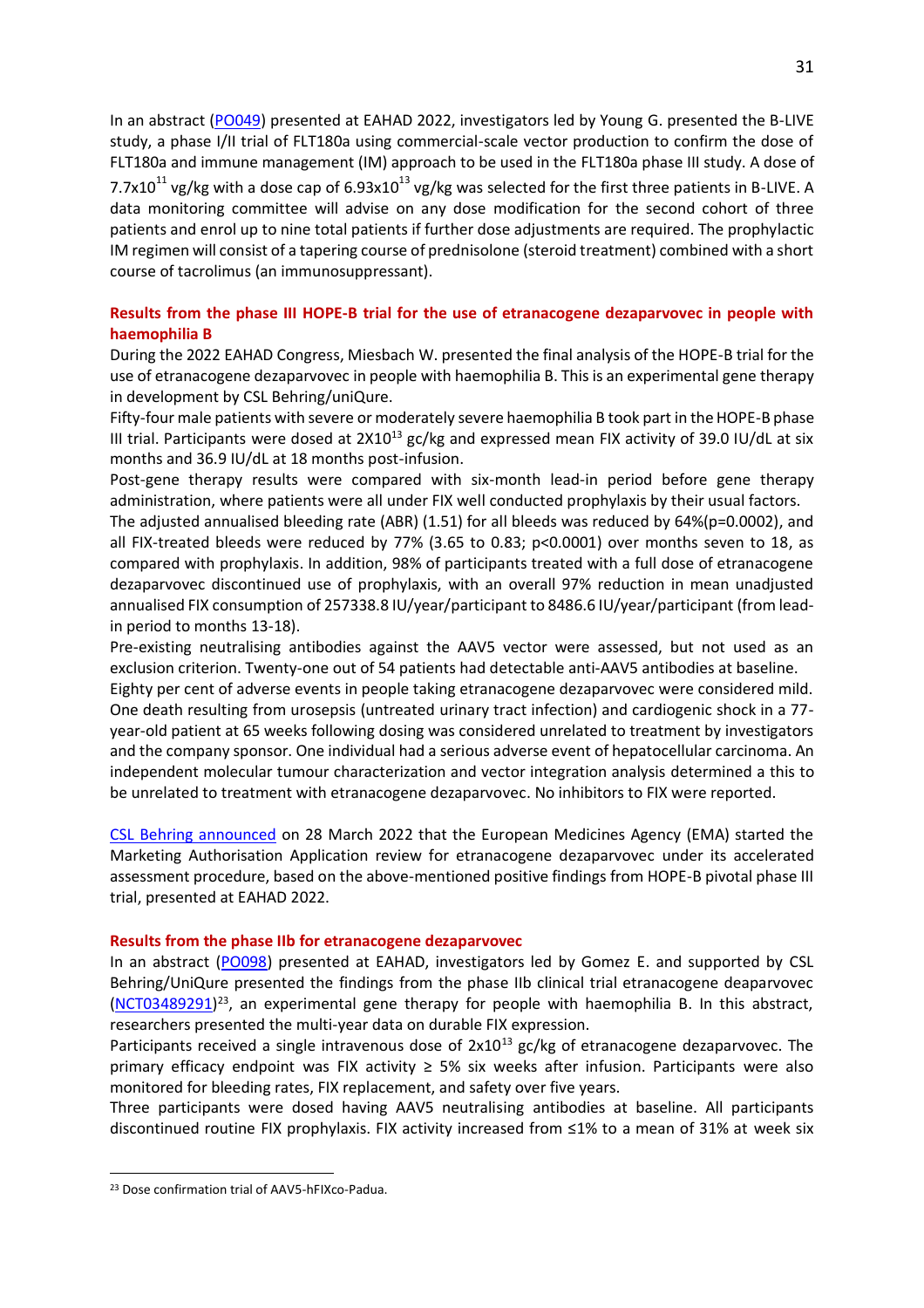(primary efficacy endpoint met) and continued to rise to 54.4%, 37.1% and 58.6% in participants one to three, respectively (mean=50%) at 2.5 years.

A sustained reduction in bleeds and FIX replacement was demonstrated at 2.5 years follow-up. Only one participant experienced any bleeds (one traumatic and one spontaneous/mild) each requiring a single dose of FIX replacement. Two treatment-related adverse events (AEs) were resolved without intervention in one participant, with no new treatment-related AEs over the last two years of followup, including no clinically significant transaminase elevations. No participant developed inhibitors to FIX. There was no requirement for immunosuppression.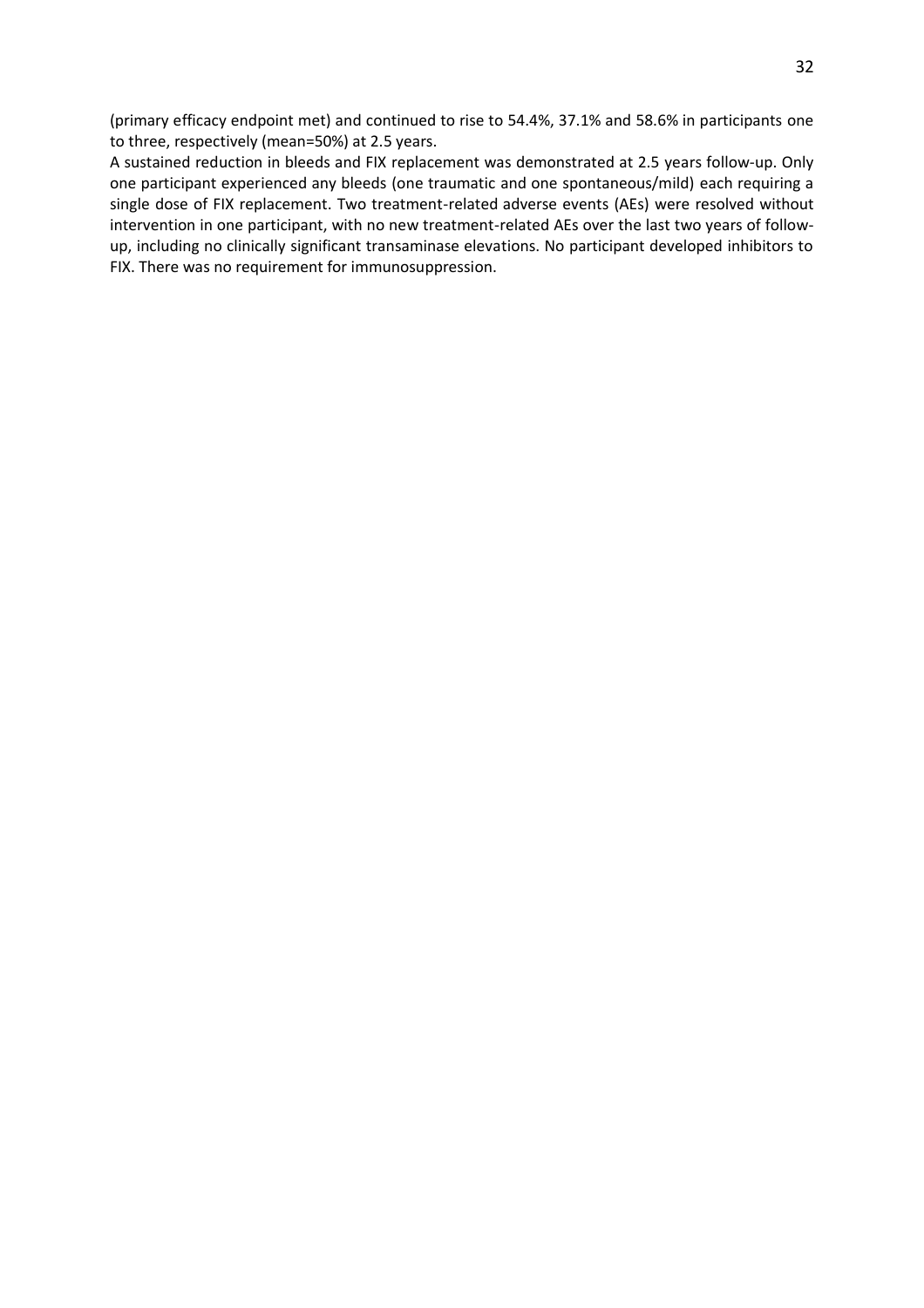# **GENE THERAPY ASSAYS**

Interpreting data coming from gene therapy trials may be challenging. The ongoing gene therapy studies use several different assays to look at three aspects:

- Pre-existing immunity against the adeno-associated viral (AAV) vector,
- Immune response to the therapy, and
- Therapeutic response (measured by coagulation assays).

Many individuals have pre-existing immunity against adeno-associated virus (AAV). Thirty to sixty percent of the general population may have neutralizing anti-AAV antibodies, with this frequency depending on the AAV serotype and geography. Pre-existing antibodies against the AAV capsid may be an issue because they may reduce transduction efficiency. Clinical gene therapy trials use two assay types to measure pre-existing immunity: Enzyme-Linked Immuno-Sorbent Assay (ELISA)-based total antibody assay and transduction inhibition assay.

The total antibody (ELISA) assay measures the concentration of all antibodies that recognise AAV. This includes neutralising anti-AAV antibodies and antibodies that bind but do not neutralise AAV. In a blood serum sample from an individual with pre-existing immunity, this assay produces a colour product, so that the more anti-AAV antibody present in the serum, the more colour will be produced. Therefore, by measuring the amount of colour generated, one can estimate the anti-AAV antibody titre. This is a fairly standard and reliable test, but does not tell much about the effects of these antibodies.

In contrast, the Transduction Inhibition Assay measures the amount of neutralising AAV antibodies in a blood sample. These antibodies can prevent the AAV vector from entering the target cell, so they prevent (or inhibit) transduction. The assay uses a reporter AAV vector containing the code for a protein that produces light. This reporter AAV is similar to the therapeutic vector except for its genetic cargo. The reporter AAV is first mixed with different serial dilutions of an individual's test serum, and these mixtures are then added to cultured cells, such as Human Embryonic Kidney cells. If the individual's serum contains neutralising anti-AAV antibodies, these bind to the AAV reporter vector, blocking cellular entry. Otherwise, the reporter AAV vector will enter the cells and make it synthesise the reporter protein that it encodes. This protein will produce a measurable amount of light. The higher the neutralising effect of AAV antibodies in the test serum, the less light one will see. This is due to the reporter AAV needing to enter the cell to generate light, which it cannot accomplish when antibodies block it. Typically, we define the neutralising titre in this assay as the highest dilution that reduces transduction by ≥50%. For example, if a 20-times diluted serum reduces the amount of produced light by 50%, we have an anti-AAV titre of 20. This assay is more specific than the total antibody assay because it only measures the antibodies that block cell entry. It does however have several weaknesses including lack of standardisation and no clear definition of a positive and negative result. Furthermore, this assay is hard to perform due to the living cells and infection processes involved. Also, individuals can have anti-AAV antibodies against several serotypes, which will cross-react and confound the titre measured for one specific serotype. Additionally, test AAV used in the assays and gene therapy are still different, despite the capsid similarity. Finally, titres are not comparable between studies because they all use different assay conditions, such as multiplicity of infection (MOI) and the number of reporter AAV particles per cell. Even if all other conditions were perfectly the same, variation of MOI used in clinical trials would show as high as over  $60$ -fold<sup>2425</sup> difference in anti-AAV titres.

<sup>&</sup>lt;sup>24</sup> Majowicz A., et al. Therapeutic hFIX Activity Achieved after Single AAV5-hFIX Treatment in Hemophilia B Patients and NHPs with Pre-existing Anti-AAV5 NABs. *Mol Ther Methods Clin Dev*. 2019 May 28;14:27-36.

<sup>25</sup> Falese L., et al. Strategy to detect pre-existing immunity to AAV gene therapy. *Gene Ther*. 2017 Dec;24(12):768-778.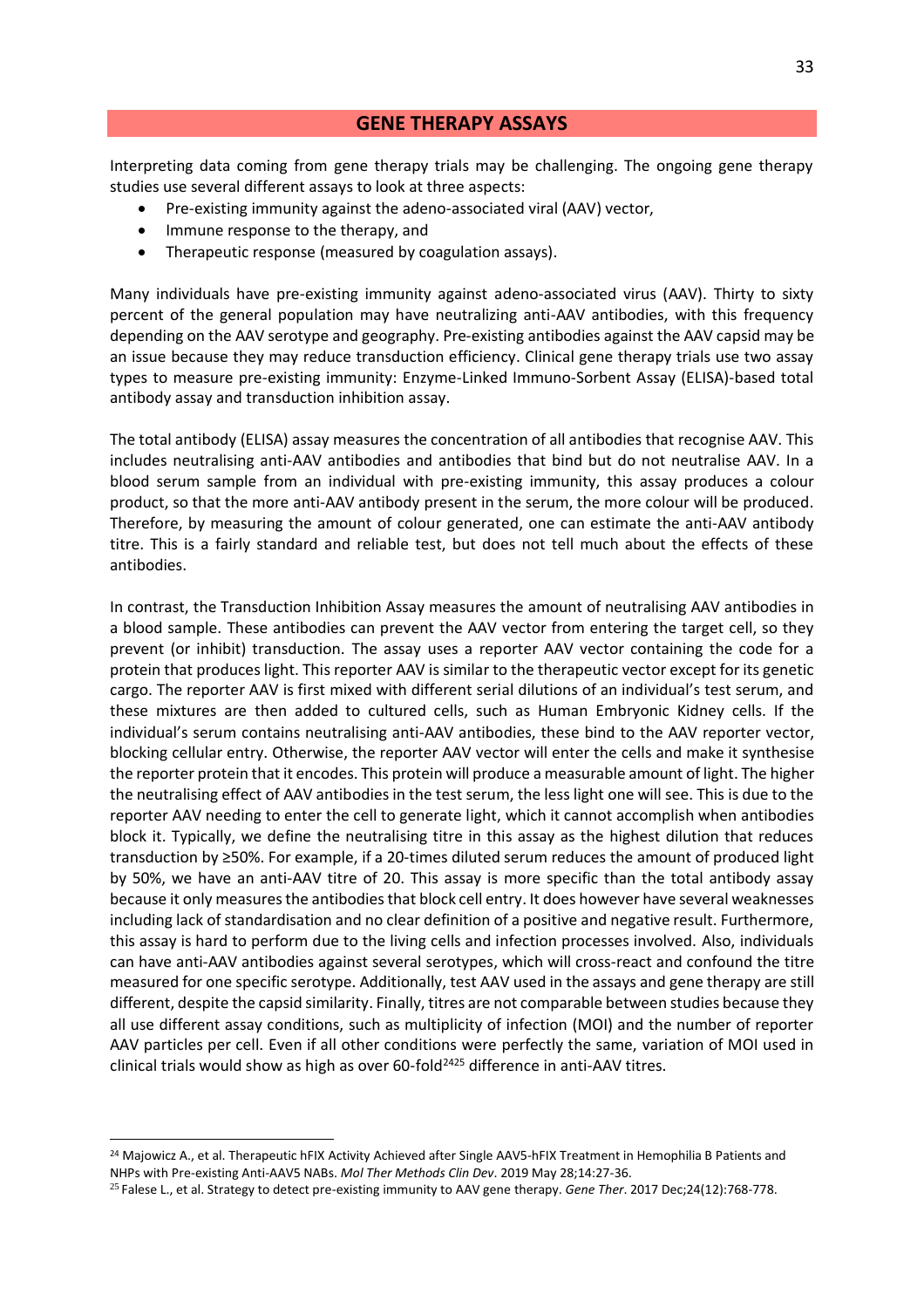Assays measuring the immune response after gene therapy look at two different aspects. One is the antibody response to the transgene product (FVIII or FIX), known as inhibitor formation, which has not been seen in gene therapy trials so far. The other aspect is the cellular immune response to gene therapy, which is measured by a specific assay called interferon-gamma Enzyme-Linked Immunosorbent Spot (ELISpot) and less specific liver function tests (e.g., alanine aminotransferase, ALT). The latter measures damage to the liver, which might not be immune-related. Here is also the case of a fairly reliable but generic assay (the ALT) and a very specific, but technically less reliable partner-assay (ELISpot). Treatment with gene therapy, which results in transduction of cells, resembles a natural viral infection insofar that the vector capsid gets shredded to pieces upon entry into the host cell, and this cell displays these pieces on the surface. Such pieces of foreign agents may be recognized by specialized immune cells called cytotoxic T cells, which may then go on to kill the transduced cell and release cytokines (signalling molecules that control immune responses) to bring more killer cells. ELISpot measures the number of such activated cytokine-secreting cytotoxic T cells in the blood. The test requires collecting peripheral blood mononuclear cells, a fraction of blood cells that contains T cells. Exposure of the cells to a specific antigen (in this case, AAV capsid peptides or FVIII or FIX fragments) stimulates specific cytotoxic T cells (if they are present in the sample) to release interferongamma (a cytokine), which can be detected using a colour reaction similarly to the aforementioned ELISA-based total antibody assay. Development of colour spots means that the sample contained activated cytotoxic T cells, which can be enumerated based on the amount of colour spots. The more colour spots seen, the more cytotoxic T cells, and the stronger the therapy's cellular response. In gene therapy for haemophilia, these responses may cause a loss of factor expression. ELISpot also needs standardisation because it is technically demanding, requires specialised skills, and correct sample collection and processing are crucial for reliability.

We assess therapeutic response to gene therapy by measuring factor levels using one-stage or chromogenic substrate assays. The fundamental difference between them is that one-stage measures clotting time, while chromogenic assay measures the number of reaction products generated by coagulation factors. Blood coagulation is a fine-tuned and concerted process. Individual events take time, from initiation to amplification to clot formation, and glitches in any of these steps delay clot formation. FIX needs to form a complex with FVIII to activate factor X, which activates thrombin. When FVIII or FIX are missing or inactive (in haemophilia A or B), factor X activation is inefficient, delaying clot formation. The one-stage assay measures the time for a plasma sample to clot from initiation to clot formation. Clotting is measured in seconds and proceeds in one uninterrupted reaction, hence the name one-stage. Comparing test plasma clotting times to clotting times of a serial dilution of the reference plasma (with normal coagulation factor levels) allows quantitating the level of clotting factor VIII or IX in a patient's plasma sample. The chromogenic assay evaluates the part of the clotting process we are the most interested in, which is the activation of FX by FIX in a complex with FVIII. First, FIXa and FX or FVIII and FX are added in excess to test plasma to generate activated FX. The next stage adds a chromogenic substrate that can be cleaved by activated FX, which releases a colour product. The amount of the colour product will be proportional to the amount of activated FX generated in the first reaction, proportional to the amount of FVIII or FIX in the test plasma.

These different assays for measuring coagulation factor activity are set up in different ways, showing different limitations in estimating coagulation. This means that either assay can overestimate or underestimate coagulation when an exogenous (e.g., concentrate) or transgene-expressed FVIII or FIX is not identical to the natural (wild-type) molecule. Therapeutic clotting factors differ from normal factors in several ways: they may be missing non-function parts of the protein (e.g., Factor VIII Bdomain), be fused to another protein to prolong half-life or come from different cellular sources. The assays were initially optimized for measuring standard half-life wild-type or minimally different FVIII and FIX molecules, not truncated, fused, or hyperactive proteins varying in their cellular origins. These differences may affect coagulation assay performance unexpectedly, so it may be challenging to determine which one most accurately represents true therapeutic level, necessitating a reappraisal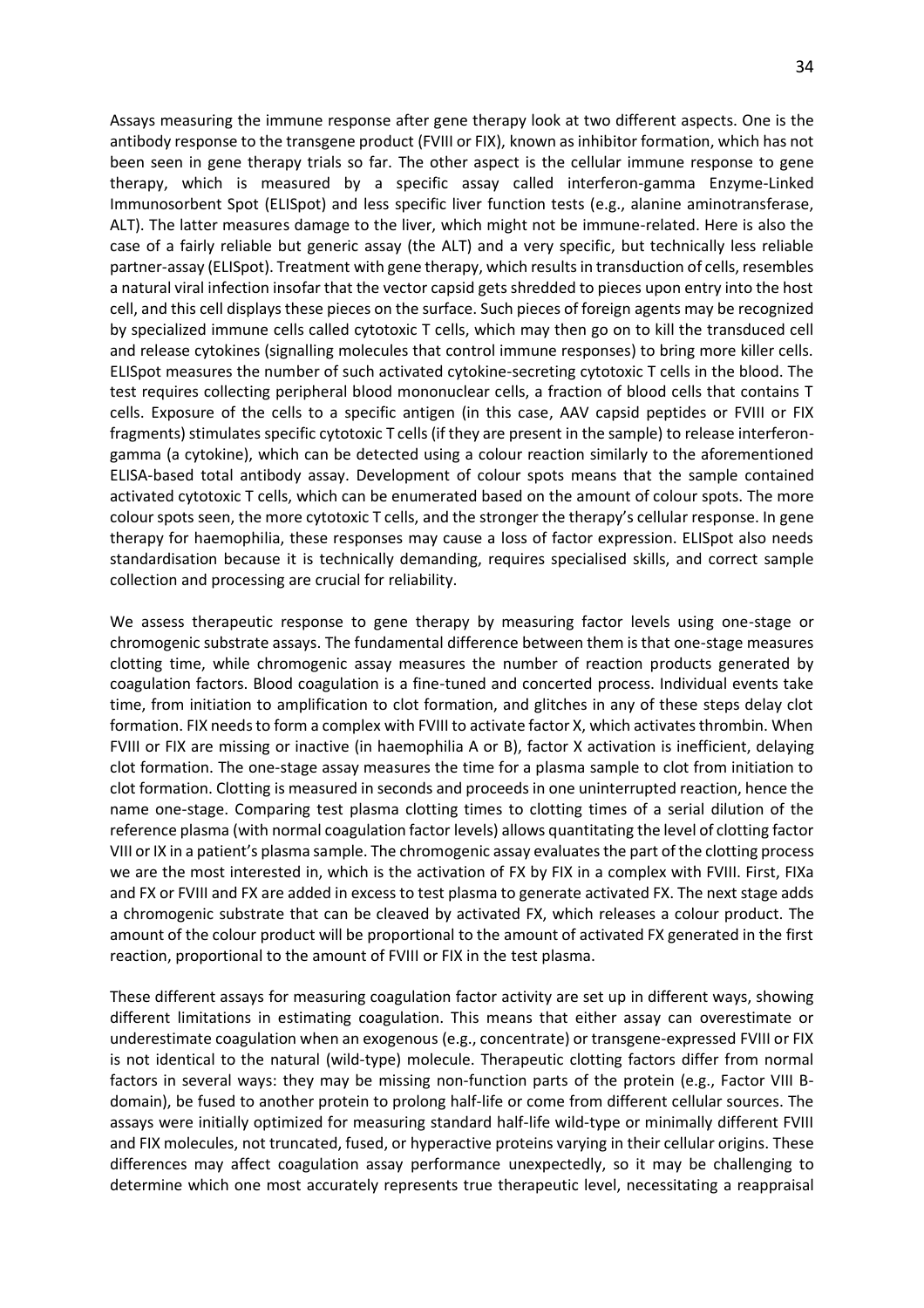and adjustments in monitoring FVIII and FIX activities. In haemophilia A gene therapy trials, a onestage assay has consistently shown higher FVIII levels by ~1.6-fold due to the transgene-expressed Bdomain deleted (BDD)-FVIII speeding up early activation of factor X, but without increasing overall thrombin generation. Hence, the chromogenic assay seems more reliable. Haemophilia B trials have seen even more significant discrepancies, but these appear to be inherent to the FIX-Padua enhanced kinetics and unrelated to *in vivo* transgene expression.

In summary, the evaluation of gene therapies involves multiple specialised laboratory assays, which have differing considerations and limitations. In the long term, clarity on these matters will be necessary for optimal care. At the current state of the art, these uncertainties may complicate the interpretation and comparison of trial results and should be kept at the forefront in these discussions.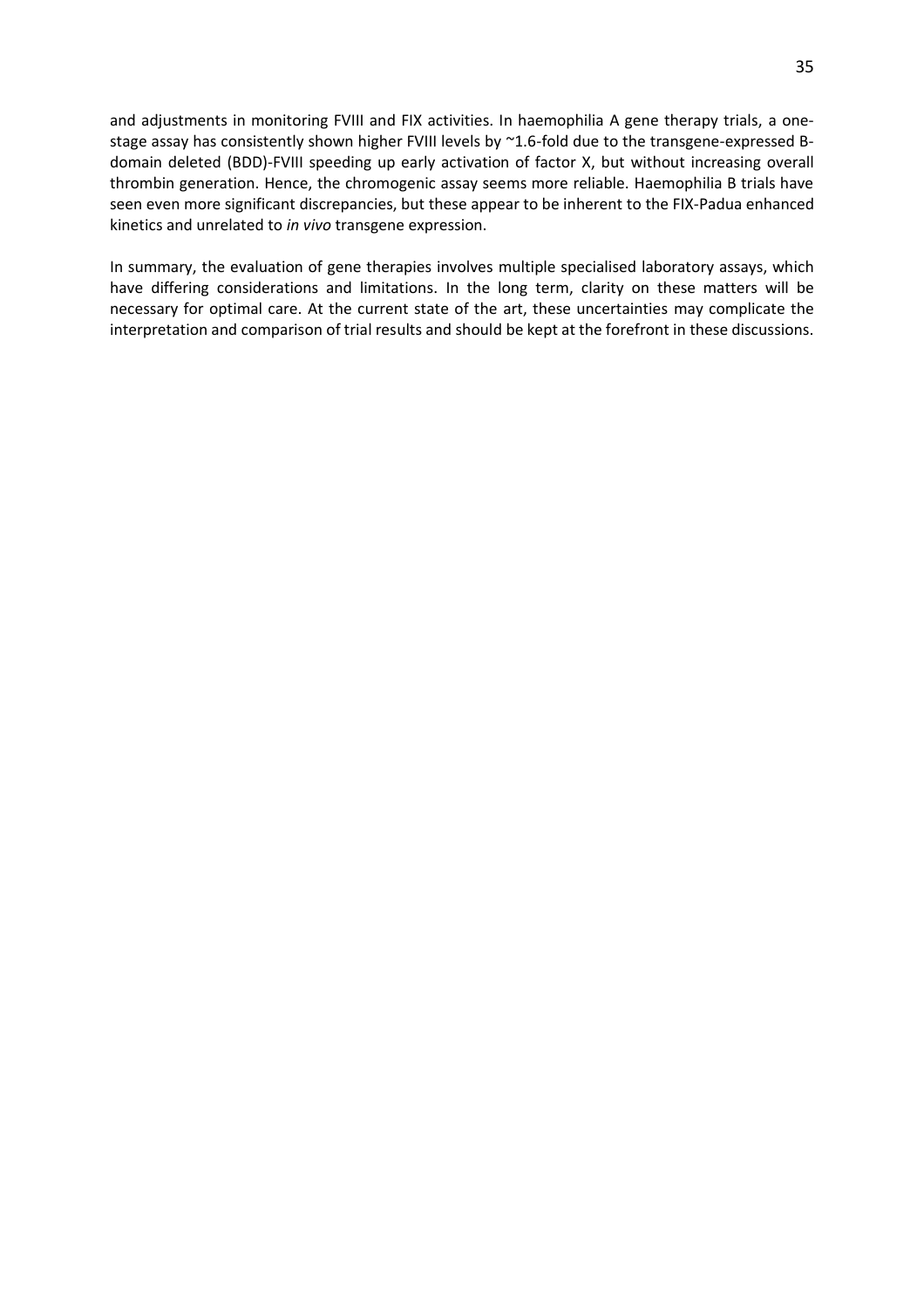# **AN UPDATE ON NOVEL NON-FACTOR REPLACEMENT THERAPIES FOR PEOPLE WITH HAEMOPHILIA A and B with or without INHIBITORS**

# **Bypassing agents**

#### **Pain relief with Sevenfact®: Results from the PERSEPT1 and 2 studies**

In an abstract [\(PO099\)](https://onlinelibrary.wiley.com/doi/10.1111/hae.14479) presented at the 2022 EAHAD Congress, investigators led by Hermans C. and supported by LFB and Hema Biologics presented data on the use of **eptacog beta** (US brand name **Sevenfact®)** to relieve pain. Investigators looked at two phase III clinical trials. PERSEPT1 [\(NCT02020369\)](https://clinicaltrials.gov/ct2/show/NCT02020369)<sup>26</sup> was conducted in adults and adolescents, while PERSEPT2 [\(NCT02448680\)](https://clinicaltrials.gov/ct2/show/NCT02448680)<sup>27</sup> was conducted in children. Eptacog beta is a recombinant factor VIIa, currently only marketed in the United States.

Of 52 patients evaluated, 27 were ≥12 years old, and 25 were <12 years old. The majority of 1017 bleeding episodes were successfully treated at 12 hours and 24 hours in both age groups. The proportion of bleeding episodes with successful pain relief was approximately 90% in both age groups, irrespective of bleeding episode severity. From baseline until 24 hours after eptacog beta administration, the visual analogue scale (VAS) pain score consistently decreased at all time points in both age groups. The median time to pain relief was three hours in the older groups and above five hours in the younger. The concomitant analgesic requirement was less common among older vs younger patients (29.6% vs 48%, respectively).

# **Immune Tolerance Induction with replacement factor**

#### **Results from the VerITI-8 study looking at ITI with Elocta®**

In an abstract [\(LBA-5\)](https://ash.confex.com/ash/2021/webprogram/Paper155156.html) from ASH 2021, Malec L. and colleagues, supported by Sanofi and Sobi, describe the VerITI-8 [\(NCT03093480\)](https://clinicaltrials.gov/ct2/show/NCT03093480) <sup>28</sup> study, looking at the use of **Elocta®** in first time immune tolerance induction (ITI) over 48 weeks in people with severe haemophilia A and high-titre inhibitors. This study follows the reITIrate [\(NCT03103542\)](https://clinicaltrials.gov/ct2/show/NCT03103542)<sup>29</sup> study looking at the use of Elocta® in rescue ITI.

Initial screening was followed by an ITI period in which all patients received 200 IU/kg/day of Elocta® until tolerization or 48 weeks had elapsed. The primary endpoints were time to tolerization (successful ITI) with Elocta®, incremental recovery (IR) ≥66%, and half-life (t<sub>%</sub>) ≥seven hours (h) within 48 weeks. The secondary endpoints included the number of patients achieving ITI success, annualised bleed rates (ABR), and adverse events (AEs).

Sixteen patients were enrolled and received ≥one dose of Elocta®. Twelve (75%), eleven (69%), and ten (63%) patients, respectively, achieved a negative inhibitor titre, an IR >66%, and a t½ ≥ seven hours (i.e., tolerance) within 48 weeks. One patient achieved partial success (negative inhibitor titre and IR ≥66%), and five subjects failed ITI, of which two had high inhibitors throughout, two experienced an increase in inhibitor levels, and one recorded a negative inhibitor titre at 282 days. Most bleeds occurred in the ITI period when median ABRs (n=13) were 3.8 overall, zero for spontaneous, one for traumatic, and zero for joints. During tapering, median (IQR) ABRs (n=10) were overall, zero; spontaneous, zero; traumatic, zero; and joint, zero. All 16 subjects experienced ≥1 treatmentemergent AE (TEAE), the most frequent of which was fever (pyrexia) in seven patients (44%). One patient reported ≥1 related TEAE (injection site pain). Nine patients (56%) experienced ≥1 treatmentemergent serious AE (TESAE). TESAEs occurring in ≥2 patients included vascular device infection, contusion, and hemarthrosis.

<sup>&</sup>lt;sup>26</sup> Phase III study of coagulation FVIIa (recombinant) in congenital haemophilia A or B patients with inhibitors.

<sup>&</sup>lt;sup>27</sup> A phase III study on the safety, pharmacokinetics and efficacy of coagulation factor VIIa (PERSEPT2).

<sup>&</sup>lt;sup>28</sup> A study to evaluate efficacy of rFVIIIFc for immune tolerance induction (ITI) in severe haemophilia A participants with inhibitors undergoing the first ITI treatment (verITI-8 Study).

 $29$  Study of rFVIIIFc for immune tolerance induction (ITI) in haemophilia A patients with inhibitors who have failed previous ITI therapies (ReITIrate).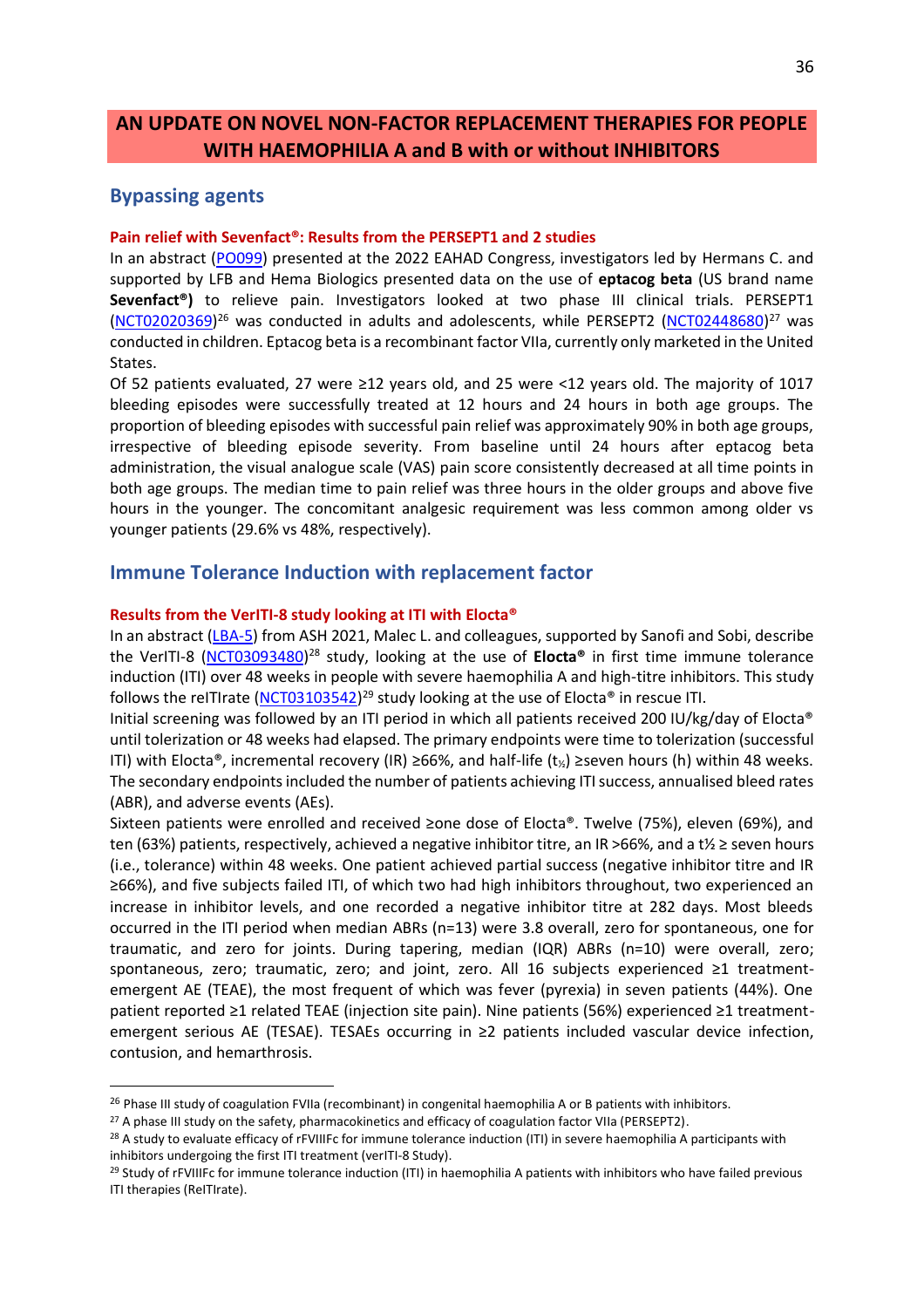No treatment-related TESAEs, discontinuations due to AEs, or deaths were reported.

# **Real-world use of Elocta® in ITI**

In an abstract [\(PO081\)](https://onlinelibrary.wiley.com/doi/10.1111/hae.14479) presented at EAHAD 2022, researchers led by Klamroth R. and supported by Sobi reported on the second interim data analysis from a chart review of real-world use of **Elocta®** in immune therapy induction (ITI) [\(NCT03951103\)](https://clinicaltrials.gov/ct2/show/NCT03951103)<sup>30</sup>. This analysis includes 39 haemophilia A patients (severe, n=38; moderate, n=1) who went through ITI with Elocta® in 17 haemophilia treatment centres in eight countries.

First-time ITI was initiated in 22 patients. Of these patients, 21 had high-titre inhibitors. At the data cut-off date (July 2021), twelve out of 22 patients had reached a negative inhibitor titre. Ten of these were deemed ITI successes by the investigator with a median (range) ITI duration of 359 days, and four of them received a weekly dose of ≤300 IU/kg. ITI was ongoing in ten patients, and two patients were ITI failures.

Seventeen rescue ITI patients had two prior ITI attempts and a total prior ITI duration of 62 months. At the data cut-off date, five patients had ITI success, two partial success, six failures, whereas rescue ITI was ongoing in four patients. Median ITI duration in patients with ITI success or partial success was 472 or 408 days. In 13 completed ITI cases, Elocta® weekly dose was ≤300 IU/kg in three out of five ITI successes. ITI with Elocta® was well tolerated, no unexpected adverse events (AE) were observed, no AE led to treatment discontinuation.

# **FVIII mimetics**

# **Surgical experiences with Hemlibra**® **in people with inhibitors: Results from the phase IIIb STASEY study**

In an abstract [\(344\)](https://ash.confex.com/ash/2021/webprogram/Paper145890.html) from ASH 2021, Roche presented the surgical experience of people with haemophilia A and inhibitors during the phase IIIb STASEY study [\(NCT03191799\)](https://clinicaltrials.gov/ct2/show/NCT03191799)<sup>31</sup>. This study was designed to assess the safety and efficacy of **Hemlibra®** prophylaxis in people with haemophilia A and inhibitors.

Forty-six people with haemophilia A aged ≥12 years with FVIII inhibitors reported on ≥1 on-study surgery. Patients received three mg/kg/week Hemlibra® for four weeks (loading dose), then 1.5 mg/kg/week for the remaining two-year treatment period.

Thirty-seven patients had 56 minor surgeries (central venous access device [CVAD], n=9; dental, n=20; joint, n=4; other, n=23), one of which (skin laceration and suture insertion on day nine) was performed during the loading phase. Forty-two per cent of surgeries were managed with additional prophylactic medications. Of these, 11/24 (45.8%) resulted in postoperative bleeds, of which 6/11 were treated (54.5%). Of surgeries managed without additional prophylactic medications, 15/32 (46.9%) resulted in postoperative bleeds, of which 5/15 (33.3%) were treated.

A total of 13 patients had 22 major on-study surgeries (arthroplasty, n=13; other, n=9). Eighteen (81.8%) major surgeries, including all arthroplasties, were managed with additional prophylactic medications. Of these, 12/18 (66.7%) resulted in postoperative bleeds (including 10/13 arthroplasties), of which six (50.0%) were treated (all arthroplasties). Four (18.2%) major surgeries were managed without additional prophylactic medication.

No thrombotic events (TEs) or thrombotic microangiopathies (TMAs) related to surgeries were observed.

<sup>30</sup> rFVIIIFc (Elocta®) ITI chart review in patients with haemophilia A.

<sup>&</sup>lt;sup>31</sup> A study to evaluate the safety and tolerability of prophylactic emicizumab in people with haemophilia A with inhibitors (STASEY).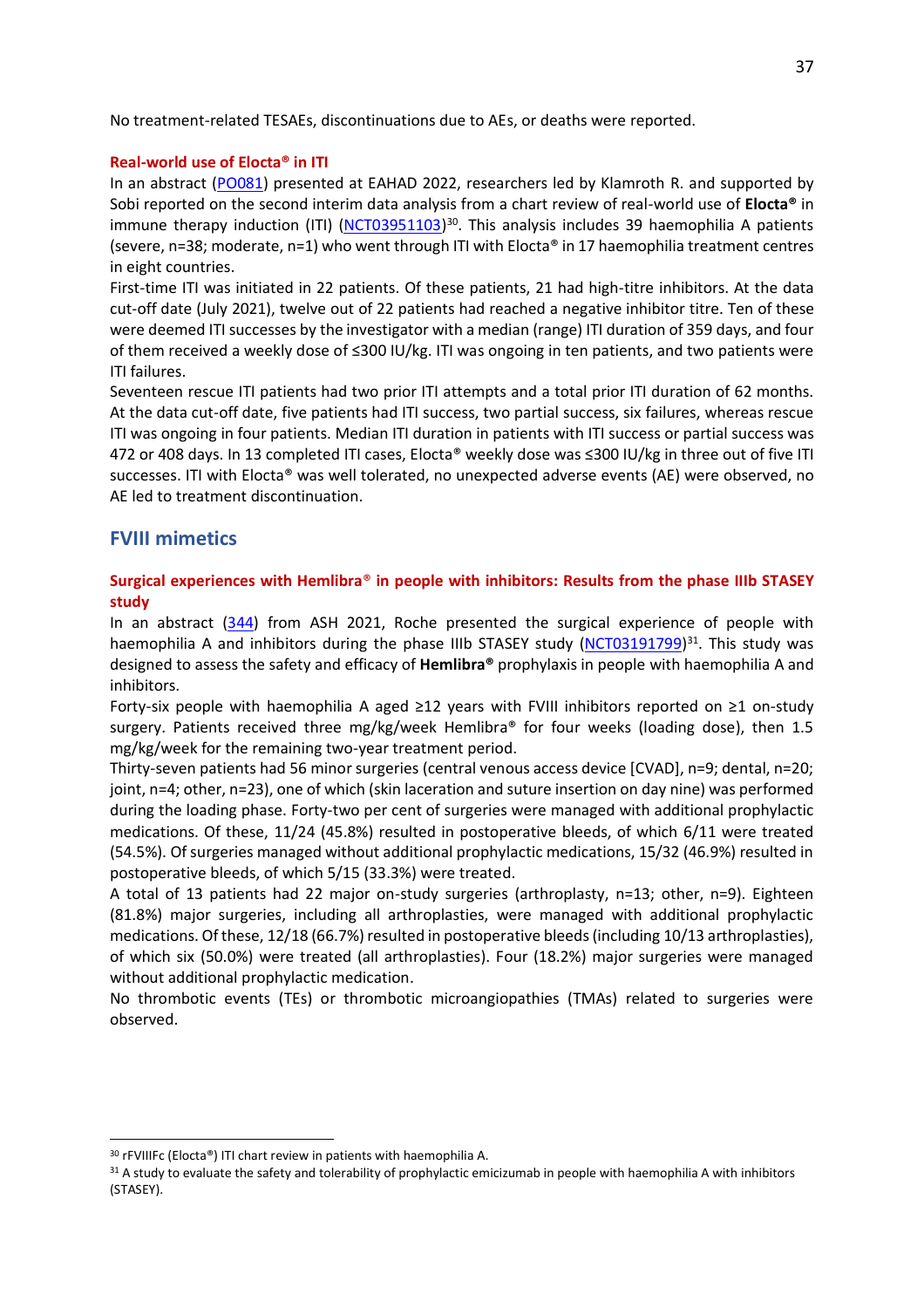# **Rebalancing agents**

## **Results from Sanofi's phase III ATLAS-A/B trial for the use of fitusiran in people without inhibitors**

In an abstract [\(LBA-3\)](https://ash.confex.com/ash/2021/webprogram/Paper155018.html) presented at the 2021 ASH Congress, investigators led by Srivastava A. and supported by Sanofi presented the results of the phase III study (ATLAS-A/B; [NCT03417245\)](https://clinicaltrials.gov/ct2/show/NCT03417245) on **fitusiran** prophylaxis' efficacy and safety compared to on-demand treatment with factor concentrates in people with haemophilia A or B without inhibitors.

Fitusiran is a subcutaneous administered investigational product that uses siRNA technology targeting antithrombin to enhance thrombin generation potential to rebalance haemostasis in people with haemophilia.

This study included 120 males aged ≥12 years with severe haemophilia A (n=93) or B (n=27) without inhibitors previously treated on-demand. Participants were randomised to receive either oncemonthly 80 mg fitusiran prophylaxis (fitusiran study arm; n=80; HA=62 and HB=18) or on-demand factor concentrates to treat bleeding episodes (on-demand study arm; n=40; HA=31 and HB=9) for nine months. The primary endpoint was annualised bleeding rate (ABR), and the secondary endpoints included annualised spontaneous bleeding rate (AsBR), annualised joint bleeding rate (AjBR) and health-related quality of life.

A similar percentage of patients in both arms completed the study, and both groups had similar demographics and characteristics. Patients in the fitusiran arm experienced a significant reduction in treated bleeds for all measures (ABR, AjBR and AsBR), including 50.6% of participants in the fitusiranarm experienced zero treated bleeds. There was also a significant improvement in the physical health score in the fitusiran arm.

|                    | Fitusiran arm | On-demand arm |
|--------------------|---------------|---------------|
| <b>Median ABR</b>  | 0.0           | 21.8          |
| <b>Median AsBR</b> | 0.0           | 16.1          |
| AjBR               | 0.0           | 15.9          |

Close to eighty per cent of the patients in the fitusiran arm experienced  $\geq 1$  treatment-emergent adverse events. A total of five treatment-emergent serious adverse events were reported in five patients (6.3%) in the fitusiran arm. These included gallstones (cholelithiasis; n=2), gallbladder inflammation (cholecystitis,  $n=1$ ), lower respiratory tract infection ( $n=1$ ), and asthma ( $n=1$ ). These serious adverse events resulted in two patients (2.5%) discontinuing fitusiran (for the gallbladder infection and increased alanine aminotransferase, a liver enzyme served as a marker for liver damage). No thrombosis or fatal treatment-emergent adverse events were reported.

Investigators are currently evaluating a revised regimen with reduced dose and frequency to improve the benefit-risk profile of fitusiran.

#### **Results from Sanofi's phase III ATLAS-INH trial for the use of fitusiran in people with inhibitors**

[During the 2021 ASH Congress,](https://ash.confex.com/ash/2021/webprogram/Paper150273.html) Young G. presented the results of the phase III study ALTAS-INH [\(NCT03417102\)](https://clinicaltrials.gov/ct2/show/NCT03417102), looking at the safety and efficacy of **fitusiran** prophylaxis in people with haemophilia and inhibitors.

Fitusiran is an investigational subcutaneous medicinal product using siRNA technology to restore thrombin generation and rebalance haemostasis in people with haemophilia A or B with or without inhibitors. This product is in development by Sanofi.

Fifty-seven people (males ≥12 years) took part in the ATLAS-INH study. Participants received ondemand treatment with bypassing agents (BPA) before the study. They were then randomised in a 2:1 ratio to receive once monthly 80 mg of fitusiran (fitusiran arm; n=38; HA=29 and HB=9) or to continue with their on-demand BPA treatment (on-demand arm; n=19; HA=16 and HB=3). The primary endpoint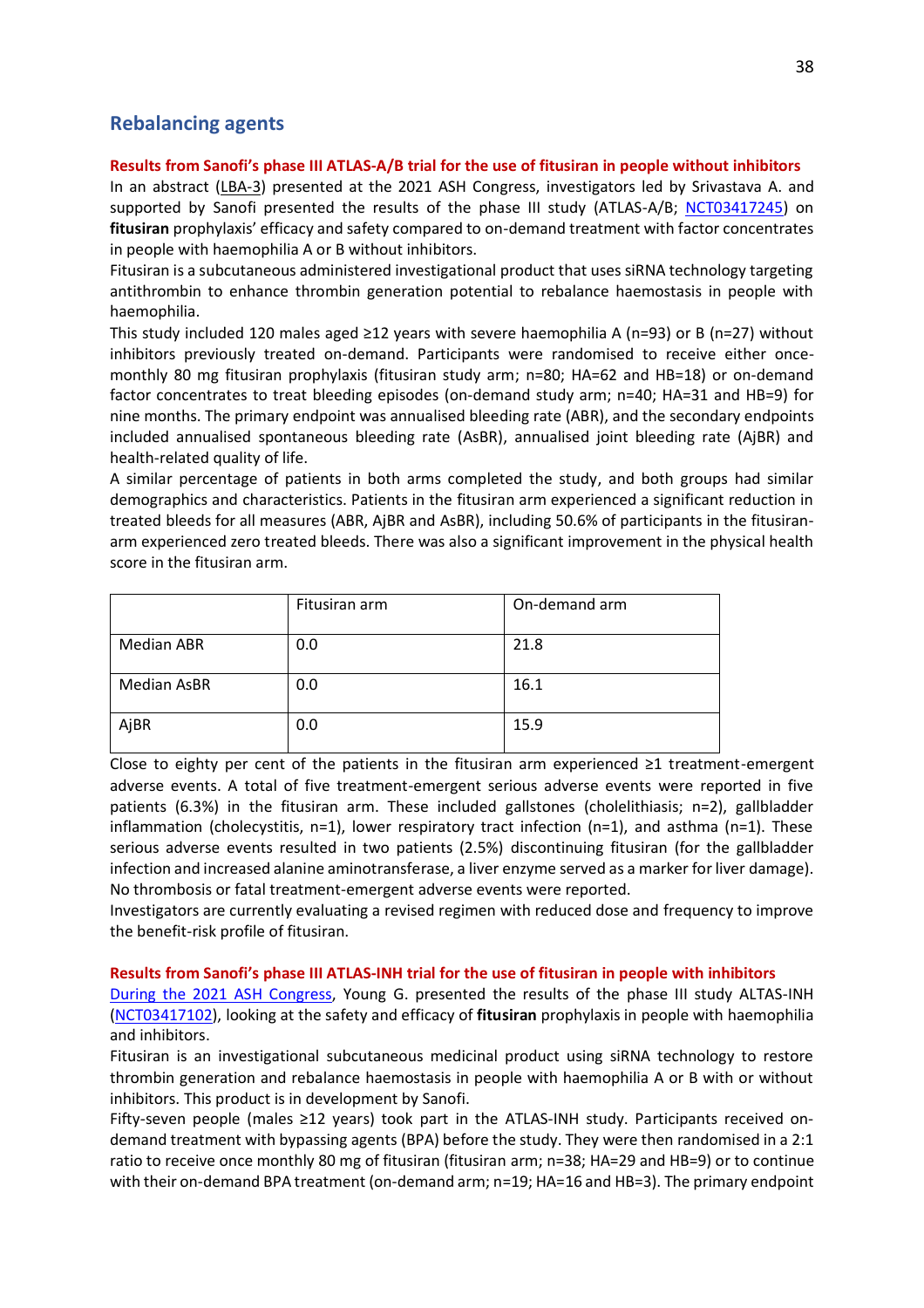was annualised bleeding rate (ABR), and the secondary endpoints included annualised spontaneous bleeding rate (AsBR), annualised joint bleeding rate (AjBR) and quality of life measured with Haem-A-QoL.

A significant reduction in treated bleeds were observed in patients in the fitusiran arm. Here below is a table showing the bleeding events in the ATLAS-INH study (in the efficacy period). Investigators define the efficacy period from day 29 to day 246, or the last day of bleeding follow up, whichever is the earliest.

|                    | Fitusiran arm | On-demand arm |
|--------------------|---------------|---------------|
| <b>Median ABR</b>  | 0.0           | 16.80         |
| <b>Median AsBR</b> | 0.0           | 13.40         |
| AjBR               | 0.0           | 11.70         |

A total of 25 patients in the fitusiran arm (65.8%) had zero treated bleeding events. Efficacy of fitusiran prophylaxis treatment was seen in both haemophilia A and haemophilia B patients with inhibitors. Improvements were also noted for general physical health and quality of life for people in the fitusiran arm.

One patient discontinued fitusiran after serious adverse events (suspected spinal vascular disorder and thrombosis, assessed by investigators as possibly related to fitusiran). There were no fatal adverse events reported.

Investigators are currently evaluating a revised regimen with reduced dose and frequency to improve the benefit-risk ratio of fitursiran.

# **Changes of health-related quality of life in patients with haemophilia A with or without inhibitors treated with fitusiran prophylaxis**

Research (abstract [3197\)](https://ash.confex.com/ash/2021/webprogram/Paper147286.html) presented at ASH 2021 by Sanofi describes the changes of health-related quality of life (HRQoL) in people with haemophilia A with or without inhibitors who took part in phase I study [\(NCT02035605\)](https://clinicaltrials.gov/ct2/show/NCT02035605)<sup>32</sup> and continued in phase II open-label extension study [\(NCT02554773\)](https://clinicaltrials.gov/ct2/show/NCT02554773)<sup>33</sup>.

Twenty-seven people with HA (severe=26 and moderate=1; with inhibitors=13 and without inhibitors=14) received subcutaneous fixed monthly doses of 50 mg (n=9) or 80 mg (n=18) of **fitusiran**. Quality of life data were collected in three-month lapse periods. As of February 2021, participants were treated for up to mean 33.32 months. Improvements in quality of life were observed in nine out of ten domains in participants with the exception of sport & leisure, a domain that was higher in the noninhibitor group. Results suggest a modest trend of higher improvement in quality of life in non-inhibitor patients. Investigators note that the small sample size may limit the results.

Further research will be carried out in the phase III study.

# **Quality of life with fitusiran prophylaxis: Analysis of the phase III ATLAS-INH study**

During the 2022 EAHAD Congress, investigators led by Négrier C. and supported by Sanofi presented [\(PO067\)](https://onlinelibrary.wiley.com/doi/10.1111/hae.14479) data on health-related quality of life in people with haemophilia A (PwHA) or B (PwHB) with inhibitors receiving **fitusiran** prophylaxis during the phase III ATLAS-INH study.

This analysis included 60 participants (PwHA, n=48; PwHB, n=12; fitusiran arm, n=41; OD arm, n=19). Health-related quality of life was assessed at baseline and end of the study (nine months) using the Haemophilia Quality of Life Questionnaire (Haem-A-QoL [adults], Haemo-QoL [adolescents]),

<sup>32</sup> A phase I study of an investigational drug, ALN-AT3SC (fitusiran), in healthy volunteers and haemophilia A or B patients.

<sup>33</sup> An open-label extension study of an investigational drug, fitusiran, in patients with moderate or severe haemophilia A or B.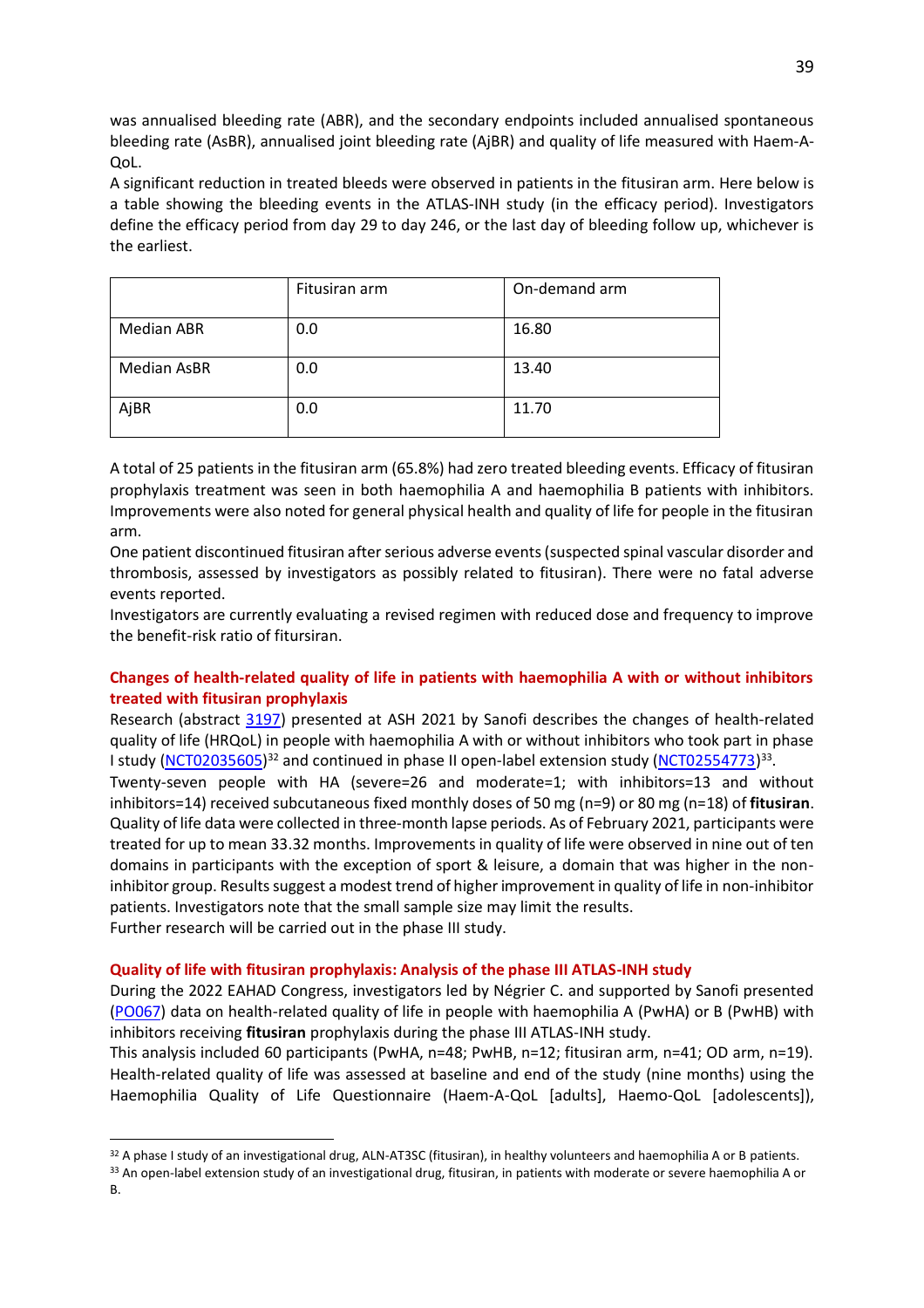Haemophilia Activity List (HAL [adults], pedHAL [adolescents]), EuroQoL-5 Dimension 5-Level (EQ-5D-5L) and the Treatment Satisfaction Questionnaire for Medication (TSQM-9).

The primary endpoint was met with a 91% reduction in annualised bleeding rate (ABR) for the fitusiran vs the OD BPA arm.

The secondary endpoint demonstrated statistical improvement in the fitusiran arm showing that nine out of ten domains of the Haem-A-QoL improved, including total score and physical health domains. The fitusiran arm also showed higher and more favourable scores for HAL, EQ-5D-5L and TSQM-9. Finally, HRQoL outcomes in all two adolescent-specific instruments (Haemo-QoL and pedHAL) favoured the fitusiran arm.

#### **Impact of AT reduction on coagulation assays in people on fitusiran**

In an abstract [\(PO007\)](https://onlinelibrary.wiley.com/doi/10.1111/hae.14479) presented at EAHAD 2022 Sanofi presented a study to evaluate the interference of antithrombin (AT) reduction in routine clinical coagulation assays critical to monitor patients treated with fitusiran. This is an investigational therapy using silencing RNA technology. It targets and lowers the natural anticoagulant antithrombin, so it is important to determine whether AT fluctuations disrupt routine haemophilia assays.

Investigators concluded that AT reduction did not interfere with routine FVIII/FIX inhibitors coagulation assays. They determined that plasma containing different levels of FVIII or FIX displayed comparable clotting potential at 15% and normal AT levels.

#### **Use of concizumab in surgeries: results from phase II explorer 4 and 5**

In an abstract [\(345\)](https://ash.confex.com/ash/2021/webprogram/Paper148571.html) presented at the 2021 ASH Congress, Wheeler A.P. and colleagues, supported by Novo Nordisk, released information on minor surgeries and diagnostic procedures performed during the phase II explorer4 [\(NCT03196284\)](https://clinicaltrials.gov/ct2/show/NCT03196284)<sup>34</sup> and explorer5 trials [\(NCT03196297\)](https://clinicaltrials.gov/ct2/show/NCT03196297)<sup>35</sup> on patients taking **concizumab**.

Concizumab is an anti-tissue factor pathway inhibitor (TFPI) monoclonal antibody in phase III clinical development as once-daily subcutaneous prophylaxis for the treatment of haemophilia.

The trials mentioned above were carried out to investigate the safety and efficacy of this investigational therapy. Both trials consisted of a main and extension part with patients receiving concizumab at an initial maintenance dose of 0.15 mg/kg (with an additional loading dose of 0.5 mg/kg as a first dose in explorer4). Both trials offered participants the option to dose escalate to maintenance doses of 0.20 and 0.25 mg/kg in case of ≥3 spontaneous treated bleeds within the previous 12 weeks. Concomitant treatment with systemic antifibrinolytics was not allowed in either trial, while local/topical use was permitted.

In explorer4, seven of 25 patients treated with concizumab had a total of 17 surgeries (1 surgery n=5; 2 surgeries n=1; 10 surgeries n=1). The majority of procedures were dental surgery but also included port-a-catheter removal, hordeolum removal, knee replacement and laser eye surgery. At the time of surgery, except for one patient on concizumab at 0.20 mg/kg, all patients were on 0.15 mg/kg. Five out of six recorded mild to moderate surgery-related bleeds, while one was severe.

In explorer5, thirteen of 36 patients treated with concizumab had 33 surgeries. The majority of patients (8/13) were receiving concizumab at 0.15 mg/kg, one patient at 0.20 mg/kg, two patients at 0.25 mg/kg at the time of surgery, and two patients were on 0.15 mg/kg concizumab for their first surgeries and switched to 0.20 mg/kg for later surgeries. Dental procedures constituted most surgeries, and other procedures included vaccinations and cataract surgery, diagnostic procedures such as biopsy, endoscopy and gastroscopy, and a hair graft. A total of nine surgery-related bleeds were recorded during explorer5, all of which were classified as mild or moderate. These data were also presented during EAHAD in abstract [PO129.](https://onlinelibrary.wiley.com/doi/10.1111/hae.14479)

<sup>34</sup> A trial evaluating the efficacy and safety of prophylactic administration of concizumab in haemophilia A and B patients with inhibitors.

<sup>&</sup>lt;sup>35</sup> A trial evaluating efficacy and safety of prophylactic administration of concizumab in patients with severe haemophilia A without inhibitors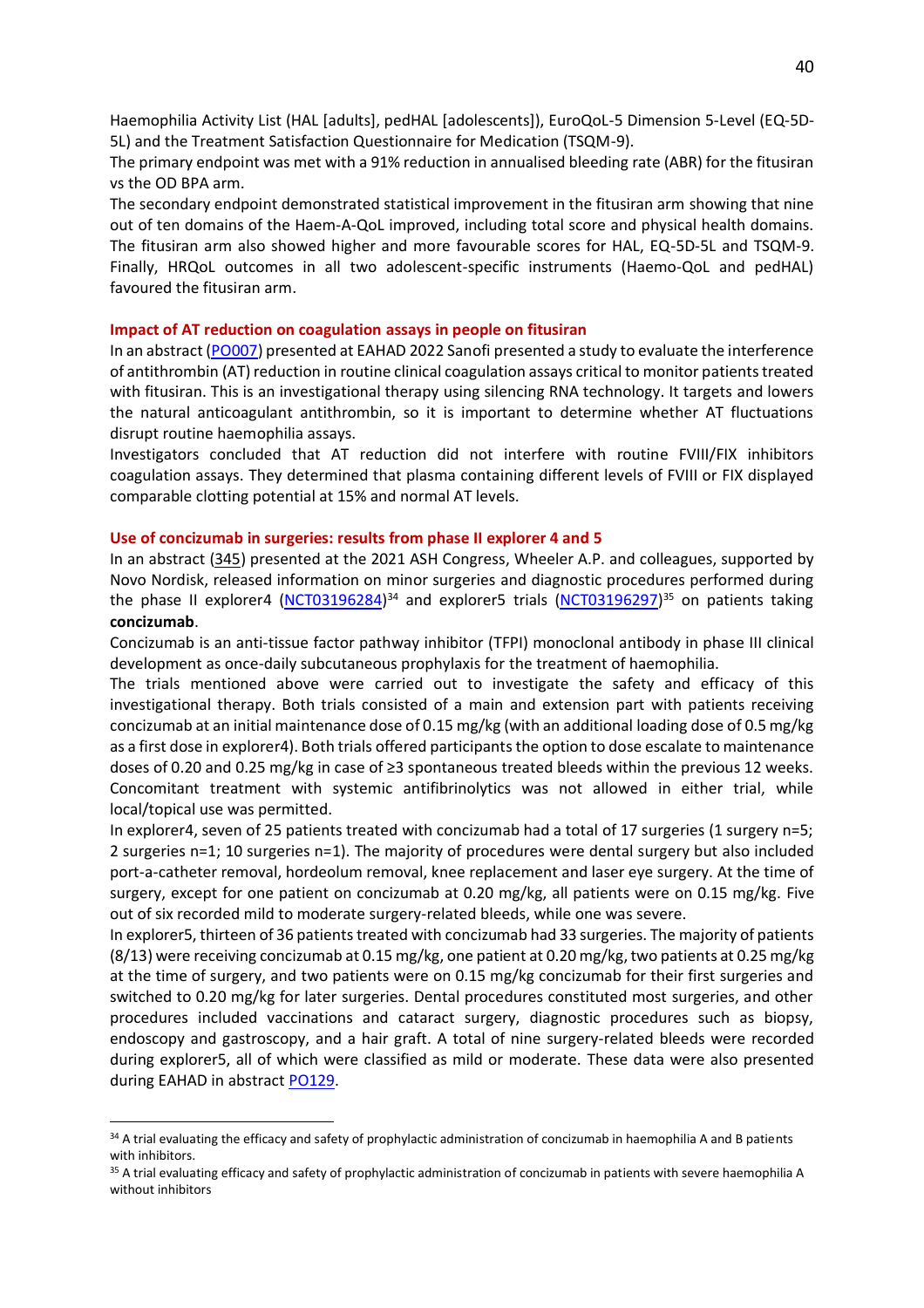During EAHAD 2022, Spanish researchers led by Mena-Santano A.-M. and supported by Takeda presented (abstract [PO095\)](https://onlinelibrary.wiley.com/doi/10.1111/hae.14479) two case studies of two minor surgeries (hair transplant and tooth extraction) in two patients from the phase II explorer5 and phase III explorer8 [\(NCT04082429\)](https://clinicaltrials.gov/ct2/show/NCT04082429)<sup>36</sup> clinical trials. Both patients were supplemented with Adynovate<sup>®</sup> prior to the surgery. In the case of the tooth extraction, the patient had to take another dose of Adynovate® to treat a surgery-related bleed. No thrombosis or inhibitors were reported.

# **Impact of long-term concizumab use on health-related quality of life: Results from phase II explorer4 and explorer5 trials**

During the 2021 ASH Congress, Novo Nordisk presented [\(1041\)](https://ash.confex.com/ash/2021/webprogram/Paper152257.html) the impact of long-term **concizumab** in the health-related quality of life in people with haemophilia. The data for this analysis came from phase II explorer4 [\(NCT03196284\)](https://clinicaltrials.gov/ct2/show/NCT03196284) and explorer5 [\(NCT03196297\)](https://clinicaltrials.gov/ct2/show/NCT03196297). Concizumab is an anti-tissue pathway inhibitor (TFPI) investigated as a subcutaneous treatment for haemophilia.

Both trials had a main (≤24 weeks) and extension part (explorer4: ≤94 weeks; explorer5: ≤102 weeks). At an individual level, a responder analysis was conducted to identify the proportion of patients who had improved scores in the physical component summary (PCS), physical function (PF) and bodily pain (BP) domains.

For explorer4, 22 patients (HAwI, n=14; HBwI, n=8) were included in the analysis, which showed improvement for PCS as a group. At an individual level, the analysis also showed positive improvement in most patients for PCS, PF and BP scores.

The improvement was lower in the explorer5 trial. Although a large standard deviation is reported, the authors note a PCS improvement across all haemophilia subgroups, suggesting better functional health. Further research on this matter is being carried out in phase III of both trials.

# **Presenting the risk mitigation plan for the phase III clinical trial to assess the safety and efficacy of concizumab**

In an abstract [\(PO005\)](https://onlinelibrary.wiley.com/doi/10.1111/hae.14479) presented at the 2022 EAHAD Congress by Novo Nordisk, a group of investigators led by Chowdary P. presented on the risk mitigation plan developed to re-initiate the phase III clinical trial for **concizumab**.

The phase III trial had been placed on hold following the observation of non-fatal thrombotic events in three patients with distinct thrombotic risk factors. The risk mitigation plan includes updated breakthrough bleed guidance stipulating using the lowest approved dose for additional haemostatic agents and closer monitoring of bleed treatment. An expert panel was established. Furthermore, a new concizumab dosing regimen was adopted, with a 1 mg/kg loading dose followed by daily dosing of 0.2 mg/kg concizumab, supported by the updated target-mediated drug disposition-PK model. Based on concizumab exposure measured at week 4 (using a concizumab-ELISA), patients below 200 ng/mL exposure can be adjusted to daily 0.25 mg/kg, and patients above 4,000 ng/mL exposure can be adjusted to daily 0.15 mg/kg within the initial five-to-eight-week dose adjustment period.

This new dosing regimen was also presented in an abstract [\(PO091\)](https://onlinelibrary.wiley.com/doi/10.1111/hae.14479) at the 2022 EAHAD Congress.

# **Bioequivalence of administration of marstacimab prefilled pens (PFP) and prefilled syringes (PFS) devices in healthy volunteers**

An abstract [\(PO036\)](https://onlinelibrary.wiley.com/doi/10.1111/hae.14479) presented at EAHAD 2022 from Pfizer described a bioequivalence study to support the bridging of clinical results between using a **marstacimab** prefilled syringe and prefilled pen devices [\(NCT04832139\)](https://clinicaltrials.gov/ct2/show/NCT04832139)<sup>37</sup>.

Marstacimab is a fully human monoclonal antibody directed against tissue factor pathway inhibitor under development for the treatment of severe haemophilia A and B.

<sup>&</sup>lt;sup>36</sup> Research study to look at how well the drug concizumab works in your body if you have haemophilia without inhibitors (explorer8).

<sup>37</sup> A study of marstacimab to compare prefilled pen (PFP) device to prefilled syringe (PFS) device.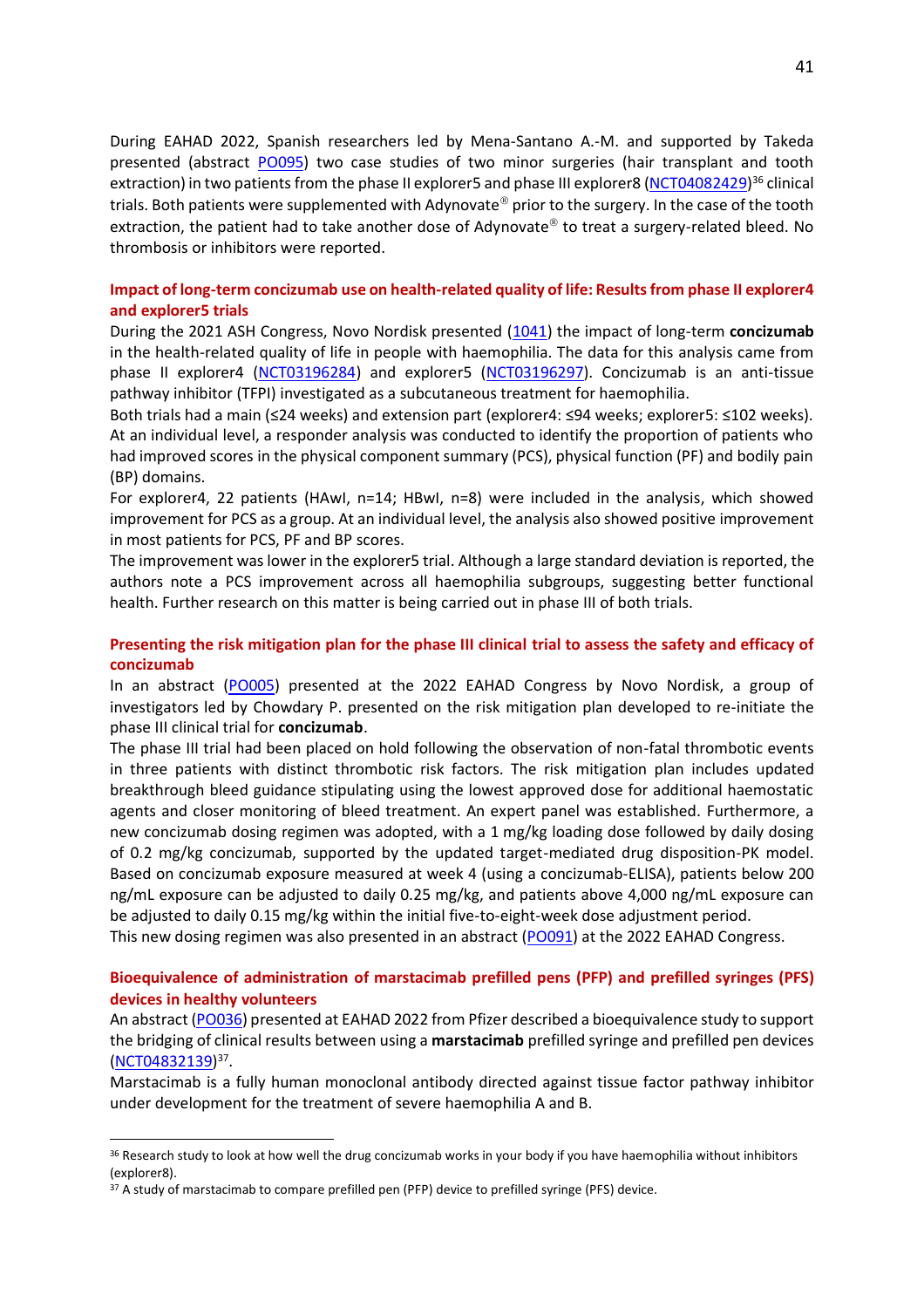A first-in-human study conducted in healthy adult males and a proof-of-concept study conducted in patients with haemophilia A or B characterized the pharmacokinetics, pharmacodynamics, safety, and efficacy of single and weekly subcutaneous (SC) marstacimab dose using the vial formulation. A prefilled pen (PFP) device is being used in the ongoing phase III study in adults and adolescents with severe haemophilia A or B with or without inhibitors receiving weekly SC doses of 150 or 300 mg. The PFP device, a pen device assembled around a staked needle prefilled syringe (PFS), is the anticipated commercial presentation.

The study in healthy volunteers had to be terminated prematurely due to thrombotic events of deep vein thrombosis/ pulmonary embolism (DVT/PE), which occurred in one participant.

Results from the study in healthy volunteers showed that marstacimab PFP and PFS devices demonstrated bioequivalence with a smaller than anticipated sample size. The observed DVT/PE events in one healthy adult male participant creates an unfavourable benefit/risk profile for further marstacimab administration in the healthy (non-haemophilic) population.

#### **Phase IIa evaluating three dose levels of SerpinPC in people with haemophilia A or B**

During the 2022 EAHAD Congress, Baglin T. presented the findings of a phase IIa study evaluating three dose levels of **SerpinPC** in people with haemophilia A or B.

Investigators chose three doses of SerpinPc to evaluate its tolerability, safety and pharmacokinetics. Reductions in annualised bleeding rates (ABR) were an exploratory objective, and the study was not designed to be dose-finding. Twenty-three male patients with severe HA or HB who were not on factor prophylaxis were divided into three cohorts to receive subcutaneously one of the following doses of SerpinPC: 0.3 mg/kg (n=8), 0.6 mg/kg (n=7) or 1.2 mg/kg (n=8) every four weeks over a 24 weeks period for a total of six doses. All participants from the phase I study chose to take part in phase II.

There were no serious adverse reactions or adverse events of interest. There was only one adverse event related to SerpinPC, which was a moderate skin reaction that led to the withdrawal of a patient with a history of skin disorder. Anti-drug antibodies were detected in two patients (one at week 16 and another one at week 20) with no apparent impact on ABR. There were no instances of sustained elevation in D-dimer (a biomarker for thrombosis). The elimination of half-life was approximately four to five days. Following five months of subcutaneous doses once every four weeks, accumulation ratios for Cmax (i.e., a measurement of pharmacokinetics to define the peak concentration of a medicine in the body) suggest none to minimum accumulation for this ratio.

There was a reduction in all bleeds ABR at all doses. In the highest dose cohort (1.2 mg), there was an 88% reduction in all bleeds ABR with median ABR reduction from 36 to 4.4. Patients that experienced breakthrough bleeds during the SerpinPC trial were treated with usual factor replacement therapy at a normal dose. Concomitant use of factor replacement therapy was not associated with any adverse events or elevation of D-dimer. Investigators noted a reduction in spontaneous joint bleed ABR in all dose cohorts. As an example, spontaneous joint bleed ABR (AjBR) was reduced by 94% in the highest dose cohort, corresponding in a reduction in the median spontaneous AjBR from 21.1 to 2.2. All subjects had target joints at baseline with a median of 2.5 joints and, at the end of study, 15 of the participants had no target joints, including six of the participants in the highest group. Phase III of the trial is currently ongoing.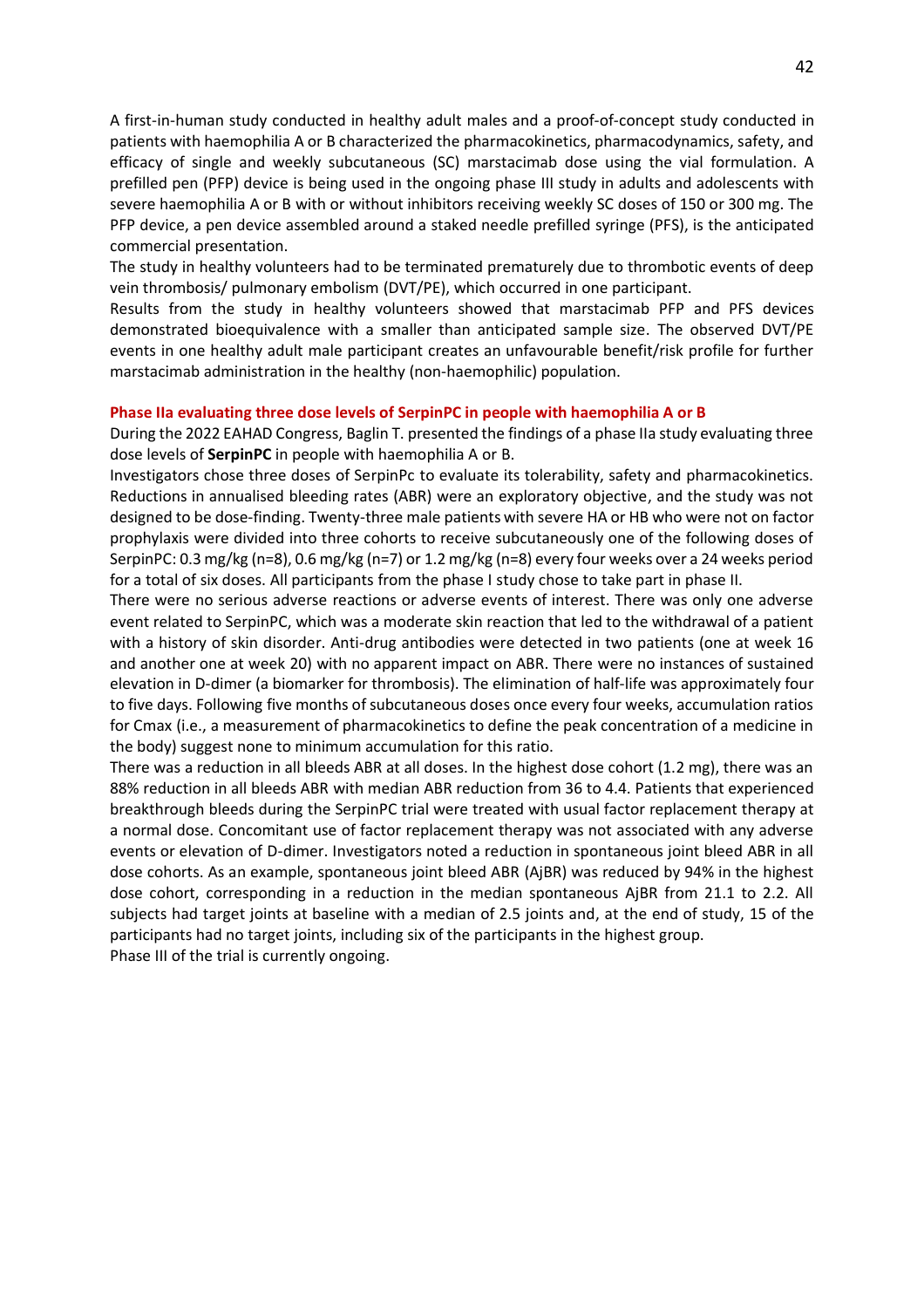# **AN UPDATE ON NOVEL THERAPIES FOR PEOPLE WITH VON WILLEBRAND DISEASE**

# **Replacement therapies**

#### **Pregnancy management with Veyvondi®**

In an abstract from EAHAD 2022 [\(PO164\)](https://onlinelibrary.wiley.com/doi/10.1111/hae.14479), UK researchers led by Quinn D. reported the obstetric management of two pregnant women with von Willebrand disease (VWD) with **Veyvondi®**. One patient was 30 years old and had type 1 VWD and she was in her second pregnancy (patient A). The second patient was 29 years old and had type 2B VWD, and for her, it was her first pregnancy. In their third trimester, patient A had 37.7% VWF and 143% FVIII. Patient B had 45% VWF and 159% FVIII. A trial of Veyvondi® at 35 IU/kg in patient B did not induce thrombocytopenia upon correction of VWF.

Both patients received doses of Veyvondi® peripartum, achieving VWF >100%. Patient A underwent an uncomplicated elective caesarean section under regional anaesthesia, with post-surgical VWF maintained >75% for 72 hours post-partum. Patient B underwent induction of labour complicated by post-partum haemorrhage due to uterine atony. Here, satisfactory management was supported by maintaining VWF >100% for 120 hours post-partum. There were no thrombotic or neonatal complications.

# **Non-replacement therapies**

#### **Scoping review of off-label use of Hemlibra® in VWD**

In an [article](https://onlinelibrary.wiley.com/doi/epdf/10.1111/hae.14450) by Vinay M. T. and colleagues, published in *Haemophilia* in November 2021, authors conducted a scoping review on the use of Hemlibra® in acquired haemophilia and von Willebrand disease (VWD). They searched medical databases (PubMed, EMBASE and Scopus) and found 17 studies with a total of eight type 3 VWD patients, all of which were started on Hemlibra<sup>®</sup> for active or recurrent bleeds. All patients had a clinical response to Hemlibra®. No specific adverse events were reported for the VWD patients.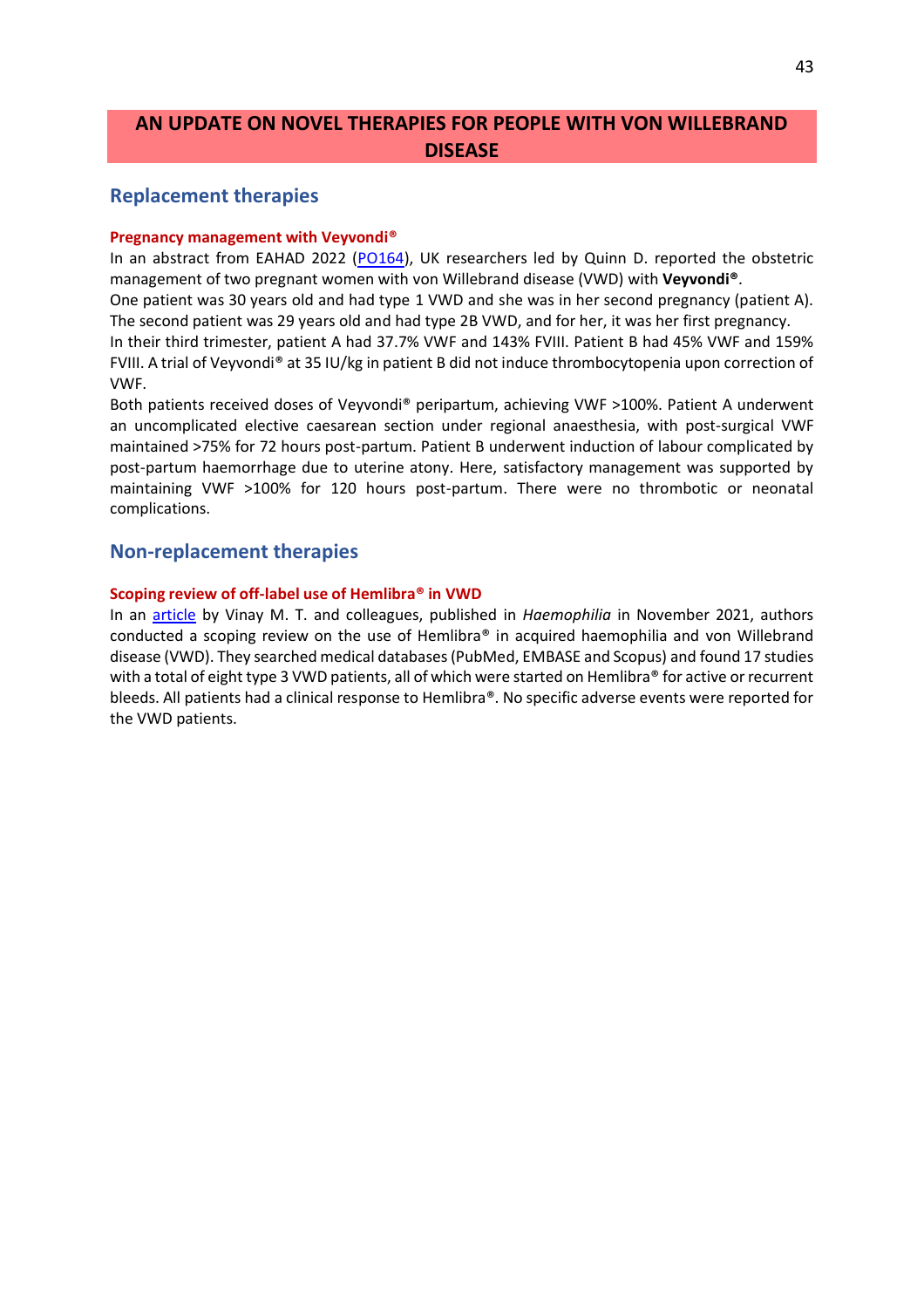| <b>REPLACEMENT THERAPIES IN DEVELOPMENT</b> |                              |                              |                                              |                                    |                                               |
|---------------------------------------------|------------------------------|------------------------------|----------------------------------------------|------------------------------------|-----------------------------------------------|
| Type of product                             | Indication /<br>treatment of | Product<br>name(s)           | <b>Mechanism of action</b>                   | Developer /<br>manufacturer        | Development stage                             |
| Replacement<br><b>FVIII</b>                 | Haemophilia A                | BIVV001                      | Efanesococog alfa<br>(rFVIIIFc-VWFD'D3-XTEN) | Sanofi and Sobi co-<br>development | Phase 3                                       |
| Replacement<br><b>FIX</b>                   | Haemophilia B                | Dalcinonacog<br>alfa (DalcA) | Subcutaneous coagulation factor IX variant   | Catalyst Bioscience                | Halting of clinical development <sup>38</sup> |

| <b>BYPASSING AGENTS IN DEVELOPMENT</b> |                                                      |                                           |                                         |                             |                                                                                                                                                        |
|----------------------------------------|------------------------------------------------------|-------------------------------------------|-----------------------------------------|-----------------------------|--------------------------------------------------------------------------------------------------------------------------------------------------------|
| Type of product                        | Indication /<br>treatment of                         | <b>Product</b><br>name(s)                 | <b>Mechanism of action</b>              | Developer /<br>manufacturer | Development stage                                                                                                                                      |
| <b>Bypassing</b><br>agent              | Haemophilia A<br>or $B w/$<br><i>inhibitors</i>      | Eptacog beta                              | Recombinant FVIIa- jncw                 | <b>LFB</b>                  | Licensed in the US (under the brand<br>name Sevenfact <sup>®</sup> )<br><b>EMA accepted MAA filing (expected</b><br>outcome in mid-2022) <sup>39</sup> |
| <b>Bypassing</b><br>agent              | Haemophilia A<br>or B w/ or w/o<br><b>inhibitors</b> | marzeptacog<br>alfa (activated)<br>MarzAA | Subcutaneous coagulation rFVIIa variant | Catalyst Bioscience         | Halting of clinical development <sup>40</sup>                                                                                                          |

| NON-REPLACEMENT THERAPIES IN DEVELOPMENT    |                              |                    |                                     |                             |                             |
|---------------------------------------------|------------------------------|--------------------|-------------------------------------|-----------------------------|-----------------------------|
| Type of product                             | Indication /<br>treatment of | Product<br>name(s) | <b>Mechanism of action</b>          | Developer /<br>manufacturer | Development stage           |
| <b>NRT</b><br><b>Bispecific</b><br>antibody | Haemophilia A                | Mim <sub>8</sub>   | FVIIIa-mimetic, bispecific antibody | Novo Nordisk                | Phase 2                     |
|                                             | Haemophilia A                | F1049              | Bispecific antibody                 | Kymab                       | <b>Pre-clinical studies</b> |

<sup>&</sup>lt;sup>38</sup> Text in red indicates a change from the last issue.

<sup>40</sup> Idem

<sup>39</sup> Idem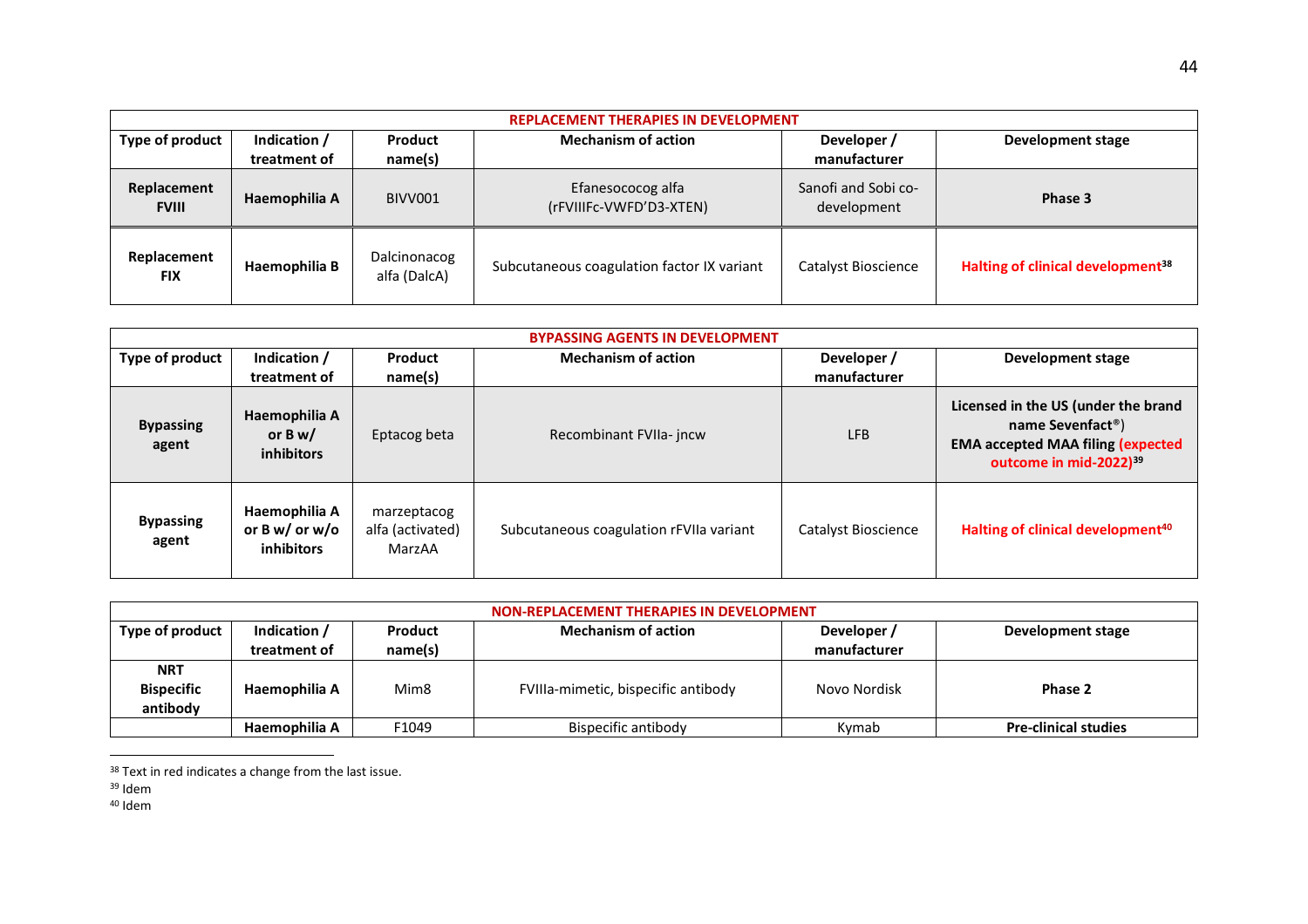| <b>NRT</b><br><b>Bispecific</b><br>antibody |                                               |                                      |                                           |                    |                                               |
|---------------------------------------------|-----------------------------------------------|--------------------------------------|-------------------------------------------|--------------------|-----------------------------------------------|
| <b>NRT</b><br>bispecific<br>antibody        | Haemophilia A                                 | <b>NXT004</b><br>to<br><b>NXT007</b> | <b>Bispecific antibody</b>                | Chugai             | Phase 1/2                                     |
| <b>NRT</b><br>Anti-TFPI                     | Haemophilia A<br>or B w/ or w/o<br>inhibitors | Concizumab                           | Anti-TFPI                                 | Novo Nordisk       | Phase 3                                       |
| <b>NRT</b><br><b>Anti-TFPI</b>              | Haemophilia A<br>or B w/ or w/o<br>inhibitors | BAY 1093884                          | Anti-TFPI                                 | Bayer              | Phase 2<br>trial terminated due to thrombosis |
| <b>NRT</b><br><b>Anti-TFPI</b>              | Haemophilia A<br>or B w/ or w/o<br>inhibitors | PF-06741086<br>Marstacimab           | Anti-TFPI                                 | Pfizer             | Phase 3<br>(Recruitment is ongoing)           |
| <b>NRT</b><br>Anti-TFPI                     | Haemophilia A<br>or B w/ or w/o<br>inhibitors | MG1113                               | Anti-TFPI                                 | <b>Green Cross</b> | Phase 1                                       |
| <b>NRT</b><br><b>siRNA</b>                  | Haemophilia A<br>or B w/ or w/o<br>inhibitors | Fitusiran                            | Antithrombin<br>Small interfering (si)RNA | Sanofi Genzyme     | Phase 3                                       |
| <b>NRT</b>                                  |                                               | SerpinPC                             | <b>Activated Protein C inhibitor</b>      | Apcintex           | Phase 1/2                                     |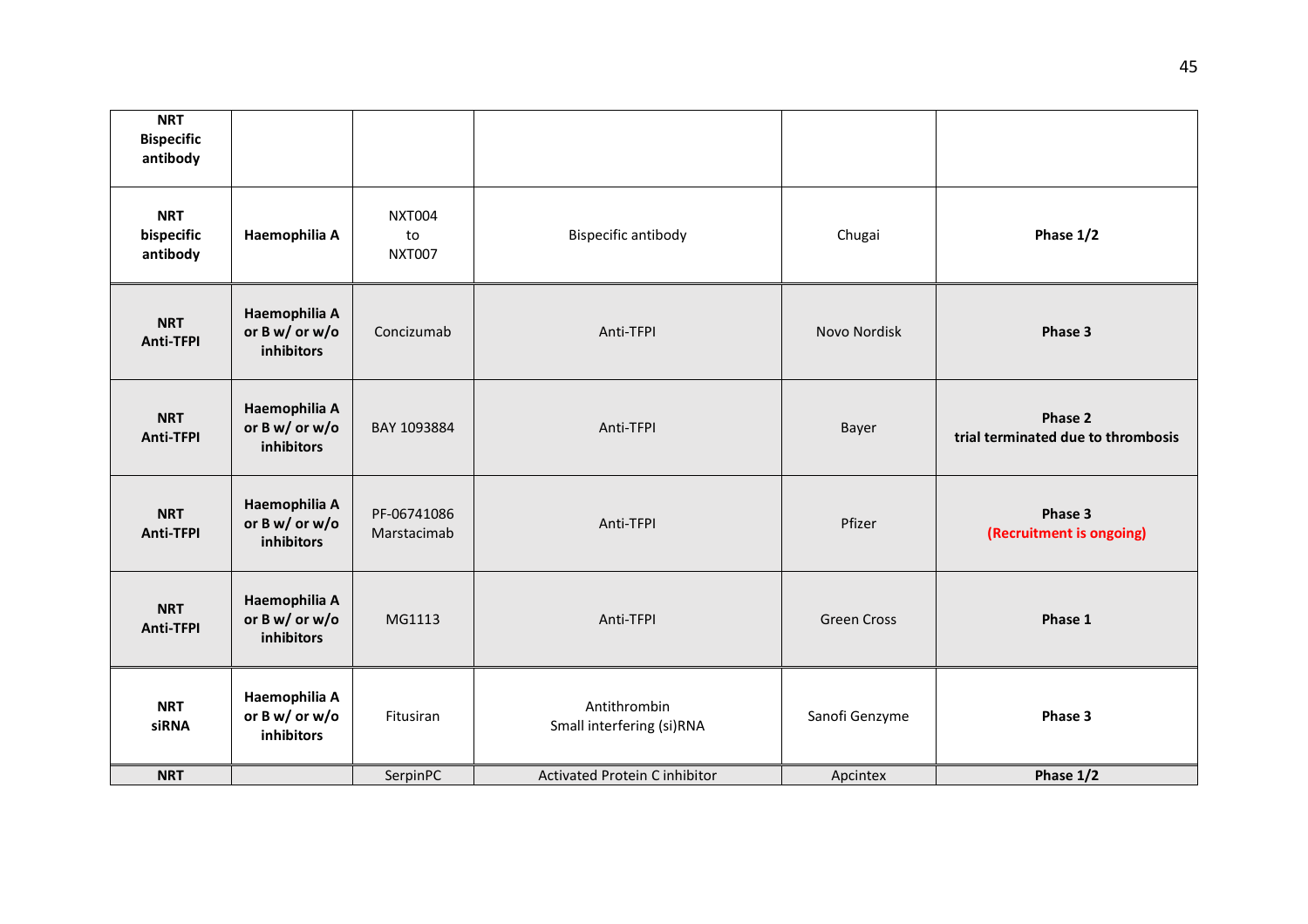| <b>Activated</b> | Haemophilia A  |  |  |
|------------------|----------------|--|--|
| <b>Protein C</b> | or B w/ or w/o |  |  |
| inhibitor        | inhibitors     |  |  |
|                  |                |  |  |

| <b>GENE THERAPY IN DEVELOPMENT</b> |               |                                                                           |                                                                                      |                                |                                 |  |
|------------------------------------|---------------|---------------------------------------------------------------------------|--------------------------------------------------------------------------------------|--------------------------------|---------------------------------|--|
| Type of product                    | Indication /  | Product                                                                   | Name(s) of active ingredient                                                         | Developer /                    | <b>Development stage</b>        |  |
|                                    | treatment of  | name(s)                                                                   |                                                                                      | manufacturer                   |                                 |  |
| <b>Gene Therapy</b>                | Haemophilia A | Roctavian <sup>®</sup><br>Valoctocogene<br>roxaparvovec<br><b>BMN-270</b> | AAV5-huFVIII-SQ Valoctocogene<br>roxaparvovec                                        | <b>BioMarin</b>                | Phase 3                         |  |
| <b>Gene Therapy</b>                | Haemophilia A | PF-07055480<br>giroctocogene<br>fitelparvovec<br>(formerly<br>SB-525)     | Gene therapy using a<br>rAAV2/6 vector, encoding the B-domain<br>deleted human FVIII | Pfizer<br>(originally Sangamo) | On clinical hold <sup>41</sup>  |  |
| <b>Gene Therapy</b>                | Haemophilia A | BAY2599023 /<br><b>DTX 201</b>                                            | Gene therapy using AAVhu37FVIII                                                      | Bayer                          | Phase 1/2                       |  |
| <b>Gene Therapy</b>                | Haemophilia A | SPK-8011                                                                  | AAV-LK03<br>(AAV-Spark200) encoding BDD-FVIII                                        | Spark                          | Phase 1/2                       |  |
| <b>Gene Therapy</b>                | Haemophilia A | <b>TAK-754</b><br>(formerly<br><b>BAX</b><br>888/SHP654)                  | AAV8-based gene therapy using B-domain<br>deleted (BDD)-FVIII-X5 variant             | Takeda                         | <b>Clinical trial suspended</b> |  |

<sup>41</sup> Information in red means a change from the previous issue.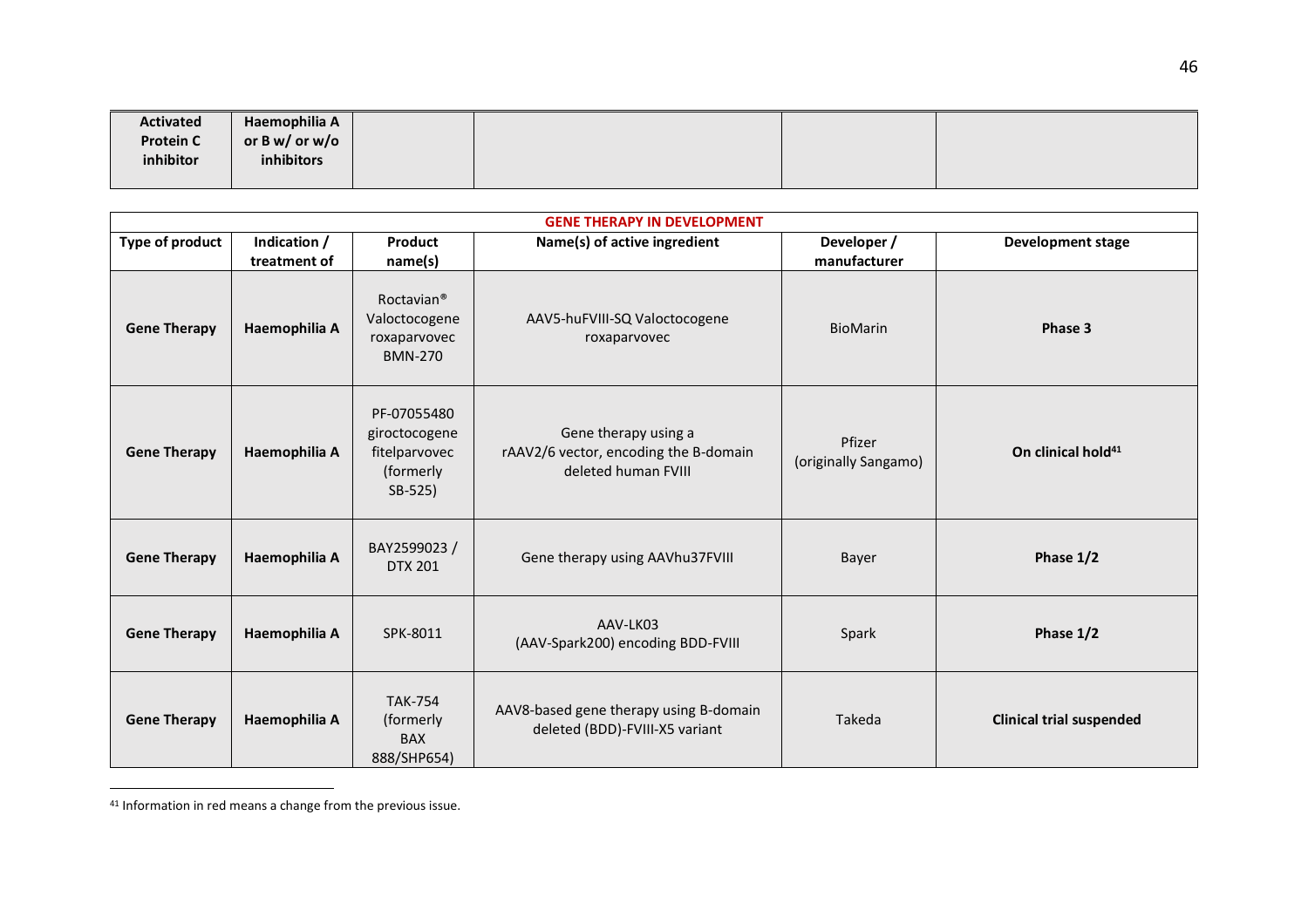| <b>Gene Therapy</b> | Haemophilia A | AAV2/8-HLP-<br>FVIII-V3                                               | AAV2/8-based gene therapy encoding FVIII-<br>V <sub>3</sub> variant                                                                     | UCL/St. Jude                                                 | Phase 1                          |
|---------------------|---------------|-----------------------------------------------------------------------|-----------------------------------------------------------------------------------------------------------------------------------------|--------------------------------------------------------------|----------------------------------|
| <b>Gene Therapy</b> | Haemophilia A | ET3                                                                   | Gene therapy using a combination of<br>haematopoietic stem cells and lentiviral<br>vectors                                              | Expression<br>Therapeutics                                   | Phase 1                          |
| <b>Gene Therapy</b> | Haemophilia A | SPK-8016                                                              | Recombinant AAV composed of a liver-tropic<br>bio-engineered capsid and a codon optimised<br>B-domain deleted FVIII expression cassette | Spark                                                        | Phase 1/2                        |
| <b>Gene Therapy</b> | Haemophilia A | YUVA-GT-F801                                                          | autologous HSC/MSC<br>modified with lentivirus<br>encoding FVIII                                                                        | <b>SGIMI</b>                                                 | Phase 1                          |
| <b>Gene Therapy</b> | Haemophilia A | AMT-180                                                               | Gene therapy using an AAV5-based gene<br>therapy using a FIX variant (FIX-FIAV)                                                         | uniQure                                                      | Pre-clinical programme suspended |
| <b>Gene Therapy</b> | Haemophilia A |                                                                       | Non-viral technology using<br>closed-ended DNA (ceDNA) delivered via a<br>cell-targeted lipid nanoparticle (ctLNP) system               | <b>Generation Bio</b>                                        | <b>Pre-clinical development</b>  |
| <b>Gene Therapy</b> | Haemophilia B | PF-06838435<br>fidanacogene<br>elaparvovec<br>(formerly SPK-<br>9001) | Padua variant<br>(AAV-Spark100) (fidanacogene elaparvovec)                                                                              | Pfizer<br>(Originally developed<br>by Spark<br>Therapeutics) | Phase 3                          |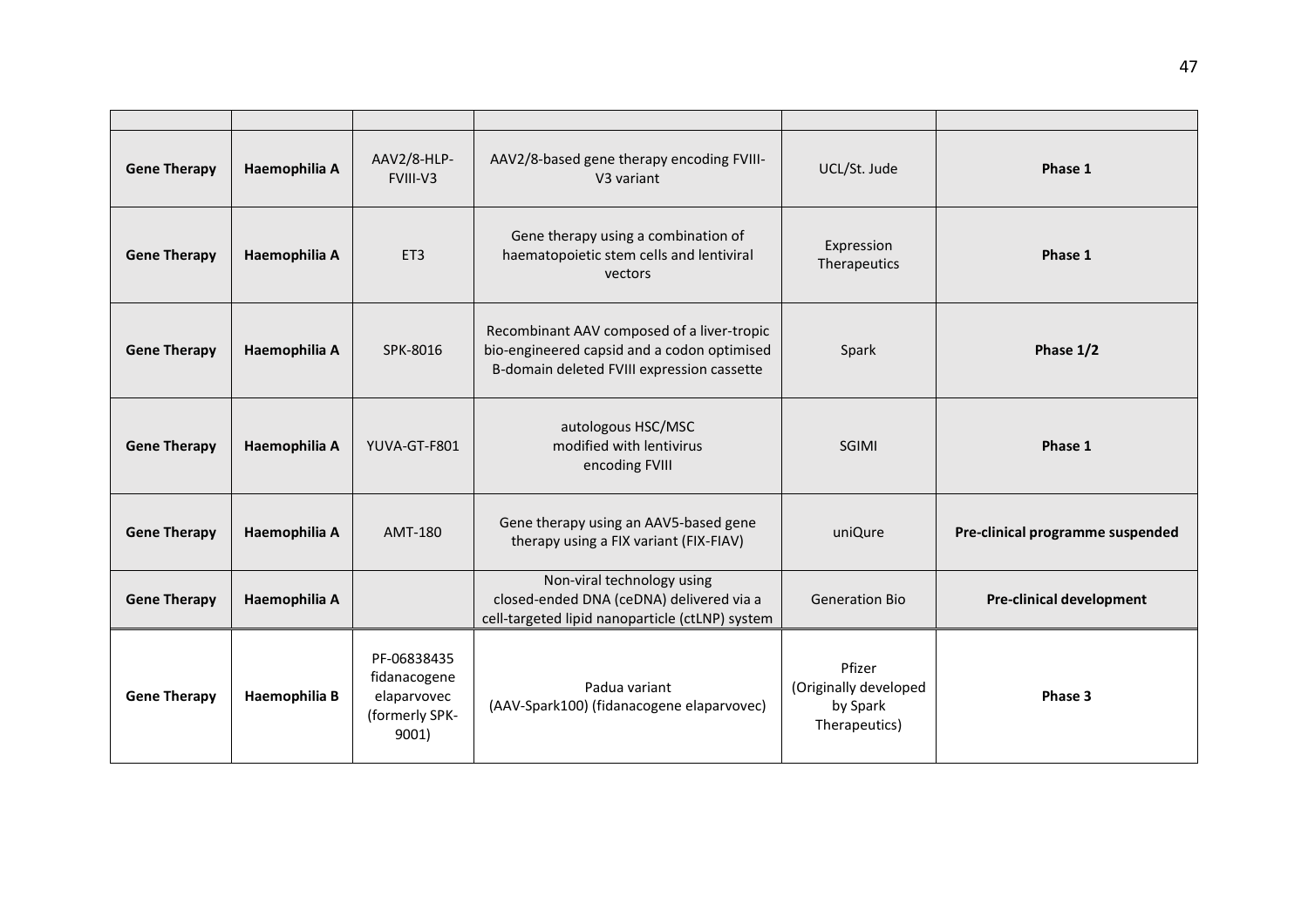| <b>Gene Therapy</b> | Haemophilia B | AMT-061                                | Gene therapy using AAV5 vector with FIX<br>Padua variant (etranacogene dezaparvovec) | <b>CSL Behring 42</b><br>(Formerly uniQure) | Phase 3                         |
|---------------------|---------------|----------------------------------------|--------------------------------------------------------------------------------------|---------------------------------------------|---------------------------------|
| <b>Gene Therapy</b> | Haemophilia B | AMT-060                                | Gene therapy using AAV5 vector encoding FIX                                          | <b>CSL Behring 43</b><br>(Formerly uniQure) | Phase 1/2                       |
| <b>Gene Therapy</b> | Haemophilia B | SB-FIX                                 | AAV6-delivered ZFN integrating<br>corrective FIX transgene<br>into albumin locus     | Sangamo                                     | Phase 1/2                       |
| <b>Gene Therapy</b> | Haemophilia B | <b>FLT180a</b>                         | AAVS3 encoding FIX Padua variant                                                     | Freeline                                    | Phase 1/2                       |
| <b>Gene Therapy</b> | Haemophilia B | AAV2/8-LP1-FIX                         | AAV2/8-LP1-FIX vector                                                                | <b>SJCRH</b>                                | Phase 1                         |
| <b>Gene Therapy</b> | Haemophilia B | YUVA-GT-F901                           | autologous HSC/MSC,<br>modified with lentivirus<br>encoding FIX                      | SGIMI                                       | Phase 1                         |
| <b>Gene Therapy</b> | Haemophilia B | CB2679d-GT                             | Novel chimeric AAV vector<br>Delivering an enhanced potency FIX                      | <b>Catalyst Biosciences</b>                 | <b>Pre-clinical studies</b>     |
| <b>Gene Therapy</b> | Haemophilia B | <b>TAK-748</b><br>(formerly<br>SHP648/ | AAV8-based gene therapy using FIX Padua<br>variant                                   | Takeda                                      | <b>Clinical trial suspended</b> |

<sup>42</sup> Text in red indicates changes from the previous edition.

<sup>43</sup> Idem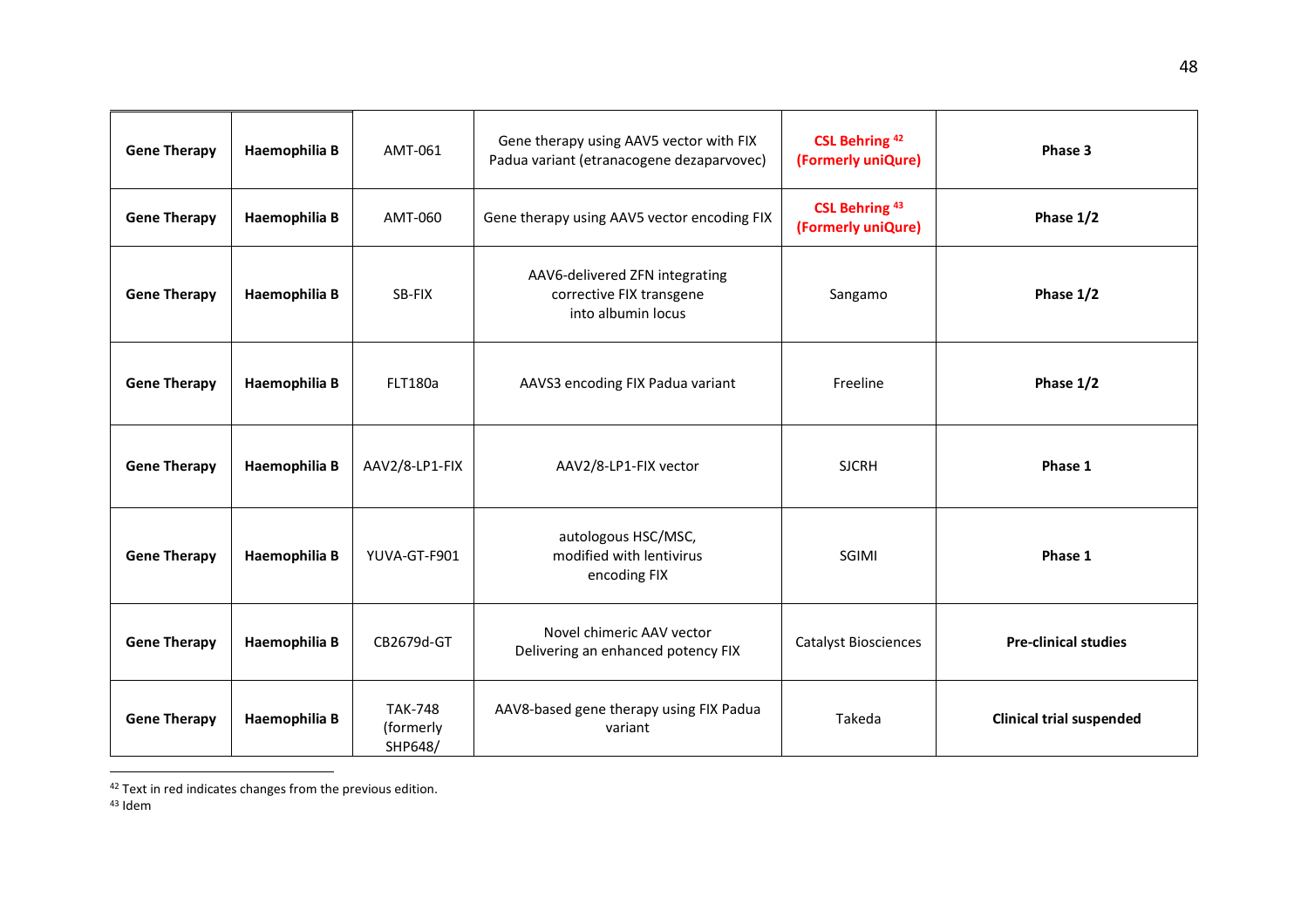|  | AskBio009/BAX |  |  |
|--|---------------|--|--|
|  | 335           |  |  |
|  |               |  |  |

| <b>CELL-BASED THERAPIES IN DEVELOPMENT</b> |                              |                    |                                                                             |                             |                                                       |  |
|--------------------------------------------|------------------------------|--------------------|-----------------------------------------------------------------------------|-----------------------------|-------------------------------------------------------|--|
| Type of product                            | Indication /<br>treatment of | Product<br>name(s) | Name(s) of active ingredient                                                | Developer /<br>manufacturer | Development stage                                     |  |
|                                            |                              |                    |                                                                             |                             |                                                       |  |
| <b>Cell-based</b><br>therapy               | Haemophilia A                | SIG-001            | Two-compartment spheres encapsulating<br>human FVIII-expressing human cells | <b>Sigilon Therapeutics</b> | <b>Suspended</b><br><b>Temporary Enrolment Halt44</b> |  |
| <b>Cell-based</b><br>therapy               | <b>FVII deficiency</b>       | SIG-009            | Cell-based product for FVII deficiency                                      | <b>Sigilon Therapeutics</b> | Pre-clinical <sup>45</sup>                            |  |

<sup>&</sup>lt;sup>44</sup> Text in red indicates changes from the previous edition.

<sup>&</sup>lt;sup>45</sup> Text in red indicates changes from the previous edition.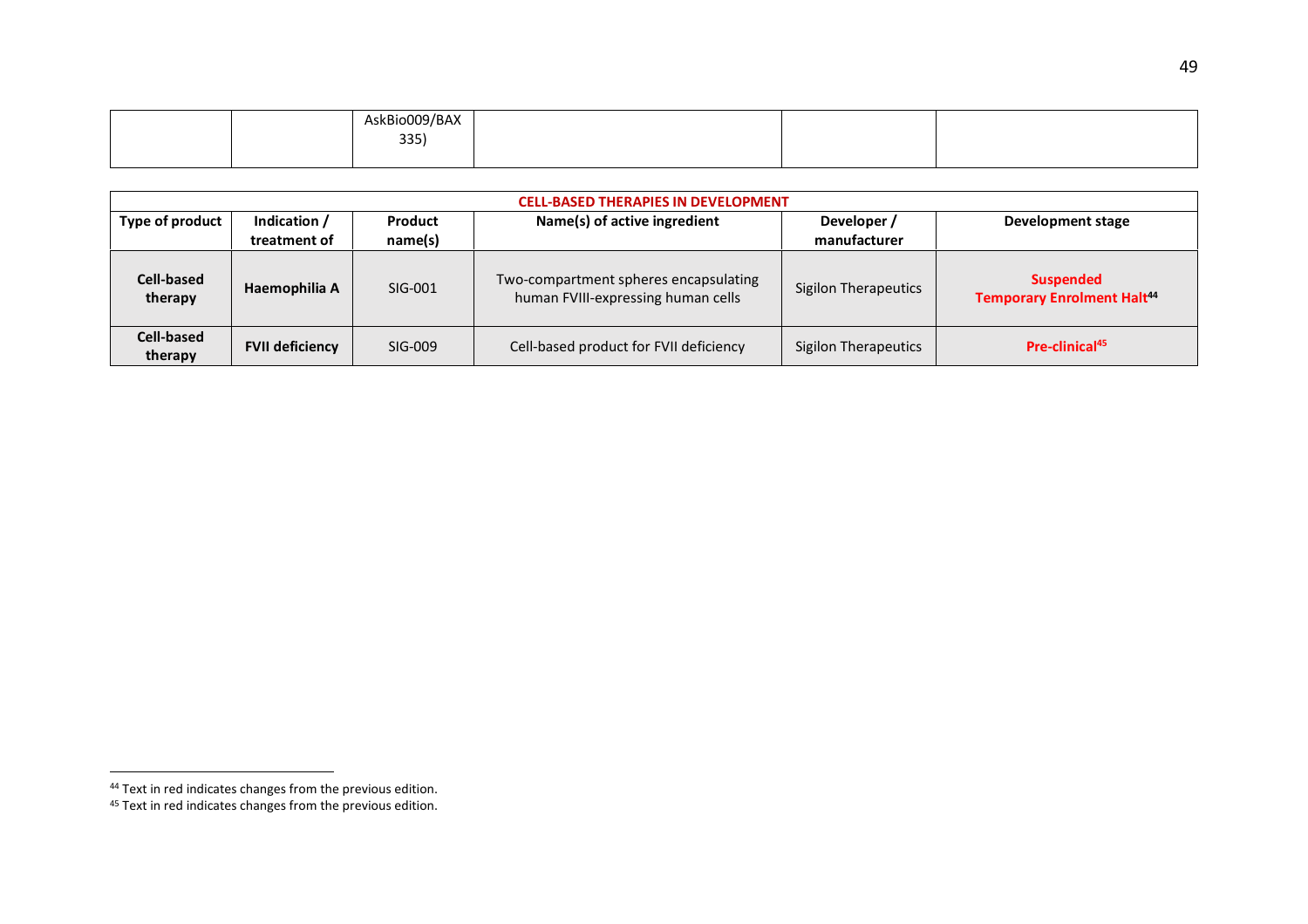| <b>LICENSED REPLACEMENT THERAPIES</b>        |                                |                                                                      |                                                                |                             |                          |  |
|----------------------------------------------|--------------------------------|----------------------------------------------------------------------|----------------------------------------------------------------|-----------------------------|--------------------------|--|
| Type of<br>product                           | Indication /<br>treatment of   | Product name(s)                                                      | <b>Mechanism of action</b>                                     | Developer /<br>manufacturer | <b>Development stage</b> |  |
| Replacement<br><b>VWF</b><br>recombinant     | <b>VWD</b>                     | Veyvondi®<br>Vonvendi®                                               | rVWF (vonicog alfa)                                            | Takeda                      | Licensed                 |  |
| Replacement<br><b>VWF plasma-</b><br>derived | <b>VWD</b><br>Haemophilia<br>Α | Voncento <sup>®</sup>                                                | human coagulation factor VIII &<br>human von Willebrand factor | <b>CSL Behring</b>          | Licensed                 |  |
| Replacement<br><b>VWF plasma-</b><br>derived | <b>VWD</b><br>Haemophilia<br>A | Haemate P®                                                           | human coagulation FVIII<br>&<br>human von Willebrand factor    | <b>CSL Behring</b>          | Licensed                 |  |
| Replacement<br><b>FVIII</b>                  | Haemophilia<br>A               | Advate®                                                              | human coagulation factor VIII (rDNA),<br>octocog alfa          | Takeda                      | Licensed                 |  |
| Replacement<br><b>FVIII</b>                  | Haemophilia<br>A               | Adynovi®<br>Adynovate®<br><b>BAX855</b><br><b>TAK-660</b><br>SHP-660 | PEGylated recombinant factor VIII<br>(rurioctocog alfa pegol)  | Takeda                      | Licensed                 |  |
| Replacement<br><b>FVIII</b>                  | Haemophilia<br>A               | Afstyla <sup>®</sup><br><b>CSL627</b>                                | rVIII-Single Chain                                             | <b>CSL Behring</b>          | Licensed                 |  |
| Replacement<br><b>FVIII</b>                  | Haemophilia<br>A               | Elocta <sup>®</sup><br>Eloctate <sup>®</sup>                         | rFVIIIFc (efmoroctocog alfa)                                   | Sobi                        | Licensed                 |  |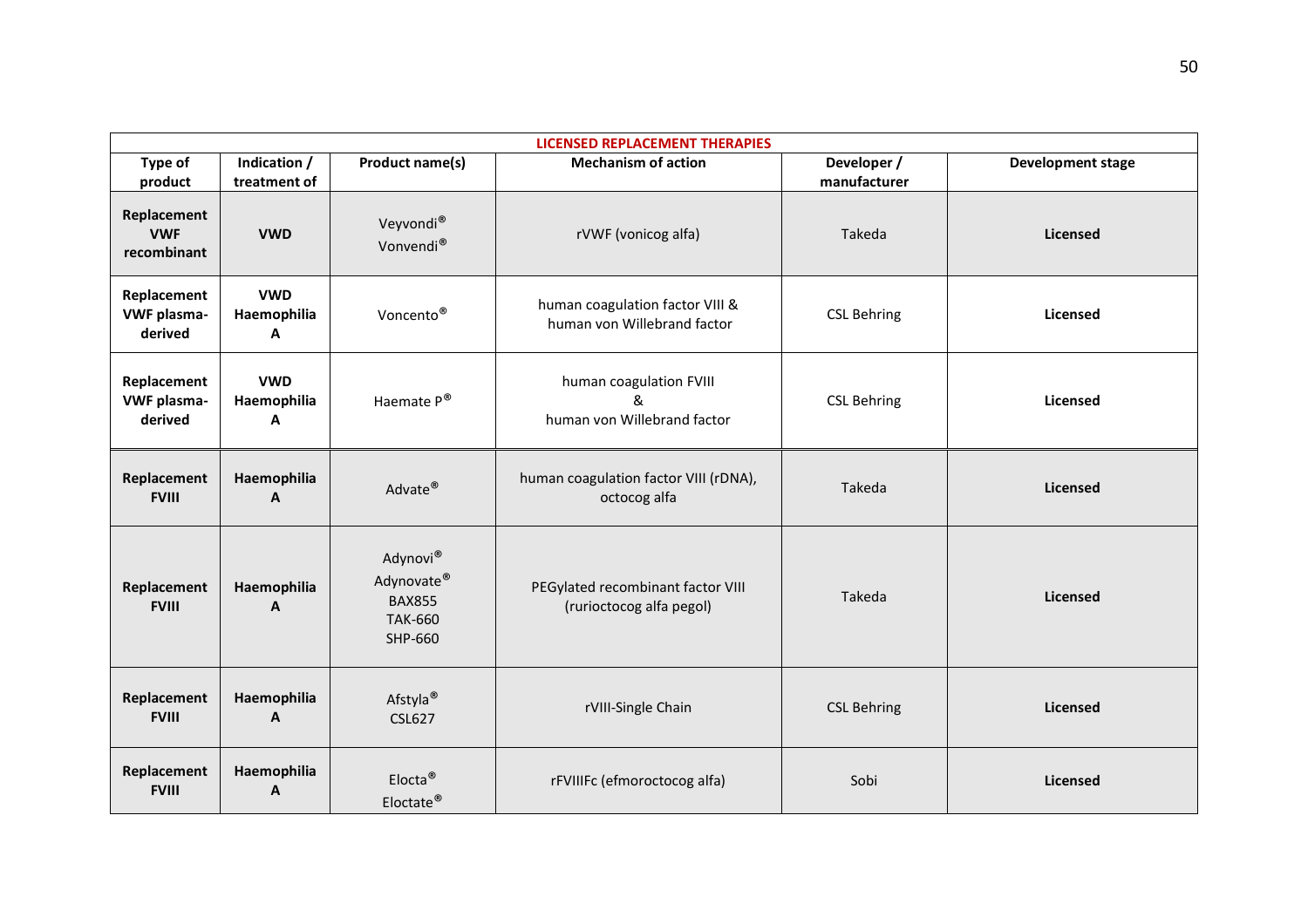| Replacement<br><b>FVIII</b> | Haemophilia<br>A | Esperoct <sup>®</sup><br>N8-GP | rFVIII glycoPEGylated<br>(turoctocog alfa pegol)                              | Novo Nordisk       | <b>Licensed</b> |
|-----------------------------|------------------|--------------------------------|-------------------------------------------------------------------------------|--------------------|-----------------|
| Replacement<br><b>FVIII</b> | Haemophilia<br>A | Jivi®<br>BAY 94-9027           | rFVIII (damoctocog alfa pegol)                                                | Bayer              | <b>Licensed</b> |
| Replacement<br><b>FVIII</b> | Haemophilia<br>A | Kogenate <sup>®</sup> FS       | <b>Recombinant FVIII</b>                                                      | Bayer              | Licensed        |
| Replacement<br><b>FVIII</b> | Haemophilia<br>A | Kovaltry®<br>BAY 81-8937       | unmodified full-length rFVIII (octocog alfa)                                  | Bayer              | Licensed        |
| Replacement<br><b>FVIII</b> | Haemophilia<br>A | Novoeight®                     | rFVIII (turoctocog alfa)                                                      | Novo Nordisk       | <b>Licensed</b> |
| Replacement<br><b>FVIII</b> | Haemophilia<br>A | Nuwiq <sup>®</sup>             | human-cell-line-recombinant-human-FVIII<br>(simoctocog alfa human-cl-rhFVIII) | Octapharma         | <b>Licensed</b> |
| Replacement<br><b>FVIII</b> | Haemophilia<br>A | Refacto AF®                    | moroctocog alfa                                                               | Pfizer             | Licensed        |
| Replacement<br><b>FIX</b>   | Haemophilia<br>B | Alprolix®                      | rFIXFc (eftrenonacog alfa)                                                    | Sobi               | <b>Licensed</b> |
| Replacement<br><b>FIX</b>   | Haemophilia<br>B | BeneFIX <sup>®</sup>           | nonacog alfa                                                                  | Pfizer             | Licensed        |
| Replacement<br><b>FIX</b>   | Haemophilia<br>B | Idelvion®                      | rFIX-FP / recombinant factor IX albumin<br>fusion protein                     | <b>CSL Behring</b> | Licensed        |